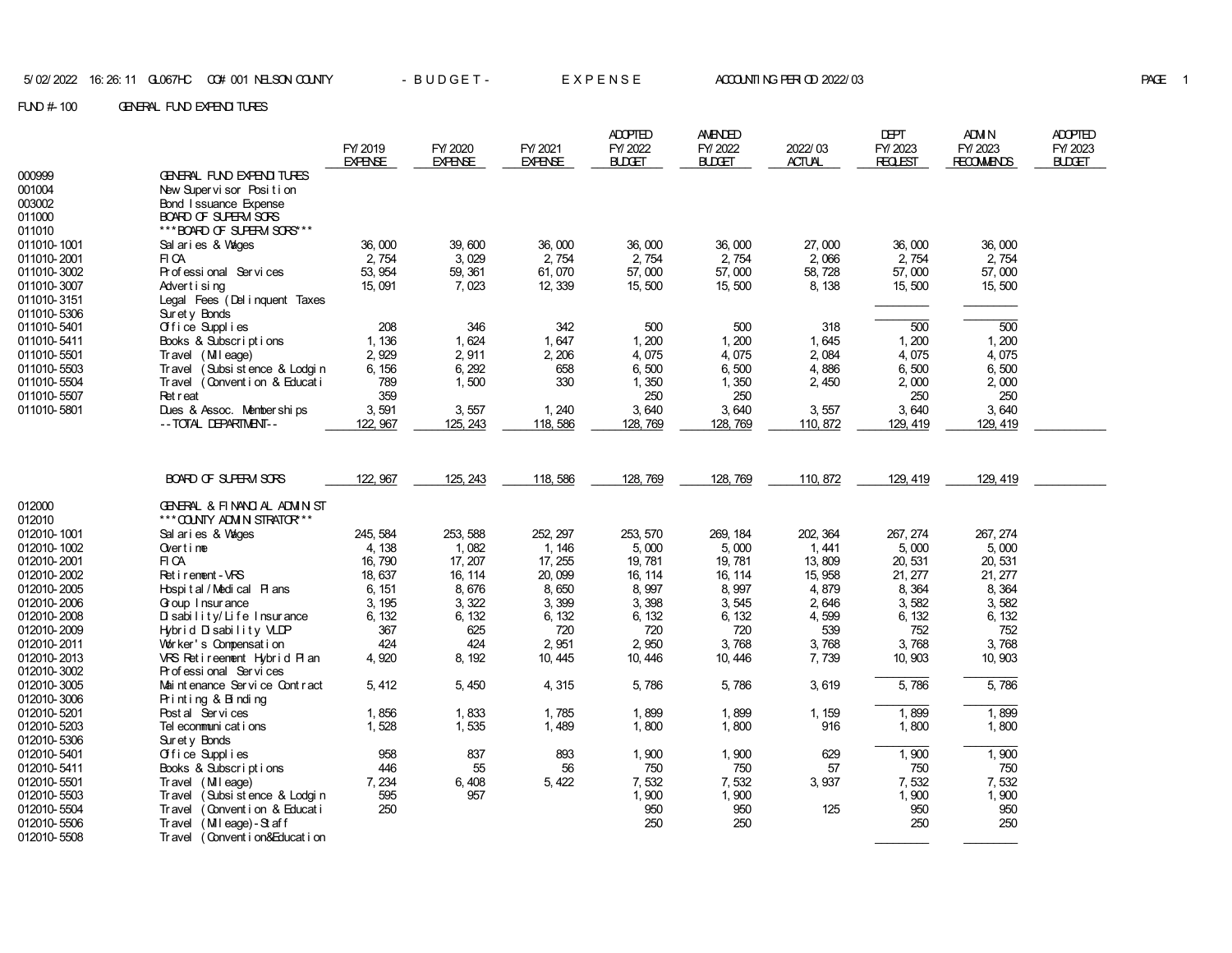|             |                                  |                |                |                | <b>ADOPTED</b> | <b>AMENDED</b> |               | <b>DEPT</b>                                  | <b>ADM N</b>      | <b>ADOPTED</b> |
|-------------|----------------------------------|----------------|----------------|----------------|----------------|----------------|---------------|----------------------------------------------|-------------------|----------------|
|             |                                  | FY/2019        | FY/2020        | FY/2021        | FY/2022        | FY/2022        | 2022/03       | FY/2023                                      | FY/2023           | FY/2023        |
|             |                                  | <b>EXPENSE</b> | <b>EXPENSE</b> | <b>EXPENSE</b> | <b>BLDGET</b>  | <b>BUDGET</b>  | <b>ACTUAL</b> | <b>REQLEST</b>                               | <b>RECOMMENDS</b> | <b>BLDGET</b>  |
|             | *** COUNTY ADM N STRATOR***      |                |                |                |                |                |               |                                              |                   |                |
| 012010-5801 | Dues & Assoc. Memberships        | 1,886          | 1,832          | 1,510          | 2,000          | 2,000          | 1,713         | 2,000                                        | 2,000             |                |
| 012010-7002 | Furniture & Fixtures             |                |                |                | 750            | 750            |               | 750                                          | 750               |                |
|             | -- TOTAL DEPARTMENT--            | 326, 503       | 334, 269       | 338, 564       | 352, 625       | 369, 204       | 269, 897      | 373, 100                                     | 373, 100          |                |
| 012040      | *** COUNTY ATTORNEY***           |                |                |                |                |                |               |                                              |                   |                |
| 012040-3002 | Professional Services            | 71,860         | 67,680         | 78, 373        | 80,000         | 80,000         | 66,768        | 80,000                                       | 80,000            |                |
| 012040-3003 | Tax Parcel Surveys               |                |                |                |                |                |               |                                              |                   |                |
| 012040-3010 | Professional Svcs BB Network     | 11, 265        |                |                |                |                |               |                                              |                   |                |
| 012040-3011 | Professional Svcs Amici Curi     | 1,000          |                |                |                |                |               |                                              |                   |                |
| 012040-3015 | ACP Legal Defense                |                | 17, 274        |                |                |                | 1,446         | $\begin{array}{c} \hline \hline \end{array}$ |                   |                |
| 012040-3016 | Legal Defense Deductible - V     |                |                |                |                | 24, 140        | 24, 141       |                                              |                   |                |
| 012040-3020 | Case Settlement Expense          |                |                |                |                |                |               |                                              |                   |                |
| 012040-5411 | Books and Subscriptions          |                |                |                |                |                |               |                                              |                   |                |
| 012040-5508 | Travel (Convention & Educati     |                |                |                |                |                |               |                                              |                   |                |
| 012040-5801 | Dues and Memberships             |                |                |                |                |                |               |                                              |                   |                |
|             | -- TOTAL DEPARTMENT--            | 84, 125        | 84, 954        | 78, 373        | 80,000         | 104, 140       | 92, 355       | 80,000                                       | 80,000            |                |
|             |                                  |                |                |                |                |                |               |                                              |                   |                |
| 012090      | *** COMMISSIONER OF THE REVEN    |                |                |                |                |                |               |                                              |                   |                |
| 012090-1001 | Sal aries & Vages                | 164, 688       | 169, 629       | 170, 075       | 169, 629       | 178, 114       | 133, 583      | 178, 114                                     | 178, 114          |                |
| 012090-1003 | Part-time Salaries               |                |                |                |                |                |               |                                              |                   |                |
| 012090-2001 | FI CA                            | 11, 982        | 12, 428        | 12, 694        | 12, 977        | 13, 529        | 10, 147       | 13, 625                                      | 13, 625           |                |
| 012090-2002 | Ret i rement - VRS               | 6,982          | 7, 192         | 8,964          | 8,964          | 9, 412         | 7,059         | 9, 412                                       | 9, 412            |                |
| 012090-2005 | Hospital / Medical Plans         | 35, 895        | 34, 344        | 33, 400        | 33, 449        | 33, 449        | 25, 092       | 33, 456                                      | 33, 456           |                |
| 012090-2006 | Goup I nsur ance                 | 2, 157         | 2, 222         | 2, 273         | 2, 273         | 2,388          | 1,790         | 2,388                                        | 2,388             |                |
| 012090-2009 | Hybrid Disability VLDP           | 665            | 685            | 790            | 790            | 790            | 622           | 830                                          | 830               |                |
| 012090-2011 | Worker's Compensation            | 335            | 335            | 1,968          | 1,968          | 2,698          | 2,698         | 2,698                                        | 2,698             |                |
| 012090-2013 | VRS Retirement Hybrid Plan       | 8, 927         | 9, 195         | 11, 460        | 11, 460        | 11, 929        | 8, 921        | 12, 033                                      | 12, 033           |                |
| 012090-3002 | Pr of essi onal Ser vi ces (ESD) | 617            | 683            | 789            | 789            | 789            | 828           | 850                                          | 850               |                |
| 012090-3003 | Construction Assessment Serv     | 7,435          | 5, 165         | 5,705          | 8,500          | 8,500          |               | 8,500                                        | 8,500             |                |
| 012090-3004 | Repairs and Maintenance          |                |                | 95             | 400            | 400            | 95            | 400                                          | 400               |                |
| 012090-3009 | Government Services (DNV)        |                |                |                |                |                |               |                                              |                   |                |
| 012090-3015 | Professional Service-Softwar     | 3,892          | 4,048          | 4, 250         | 4,200          | 4,200          |               | 4,300                                        | 4,300             |                |
| 012090-5201 | Post al Services                 | 2,006          | 2,420          | 2,601          | 2,800          | 2,800          | 2, 141        | 2,900                                        | 2,900             |                |
| 012090-5203 | Tel econmuni cat i ons           | 16             | 18             | 27             | 100            | 100            | 34            | 100                                          | 100               |                |
| 012090-5401 | Office Supplies                  | 4, 196         | 3,887          | 3,644          | 4,000          | 4,000          | 4, 145        | 4, 200                                       | 4,200             |                |
| 012090-5413 | Other Operating Supplies         | 806            | 896            | 913            | 800            | 800            |               | 900                                          | 900               |                |
| 012090-5501 | Travel (MIleage)                 | 303            |                |                | 550            | 550            |               | 550                                          | 550               |                |
| 012090-5503 | Travel (Subsi st ence & Lodgi n  | 817            | 525            |                | 1, 100         | 1, 100         | 515           | 1, 100                                       | 1, 100            |                |
| 012090-5504 | Travel (Convention & Educati     | 1, 115         | 950            | 775            | 800            | 800            | 125           | 800                                          | 800               |                |
| 012090-5801 | Dues & Assoc. Memberships        | 315            | 320            | 320            | 700            | 700            | 120           | 700                                          | 700               |                |
| 012090-7007 | Dat a Processing Equipment       |                |                |                |                |                |               |                                              | 277, 856          |                |
|             | -- TOTAL DEPARTMENT--            | 253, 149       | 254, 942       | 260, 743       | 266, 249       | 277,048        | 197, 915      | 277, 856                                     |                   |                |
| 012100      | ***REASSESSMENT***               |                |                |                |                |                |               |                                              |                   |                |
| 012100-1003 | Part-Time Clerical Salaries      |                |                |                | 19,800         | 19,800         | 18,000        |                                              |                   |                |
| 012100-2001 | FI CA                            |                |                |                |                |                |               |                                              |                   |                |
| 012100-3002 | Pr of essi onal Ser vi ces       |                |                | 131, 040       | 153, 886       | 153, 886       | 155, 958      |                                              |                   |                |
| 012100-3007 | Advertising                      |                |                |                |                |                |               |                                              |                   |                |
|             |                                  |                |                |                |                |                |               |                                              |                   |                |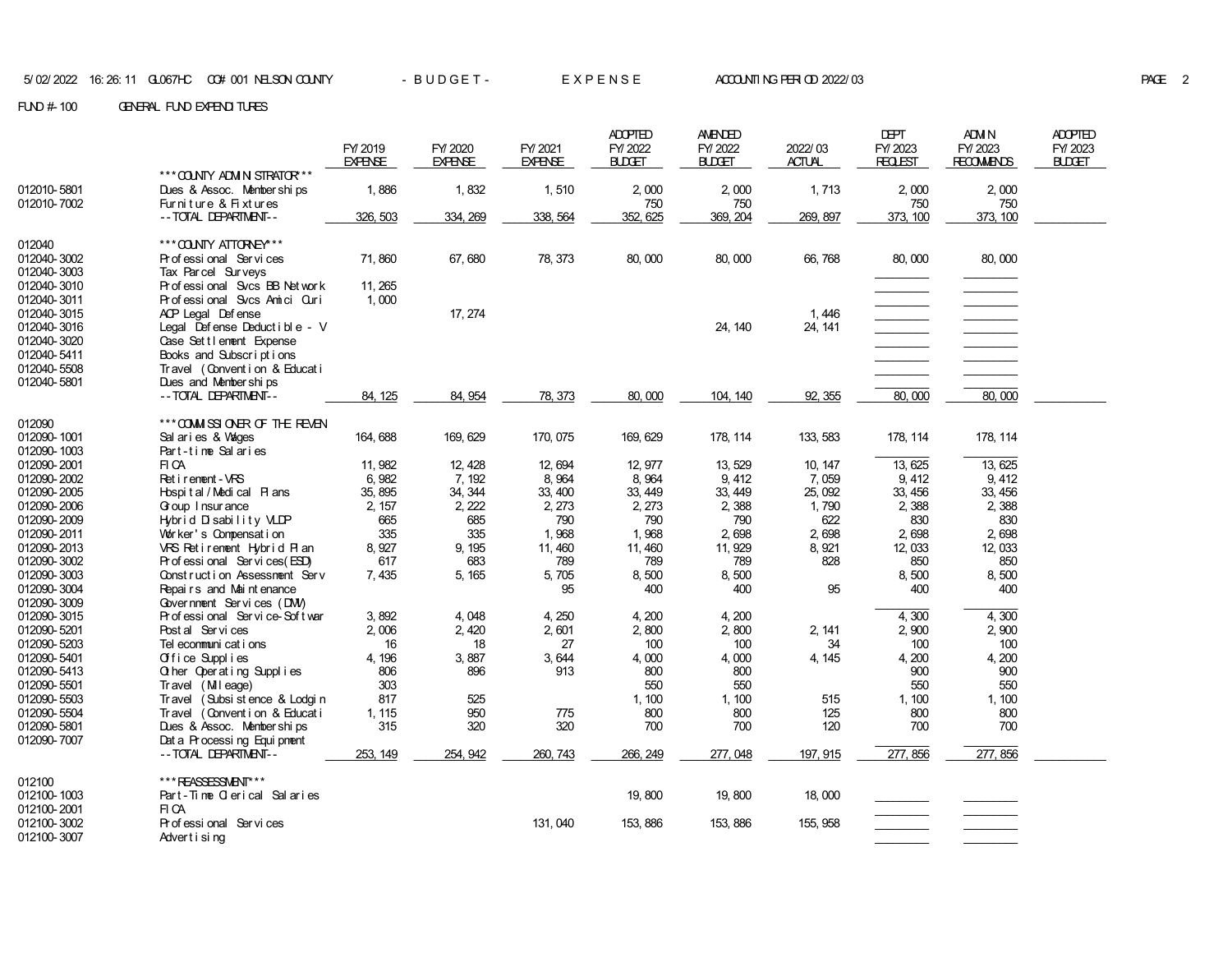|                            |                                           | FY/2019<br><b>EXPENSE</b> | FY/2020<br><b>EXPENSE</b> | FY/2021<br><b>EXPENSE</b> | <b>ADOPTED</b><br>FY/2022<br><b>BLDGET</b> | AMENDED<br>FY/2022<br><b>BLDGET</b> | 2022/03<br><b>ACTUAL</b> | <b>DEPT</b><br>FY/2023<br><b>REQLEST</b> | ADM N<br>FY/2023<br><b>RECOMMENDS</b> | <b>ADOPTED</b><br>FY/2023<br><b>BLDGET</b> |
|----------------------------|-------------------------------------------|---------------------------|---------------------------|---------------------------|--------------------------------------------|-------------------------------------|--------------------------|------------------------------------------|---------------------------------------|--------------------------------------------|
|                            | ***REASSESSMENT***                        |                           |                           |                           |                                            |                                     |                          |                                          |                                       |                                            |
| 012100-5201                | Post al Services                          |                           |                           |                           | 12,000                                     | 12,000                              | 11, 404                  |                                          |                                       |                                            |
| 012100-5203                | Tel ecommuni cat i ons                    |                           |                           |                           |                                            |                                     |                          |                                          |                                       |                                            |
| 012100-5401                | Office Supplies                           |                           |                           | 646                       | 3,500                                      | 3,500                               | 1,001                    |                                          |                                       |                                            |
| 012100-5501                | Travel (Mileage)                          |                           |                           |                           |                                            |                                     |                          |                                          |                                       |                                            |
| 012100-7002                | Furniture & Fixtures                      |                           |                           |                           |                                            |                                     |                          |                                          |                                       |                                            |
| 012100-7007                | Comput er Ai ded Apprai sal Sys           |                           |                           |                           |                                            |                                     |                          |                                          |                                       |                                            |
|                            | -- TOTAL DEPARTMENT--                     |                           |                           | 131, 686                  | 189, 186                                   | 189, 186                            | 186, 363                 |                                          |                                       |                                            |
| 012110                     | *** BOARD OF EQUALIZATION **              |                           |                           |                           |                                            |                                     |                          |                                          |                                       |                                            |
| 012110-1001                |                                           | 750                       |                           |                           | 1,500                                      |                                     |                          |                                          |                                       |                                            |
| 012110-1007                | Salaries & Wages                          | 600                       |                           |                           | 3,500                                      | 1,500<br>3,500                      |                          |                                          |                                       |                                            |
| 012110-2001                | Olerical Salaries<br>FI CA                | 103                       |                           |                           | 268                                        | 268                                 |                          |                                          |                                       |                                            |
| 012110-2011                | Worker's Compensation                     |                           |                           |                           |                                            |                                     |                          |                                          |                                       |                                            |
| 012110-5501                | Travel (Mileage)                          |                           |                           |                           |                                            |                                     |                          |                                          |                                       |                                            |
|                            | -- TOTAL DEPARTMENT--                     | 1,453                     |                           |                           | 5,268                                      | 5,268                               |                          |                                          |                                       |                                            |
|                            |                                           |                           |                           |                           |                                            |                                     |                          |                                          |                                       |                                            |
| 012130                     | ***TREASURER**                            |                           |                           |                           |                                            |                                     |                          |                                          |                                       |                                            |
| 012130-1001                | Sal aries & Wages                         | 177, 442                  | 184, 914                  | 182, 575                  | 184, 915                                   | 189, 152                            | 143, 136                 | 194, 160                                 | 194, 160                              |                                            |
| 012130-1002                | Overtime                                  |                           |                           |                           |                                            | 3,767                               | 947                      |                                          |                                       |                                            |
| 012130-1008                | Unemployment Benefits                     |                           |                           |                           |                                            |                                     |                          |                                          |                                       |                                            |
| 012130-2001                | FI CA                                     | 13, 235                   | 14,001                    | 13, 825                   | 14, 146                                    | 14, 453                             | 10, 813                  | 14, 853                                  | 14, 853                               |                                            |
| 012130-2002                | Retirement - VRS                          | 14, 436                   | 15, 077                   | 18, 791                   | 18, 792                                    | 19, 732                             | 14,798                   | 19, 731                                  | 19, 731                               |                                            |
| 012130-2005                | Hospital/Medical Plans                    | 33, 396                   | 32, 256                   | 32, 356                   | 33, 450                                    | 33, 329                             | 25, 119                  | 34, 728                                  | 34, 728                               |                                            |
| 012130-2006                | Goup I nsur ance                          | 2, 325                    | 2, 422                    | 2,478                     | 2,478                                      | 2, 444                              | 1,884                    | 2,602                                    | 2,602                                 |                                            |
| 012130-2009                | Hybrid Disability VLDP                    | 202                       | 208                       | 239                       | 240                                        | 219                                 | 147                      | 251                                      | 251                                   |                                            |
| 012130-2011                | Worker's Compensation                     | 376                       | 376                       | 2, 146                    | 2, 146                                     | 2,890                               | 2,890                    | 2,890                                    | 2,890                                 |                                            |
| 012130-2013                | VRS Retirement Hybrid Plan                | 2,705                     | 2,786                     | 3, 472                    | 3,472                                      | 3, 168                              | 2, 127                   | 3,646                                    | 3,646                                 |                                            |
| 012130-3002                | Professional Services                     | 1,932                     | 2, 143                    | 2, 249                    | 2, 150                                     | 2, 150                              | 828                      | 2, 150                                   | 2, 150                                |                                            |
| 012130-3004                | Repairs & Maintenance                     | 1,700                     | 1,410                     | 1,410                     | 500<br>2,000                               | 500<br>2,000                        | 983                      | 500<br>2,000                             | 500<br>2,000                          |                                            |
| 012130-3005<br>012130-3006 | Mai nt enance Ser vi ce Cont r act        |                           |                           |                           | 40                                         | 40                                  |                          | 40                                       | 40                                    |                                            |
| 012130-3007                | Printing & Binding<br>Advertising         |                           |                           |                           | 250                                        | 250                                 | 200                      | 250                                      | 250                                   |                                            |
| 012130-3009                | Government Services (VITA)                |                           |                           |                           |                                            |                                     |                          |                                          |                                       |                                            |
| 012130-3125                | Investment Services                       |                           | 1,332                     | 2, 232                    | 1,000                                      | 1,000                               | 50                       | 2,500                                    | 2,500                                 |                                            |
| 012130-5201                | Post al Services                          | 26, 187                   | 28, 976                   | 31,896                    | 27,500                                     | 27,500                              | 17, 167                  | 32,000                                   | 32,000                                |                                            |
| 012130-5203                | Tel ecommuni cat i ons                    | 15                        | 8                         | 12                        | 15                                         | 15                                  | 4                        | 15                                       | 15                                    |                                            |
| 012130-5306                | Surety Bonds                              |                           |                           |                           | 250                                        | 250                                 |                          | 250                                      | 250                                   |                                            |
| 012130-5401                | Office Supplies                           | 2,512                     | 3,081                     | 2,748                     | 4,000                                      | 4,000                               | 1,645                    | 4,000                                    | 4,000                                 |                                            |
| 012130-5411                | Books & Subscriptions                     |                           | 120                       | 150                       | 40                                         | 40                                  |                          | 40                                       | 40                                    |                                            |
| 012130-5413                | Q her Operating Expenses                  |                           | 57                        |                           | 500                                        | 500                                 | 198                      | 500                                      | 500                                   |                                            |
| 012130-5416                | Decal s/Tax Tkt s. / Dog Tags             | 12, 637                   | 10.743                    | 9,912                     | 12.500                                     | 12,500                              | 7, 179                   | 12, 500                                  | 12,500                                |                                            |
| 012130-5420                | Del inquent Personal Prop. Col            | 35,000                    | 37,600                    | 40, 075                   | 36,000                                     | 36,000                              | 15, 795                  | 36,000                                   | 36,000                                |                                            |
| 012130-5425                | Credit Card Fees                          |                           |                           |                           |                                            |                                     |                          |                                          |                                       |                                            |
| 012130-5501                | Travel (Mileage)                          | 182                       | 79                        |                           | 200                                        | 200                                 |                          | 200                                      | 200                                   |                                            |
| 012130-5503                | (Subsi st ence & Lodgi n<br><b>Travel</b> | 793                       |                           |                           | 600                                        | 600                                 |                          | 600                                      | 600                                   |                                            |
| 012130-5504                | (Convention & Educati<br><b>Travel</b>    | 1,595                     | 530                       | 150                       | 1,000                                      | 1,000                               | 570                      | 1,000                                    | 1,000                                 |                                            |
| 012130-5801                | Dues & Assoc. Memberships                 | 860                       | 725                       | 725                       | 950                                        | 950                                 | 800                      | 950                                      | 950                                   |                                            |
| 012130-7002                | Drop Box for Tax Payments                 |                           |                           |                           |                                            |                                     |                          |                                          |                                       |                                            |
|                            | -- TOTAL DEPARTMENT--                     | 327, 530                  | 338, 844                  | 347, 441                  | 349, 134                                   | 358, 649                            | 247, 280                 | 368, 356                                 | 368, 356                              |                                            |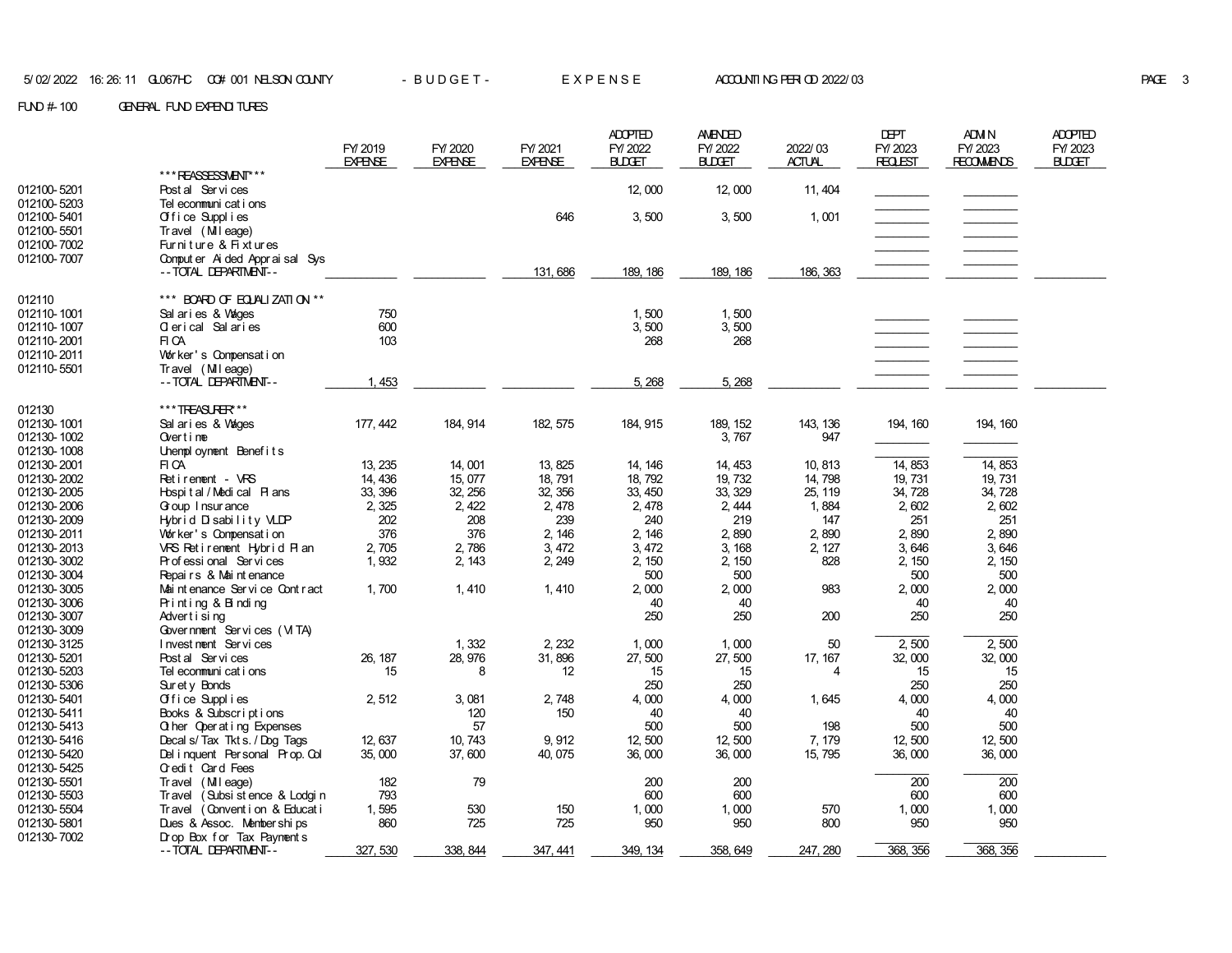|             |                                               |                           |                           |                           | <b>ADOPTED</b>           | <b>AMENDED</b>           |                          | DEPT                      | ADM N                        | <b>ADOPTED</b>          |
|-------------|-----------------------------------------------|---------------------------|---------------------------|---------------------------|--------------------------|--------------------------|--------------------------|---------------------------|------------------------------|-------------------------|
|             |                                               | FY 2019<br><b>EXPENSE</b> | FY/2020<br><b>EXPENSE</b> | FY/2021<br><b>EXPENSE</b> | FY/2022<br><b>BLDGET</b> | FY/2022<br><b>BLDGET</b> | 2022/03<br><b>ACTUAL</b> | FY/2023<br><b>REQLEST</b> | FY/2023<br><b>RECOMMENDS</b> | FY/2023<br><b>BUDET</b> |
| 012150      | *** FINANCE & ACCOUNTING**                    |                           |                           |                           |                          |                          |                          |                           |                              |                         |
| 012150-1001 | Sal aries & Wages                             | 225, 069                  | 208, 951                  | 209, 026                  | 209, 026                 | 219, 485                 | 164, 616                 | 219, 478                  | 219, 478                     |                         |
| 012150-1002 | Over $t$ ime                                  | 487                       |                           |                           | 500                      | 500                      | 113                      | 500                       | 500                          |                         |
| 012150-1004 | New Position                                  |                           |                           |                           |                          |                          |                          |                           |                              |                         |
| 012150-2001 | FI CA                                         | 16.099                    | 14.493                    | 14, 654                   | 15.990                   | 15, 990                  | 11,607                   | 16, 828                   | 16.828                       |                         |
| 012150-2002 | Retirement - VRS                              | 12, 849                   | 12, 641                   | 15, 755                   | 15,756                   | 16, 543                  | 12, 407                  | 16, 542                   | 16, 542                      |                         |
| 012150-2005 | Hospital / Medical Plans                      | 34, 992                   | 31, 152                   | 30, 551                   | 31, 583                  | 31,583                   | 23, 337                  | 31,596                    | 31,596                       |                         |
| 012150-2006 | G oup I nsur ance                             | 2,672                     | 2,736                     | 2,801                     | 2,801                    | 2, 942                   | 2, 206                   | 2,942                     | 2, 942                       |                         |
| 012150-2009 | Hybrid Disability VLDP                        | 511                       | 561                       | 649                       | 649                      | 649                      | 511                      | 682                       | 682                          |                         |
| 012150-2011 | Worker's Compensation                         | 273                       | 273                       | 2,378                     | 2,377                    | 3, 192                   | 3, 191                   | 3, 192                    | 3, 192                       |                         |
| 012150-2013 | VRS Retirement Hybrid Plan                    | 6,855                     | 7,533                     | 9, 412                    | 9,412                    | 9,653                    | 7, 181                   | 9,882                     | 9,882                        |                         |
| 012150-3002 | Professional Services                         | 7,736                     | 10,530                    | 5,350                     | 14,000                   | 14,000                   | 3,706                    | 14,000                    | 14,000                       |                         |
| 012150-3005 | Mai nt enance Servi ce Cont r act             | 23,000                    | 24, 884                   | 29, 392                   | 25,000                   | 25,000                   | 15, 613                  | 25,000                    | 25,000                       |                         |
| 012150-5201 | Post al Services                              | 1,042                     | 1,042                     | 521                       | 1,200                    | 1,200                    | 521                      | 1,200                     | 1,200                        |                         |
| 012150-5401 | Office Supplies                               | 1, 222                    | 1,473                     | 1, 243                    | 1,300                    | 1,300                    | 1,631                    | 1,300                     | 1,300                        |                         |
| 012150-5413 | Q her Operating Supplies                      | 681                       | 2, 137                    | 4, 401                    | 3, 200                   | 3,200                    | 585                      | 3, 200                    | 3, 200                       |                         |
| 012150-5501 | Travel (Mileage)                              | 23<br>59                  | 146                       |                           | 100                      | 100                      |                          | 100                       | 100                          |                         |
| 012150-5503 | (Subsi st ence & Lodgi n<br><b>Travel</b>     |                           |                           |                           | 100                      | 100                      |                          | 100                       | 100                          |                         |
| 012150-5504 | Travel (Convention & Educati                  | 699                       | 829                       |                           | 300<br>700               | 300<br>700               |                          | 300<br>710                | 300<br>710                   |                         |
| 012150-5801 | Dues and Association Members                  |                           |                           |                           |                          |                          | 710                      |                           |                              |                         |
| 012150-7002 | Furniture & Fixtures<br>-- TOTAL DEPARTMENT-- | 334, 269                  | 319, 381                  | 326, 133                  | 333, 994                 | 346, 437                 | 247, 935                 | 347, 552                  | 347, 552                     |                         |
|             |                                               |                           |                           |                           |                          |                          |                          |                           |                              |                         |
| 012180      | ***TECHNOLOGY***                              |                           |                           |                           |                          |                          |                          |                           |                              |                         |
| 012180-1001 | Sal aries and Vages                           | 96, 872                   | 97, 892                   | 104, 337                  | 104, 414                 | 108, 852                 | 82, 078                  | 108, 851                  | 108, 851                     |                         |
| 012180-1004 | New Position                                  |                           |                           |                           |                          |                          |                          |                           |                              |                         |
| 012180-2001 | FI CA                                         | 7,070                     | 7,032                     | 7, 291                    | 7,988                    | 8,328                    | 5,736                    | 8,327                     | 8,327                        |                         |
| 012180-2002 | Ret i rement - VRS                            | 5, 148                    | 5,610                     | 6,992                     | 6,992                    | 7,342                    | 5,506                    | 7,341                     | 7,341                        |                         |
| 012180-2005 | Hospital/Medical Plan                         | 19, 041                   | 17,568                    | 20, 368                   | 21,055                   | 21,055                   | 15, 804                  | 21,072                    | 21,072                       |                         |
| 012180-2006 | Goup I nsur ance                              | 1, 269                    | 1,314                     | 1,389                     | 1,399                    | 1,399                    | 1,094                    | 1, 459                    | 1,459                        |                         |
| 012180-2009 | Hybrid Disability VLDP                        | 314                       | 304                       | 378                       | 385                      | 385                      | 298                      | 397                       | 397                          |                         |
| 012180-2011 | Worker's Compensation                         | 98                        | 98                        | 1,079                     | 1,079                    | 1,873                    | 1,872                    | 1,873                     | 1,873                        |                         |
| 012180-2013 | VRS Retirement Hybrid Plan                    | 4, 210                    | 3,944                     | 5,490                     | 5,490                    | 5, 625                   | 4, 184                   | 5,764                     | 5,764                        |                         |
| 012180-3002 | Professional Services                         | 2,680                     | 2, 250                    | 1,825                     | 2,500                    | 2,500                    | 110                      | 2,500                     | 2,500                        |                         |
| 012180-3004 | Repairs and Maintenance                       | 1, 241                    | 2,038                     |                           | 3,000                    | 3,000                    | 256                      | 3,000                     | 3,000                        |                         |
| 012180-3005 | Mai nt enance Servi ce Cont r act             | 47, 479                   | 31, 591                   | 46, 632                   | 72, 136                  | 72, 136                  | 48, 391                  | 75,000                    | 75,000                       |                         |
| 012180-3160 | Parcel Maintenance-GS                         | 2, 243                    | 3,770                     | 8,336                     | 5,000                    | 5,000                    | 4, 160                   | 5,000                     | 5,000                        |                         |
| 012180-3170 | Dat a Devel opnent - G S                      |                           |                           | 4, 145                    | 3,500                    | 3,500                    |                          | 3,500                     | 3,500                        |                         |
| 012180-5203 | Tel econmuni cat i ons (T-1)                  | 17.019                    | 16, 064                   | 17, 554                   | 17,500                   | 17,500                   | 13, 287                  | 19,000                    | 19,000                       |                         |
| 012180-5204 | Tel ecommunications; PRI, OPX                 | 15, 853                   | 17, 532                   | 16,669                    | 17, 350                  | 17, 350                  | 12, 488                  | 17,800                    | 17,800                       |                         |
| 012180-5205 | Tel econmunications Web GSH                   | 8,649                     | 81                        | 7,560                     | 7,560                    | 7,560                    | 7,560                    | 7,950                     | 7,950                        |                         |
| 012180-5207 | Books and Subscriptions                       |                           |                           |                           | 200                      | 200                      |                          | 200                       | 200                          |                         |
| 012180-5401 | Office Supplies                               | 274                       | 182                       | 96                        | 250                      | 250                      | 11                       | 250                       | 250                          |                         |
| 012180-5413 | Other Operating Supplies                      | 32                        | 50                        | 616                       | 750                      | 750                      | 173                      | 750                       | 750                          |                         |
| 012180-5414 | Soft ware                                     | 490                       |                           | 3,500                     | 3,500                    | 3,500                    |                          | 3,500                     | 3,500                        |                         |
| 012180-5504 | Travel (Convent i on & Educat i o             | 50                        |                           | 1,000                     | 1,000                    | 1,000                    |                          | 1,000                     | 1,000                        |                         |
| 012180-5618 | School Long D st ance-Reimbur                 | 143                       | 165                       | 147                       | 150                      | 150                      | 121                      | 150                       | 150                          |                         |
| 012180-5619 | DSS Long D st ance- Rei mbur sab              | 112                       | 106                       | 213                       | 150                      | 150                      | 184                      | 150                       | 150                          |                         |
| 012180-5801 | Dues and Association Members                  |                           | 100                       | 308                       | 200                      | 200                      | 250                      | 200                       | 200                          |                         |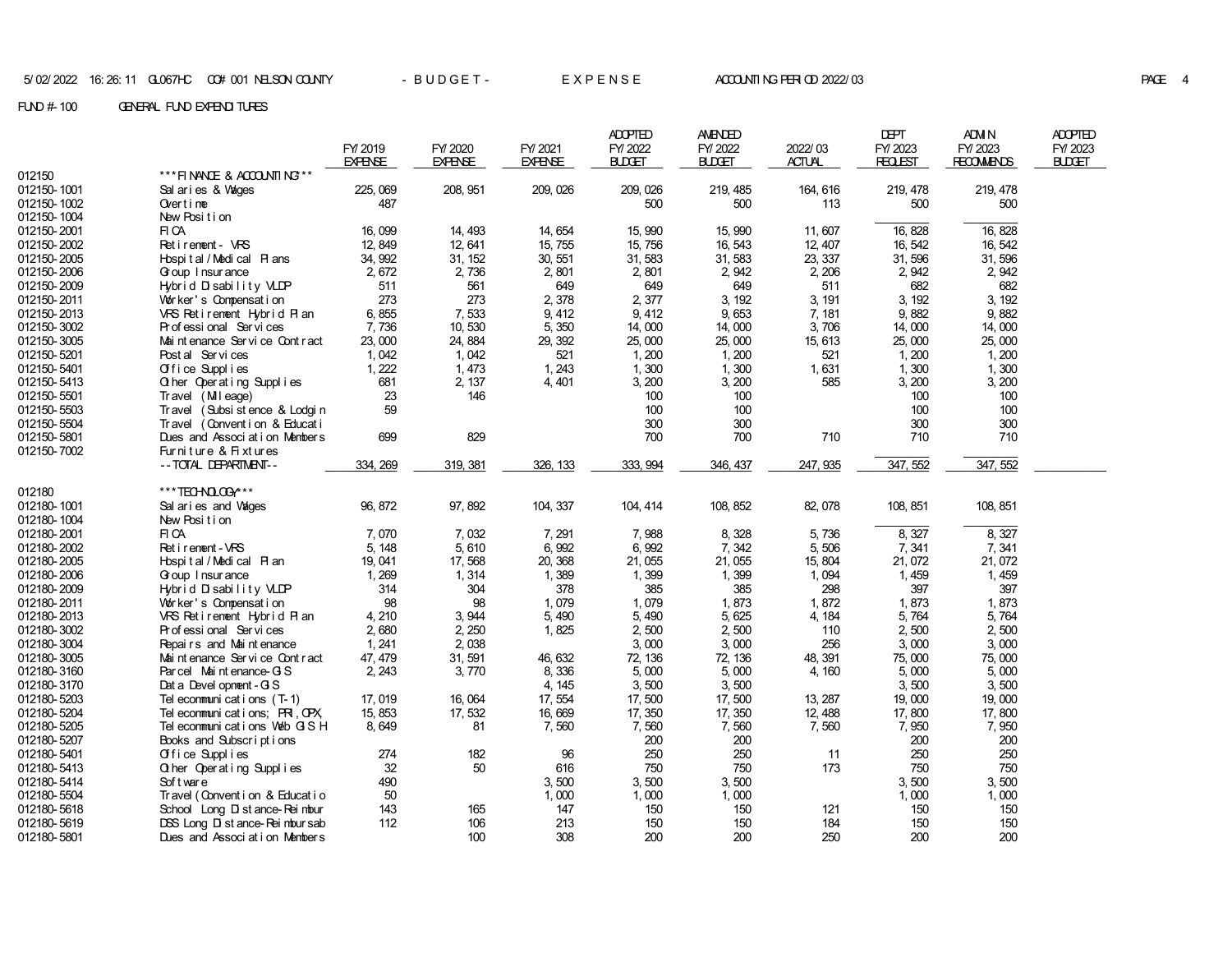|                                 |                                                                         | FY/2019        | FY/2020        | FY/2021         | <b>ADOPTED</b><br>FY/2022 | <b>AMENDED</b><br>FY/2022 | 2022/03       | <b>DEPT</b><br>FY/2023 | ADM N<br>FY/2023  | <b>ADOPTED</b><br>FY/2023 |
|---------------------------------|-------------------------------------------------------------------------|----------------|----------------|-----------------|---------------------------|---------------------------|---------------|------------------------|-------------------|---------------------------|
|                                 | ***TECHNOLOGY***                                                        | <b>EXPENSE</b> | <b>EXPENSE</b> | <b>EXPENSE</b>  | <b>BLDGET</b>             | <b>BLDGET</b>             | <b>ACTUAL</b> | <b>REQLEST</b>         | <b>RECOMMENDS</b> | <b>BUDET</b>              |
| 012180-7007                     | Comput er Equi pnent                                                    | 23, 509        | 12, 329        | 1,336           | 7,000                     | 7,000                     |               | 17, 100                | 17, 100           |                           |
|                                 | -- TOTAL DEPARTMENT--                                                   | 253, 796       | 220, 020       | 257, 261        | 290, 548                  | 296, 605                  | 203, 563      | 312, 134               | 312, 134          |                           |
|                                 |                                                                         |                |                |                 |                           |                           |               |                        |                   |                           |
| 012240                          | ***LAND LSE PANE ***                                                    |                |                |                 |                           |                           |               |                        |                   |                           |
| 012240-1001                     | Sal aries & Vages                                                       | 925            | 1,000          | 3, 303          | 5,000                     | 5,000                     | 825           | 5,000                  | 5,000             |                           |
| 012240-1003                     | Part-time Salaries                                                      |                |                |                 | 500                       | 500                       |               |                        |                   |                           |
| 012240-2001                     | FI CA                                                                   | 71             | 76             | 253             |                           |                           | 63            |                        |                   |                           |
| 012240-5201                     | Post al Services                                                        | 120            | 200            |                 | 200                       | 200                       |               | 300                    | $\overline{300}$  |                           |
|                                 | -- TOTAL DEPARTMENT--                                                   | 1, 116         | 1, 276         | 3,556           | 5,700                     | 5,700                     | 888           | 5, 300                 | 5,300             |                           |
|                                 | GENERAL & FINANCIAL ADMINIS 1,581,941                                   |                | 1, 553, 686    | 1, 743, 757     | 1, 872, 704               | 1, 952, 237               | 1, 446, 196   | 1, 764, 298            | 1, 764, 298       |                           |
| 013000<br>013010<br>013010-1008 | BOARD OF ELECTIONS<br>*** BOARD OF ELECTIONS**<br>Unemployment Benefits |                |                |                 |                           |                           |               |                        |                   |                           |
| 013010-1010                     | Remuneration-Elec. Brd. & Poll                                          | 15, 962        | 26, 217        | 20, 718         | 17,500                    | 17,749                    | 21,684        | 24, 470                | 24, 470           |                           |
| 013010-2001                     | FI CA                                                                   | 473            | 487            | 466             | 483                       | 502                       | 431           | 528                    | 528               |                           |
| 013010-3002                     | Prof. Services (Polling plac                                            |                |                |                 |                           |                           |               |                        |                   |                           |
| 013010-3007                     | Advertising                                                             | 113            | 483            | 613             | 500                       | 500                       | 183           | 500                    | 500               |                           |
| 013010-5201<br>013010-5203      | Post al Services<br>Tel ecommuni cat i ons                              | 1,066          | 3,392          | 1,955           | 1,500                     | 1,500                     | 1,372         | 1,500                  | 1,500             |                           |
| 013010-5401                     | Office Supplies                                                         | 6,351          | 12, 634        | 9,896           | 6,000                     | 6,000                     | 3,905         | 6,000                  | 6,000             |                           |
| 013010-5413                     | <b>Q her</b> (Vot ing Machines)                                         | 14, 266        | 22, 511        | 18, 273         | 29, 158                   | 29, 158                   | 22, 364       | 17,500                 | 17,500            |                           |
| 013010-5501                     | Travel (Mileage)                                                        | 2, 310         | 3,977          | 2,870           | 3,000                     | 3,000                     | 1,336         | 3,000                  | 3.000             |                           |
| 013010-5503                     | (Subsi st ence & Lodgi n<br><b>Travel</b>                               | 503            | 349            | 387             | 500                       | 500                       | 368           | 600                    | 600               |                           |
| 013010-5504                     | Travel (Convention & Lodging                                            | 649            | 150            |                 | 1,000                     | 1,000                     |               | 1,500                  | 1,500             |                           |
| 013010-5801                     | Dues & Assoc. Memberships                                               | 180            | 180            | 180             | 180                       | 180                       | 180           | 180                    | 180               |                           |
| 013010-7040                     | CARES ACT - 2020 Pres. El ect                                           |                |                | 50, 313         |                           |                           |               |                        |                   |                           |
| 013010-7041                     | CTOL COM D-19 G ant                                                     |                |                | 8, 159          |                           |                           |               |                        |                   |                           |
| 013010-7042                     | USC Democracy Grant-Voting A                                            |                |                | 15,000          |                           |                           |               |                        |                   |                           |
|                                 | -- TOTAL DEPARTMENT--                                                   | 41, 873        | 70, 380        | 128, 830        | 59, 821                   | 60,089                    | 51, 823       | 55,778                 | 55,778            |                           |
| 013020                          | *** REG STRAR***                                                        |                |                |                 |                           |                           |               |                        |                   |                           |
| 013020-1001                     | Sal aries & Vages                                                       | 54,048         | 83, 964        | 91, 349         | 91, 349                   | 112, 599                  | 84, 449       | 112, 599               | 112, 599          |                           |
| 013020-1002                     | Overtime                                                                |                |                |                 |                           | 2,627                     | 1,554         | 2.500                  | 2,500             |                           |
| 013020-1003                     | Part-time Salaries                                                      | 23,606         | 9, 181         | 9,355           | 16, 798                   | 17,038                    | 3,801         | 19, 968                | 19, 968           |                           |
| 013020-2001                     | FI CA                                                                   | 5,830          | 6,663          | 7,137           | 8, 273                    | 9,780                     | 6,456         | 10, 333                | 10, 333           |                           |
| 013020-2002                     | Retirement - VRS                                                        | 5, 221         | 5,378          | 6,703           | 6,702                     | 9,046                     | 6,785         | 9,046                  | 9,046             |                           |
| 013020-2005                     | Hospital / Medical Plans                                                | 8, 427         | 15, 678        | 18, 273         | 18, 890                   | 18,890                    | 14, 175       | 18, 900                | 18, 900           |                           |
| 013020-2006                     | Goup I nsur ance                                                        | 708            | 1,080          | 1, 224          | 1, 224                    | 1,485                     | 1, 132        | 1,509                  | 1,509             |                           |
| 013020-2009                     | Hybrid Disability VLDP                                                  |                | 193            | 296             | 296                       | 296                       | 233           | 311                    | 311               |                           |
| 013020-2011                     | Worker's Compensation                                                   | 116            | 116            | 1,052           | 1,052                     | 1,719                     | 1,718         | 1,718                  | 1,718             |                           |
| 013020-2013                     | VRS Retirement Hybrid Plan                                              |                | 2,585          | 4, 296          | 4,296                     | 4,511                     | 3,383         | 4,511                  | 4,511             |                           |
| 013020-3007                     | Advertising                                                             | 113            | 300            | 350             | 500                       | 500                       |               | 500                    | 500               |                           |
| 013020-5201<br>013020-5203      | Post al Services<br>Tel ecommuni cat i ons                              | 846<br>2, 168  | 1,083<br>4,622 | 1, 113<br>1,006 | 1,500<br>1,000            | 1,500<br>1,000            | 631<br>668    | 1,500<br>1,000         | 1,500<br>1,000    |                           |
|                                 |                                                                         |                |                |                 |                           |                           |               |                        |                   |                           |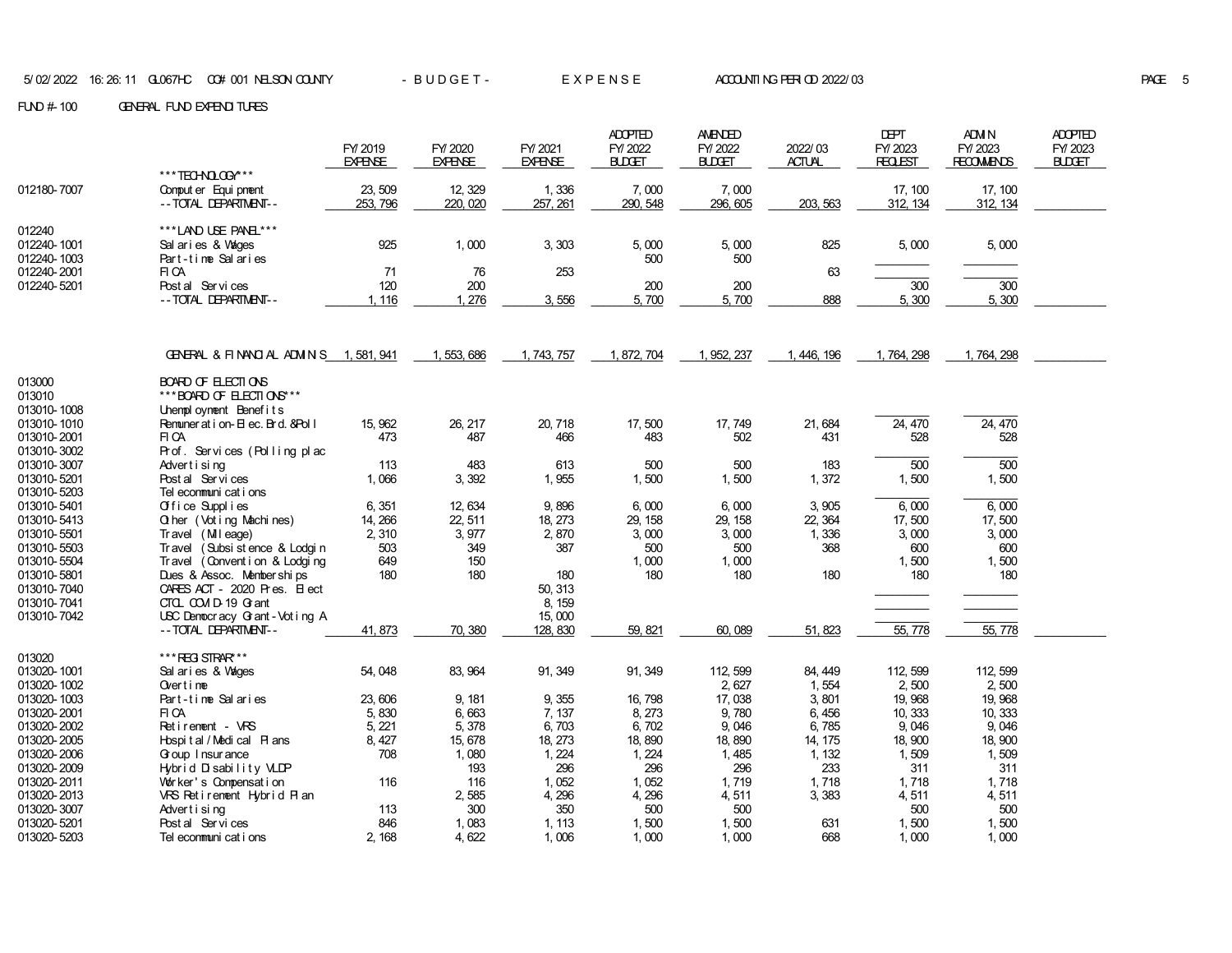|                                      |                                                                         | FY 2019<br><b>EXPENSE</b> | FY/2020<br><b>EXPENSE</b> | FY/2021<br><b>EXPENSE</b> | <b>ADOPTED</b><br>FY/2022<br><b>BLDGET</b> | <b>AMENDED</b><br>FY/2022<br><b>BLDGET</b> | 2022/03<br><b>ACTUAL</b> | DEPT<br>FY/2023<br><b>REQLEST</b> | <b>ADM N</b><br>FY/2023<br><b>RECOMMENDS</b> | <b>ADOPTED</b><br>FY/2023<br><b>BLDGET</b> |
|--------------------------------------|-------------------------------------------------------------------------|---------------------------|---------------------------|---------------------------|--------------------------------------------|--------------------------------------------|--------------------------|-----------------------------------|----------------------------------------------|--------------------------------------------|
|                                      | *** REG STRAR***                                                        |                           |                           |                           |                                            |                                            |                          |                                   |                                              |                                            |
| 013020-5401                          | Office Supplies                                                         | 1,278                     | 2,335                     | 2,512                     | 2,000                                      | 2,000                                      | 1.102                    | 2,000                             | 2,000                                        |                                            |
| 013020-5501                          | Travel (Mileage)                                                        | 594                       | 399                       | 546                       | 600                                        | 600                                        | 352                      | 600                               | 600                                          |                                            |
| 013020-5503<br>013020-5504           | Travel (Subsistence & Lodgin<br>(Conventions & Educati<br><b>Travel</b> | 1,402<br>874              | 329<br>1,666              | 2,470                     | 500<br>1,900                               | 500<br>1,900                               | 688<br>300               | 500<br>1,900                      | 500<br>1,900                                 |                                            |
| 013020-5801                          | Dues & Assoc. Memberships                                               | 565                       | 600                       | 825                       | 600                                        | 600                                        | 250                      | 600                               | 600                                          |                                            |
|                                      | -- TOTAL DEPARTMENT--                                                   | 105, 796                  | 136, 172                  | 148, 507                  | 157, 480                                   | 186, 591                                   | 127, 677                 | 189, 995                          | 189, 995                                     |                                            |
|                                      |                                                                         |                           |                           |                           |                                            |                                            |                          |                                   |                                              |                                            |
|                                      | BOARD OF ELECTIONS                                                      | 147,669                   | 206, 552                  | 277, 337                  | 217, 301                                   | 246, 680                                   | 179, 500                 | 245, 773                          | 245, 773                                     |                                            |
| 021000<br>021010                     | <b>COLRTS</b><br>*** O ROU T COURT***                                   |                           |                           |                           |                                            |                                            |                          |                                   |                                              |                                            |
| 021010-1001                          | Sal aries & Vages                                                       |                           | 34, 103                   | 37,665                    | 42.500                                     | 45.111                                     | 33, 568                  | 44.625                            | 44.625                                       |                                            |
| 021010-1009                          | Comp. of Jurors & Witnesses                                             | 10, 522                   | 10, 198                   | 6,265                     | 15,000                                     | 15,000                                     | 4,965                    | 15,000                            | 15,000                                       |                                            |
| 021010-2001                          | FI CA                                                                   |                           | 2,585                     | 2,867                     | 3, 251                                     | 3, 457                                     | 2,572                    | 3, 414                            | 3, 414                                       |                                            |
| 021010-2005                          | Hospital / Medical Plans                                                |                           | 6,720                     | 6,745                     | 8,362                                      | 8,362                                      | 6, 273                   | 8,364                             | 8,364                                        |                                            |
| 021010-2006<br>021010-2009           | Goup I nsur ance<br>Hybrid Disability VLDP                              |                           | 437<br>240                | 458<br>284                | 570<br>353                                 | 570<br>353                                 | 448<br>278               | 598<br>370                        | 598<br>370                                   |                                            |
| 021010-2011                          | Vor ker's Compensation                                                  |                           |                           | 476                       | 476                                        | 1, 107                                     | 1, 107                   | 1, 107                            | 1, 107                                       |                                            |
| 021010-2013                          | VRS Retirement Hybrid Plan                                              |                           | 3, 103                    | 4.114                     | 5, 117                                     | 5, 280                                     | 3,937                    | 5, 373                            | 5, 373                                       |                                            |
| 021010-3016                          | Cont racted Services                                                    | 26.484                    |                           |                           |                                            |                                            |                          |                                   |                                              |                                            |
| 021010-5201                          | Post age                                                                |                           |                           | 242                       | 300                                        | 300                                        | 62                       | $\overline{300}$                  | $\overline{300}$                             |                                            |
| 021010-5401<br>021010-5413           | Office Supplies<br>Record Books                                         | 63                        | 586                       | 661                       | 650                                        | 650                                        | 81                       | 650                               | 650                                          |                                            |
| 021010-5420<br>021010-5503           | Law Library<br>Jury Meal s and Subsi st ence                            | 942<br>96                 | 1,518                     | 1,510                     | 2,500                                      | 2,500                                      | 1,753                    | 2,500                             | 2,500                                        |                                            |
| 021010-5504<br>021010-7002           | Travel (Convention & Educati<br>Furniture & Fixtures                    |                           | 273                       | 167                       | 400                                        | 400                                        | 38                       | 400                               | 400                                          |                                            |
|                                      | -- TOTAL DEPARTMENT--                                                   | 38, 107                   | 59, 763                   | 61, 454                   | 79, 479                                    | 83, 090                                    | 55,082                   | 82, 701                           | 82, 701                                      |                                            |
| 021020<br>021020-1003<br>021020-2001 | *** GENERAL DISTRICT COURT***<br>Part-time Salaries<br>FI CA            |                           |                           |                           |                                            |                                            |                          |                                   |                                              |                                            |
| 021020-3004                          | Repairs and Maintenance                                                 | 411                       | 215                       | 115                       | 450                                        | 450                                        | 422                      | 450                               | 450                                          |                                            |
| 021020-3012                          | Attorney Fees                                                           | 3, 434                    | 1,515                     | 1,355                     | 4,000                                      | 4,000                                      | 3,894                    | 4,000                             | 4,000                                        |                                            |
| 021020-5203                          | Tel ecommuni cat i ons                                                  | 19                        | 24                        | 24                        | 100                                        | 100                                        | 9                        | 100                               | 100                                          |                                            |
| 021020-5401                          | Office Supplies                                                         | 133                       | 93                        | 406                       | 200                                        | 200                                        | 421                      | 200                               | 200                                          |                                            |
| 021020-5801                          | Dues & Assoc. Memberships                                               | 50                        | 50                        | 100                       | 80                                         | 80                                         |                          | 80                                | 80                                           |                                            |
| 021020-7001                          | Machinery & Equipment                                                   | 1,665                     | 2, 189                    | 4,220                     | 1,829                                      | 1,829                                      | 1,446                    | 1,829                             | 1,829                                        |                                            |
|                                      | -- TOTAL DEPARTMENT--                                                   | 5.712                     | 4.086                     | 6, 220                    | 6,659                                      | 6,659                                      | 6, 192                   | 6,659                             | 6,659                                        |                                            |
| 021030                               | **** MAG STRATE****                                                     |                           |                           |                           |                                            |                                            |                          |                                   |                                              |                                            |
| 021030-3004<br>021030-5203           | Repairs and Maintenance<br>Tel econnuni cat i ons                       |                           |                           |                           | 25                                         | 25                                         |                          | $\overline{25}$                   | $\overline{25}$                              |                                            |
| 021030-5401                          | Office Supplies                                                         |                           |                           |                           |                                            |                                            |                          |                                   |                                              |                                            |
| 021030-5411                          | Books & Subscriptions                                                   |                           |                           |                           |                                            |                                            |                          |                                   |                                              |                                            |
| 021030-7002                          | Furniture & Fixtures                                                    |                           | 234                       | 275                       | 300                                        | 300                                        |                          | $\overline{300}$                  | $\overline{300}$                             |                                            |
|                                      | -- TOTAL DEPARTMENT--                                                   |                           | 234                       | 275                       | 325                                        | 325                                        |                          | 325                               | 325                                          |                                            |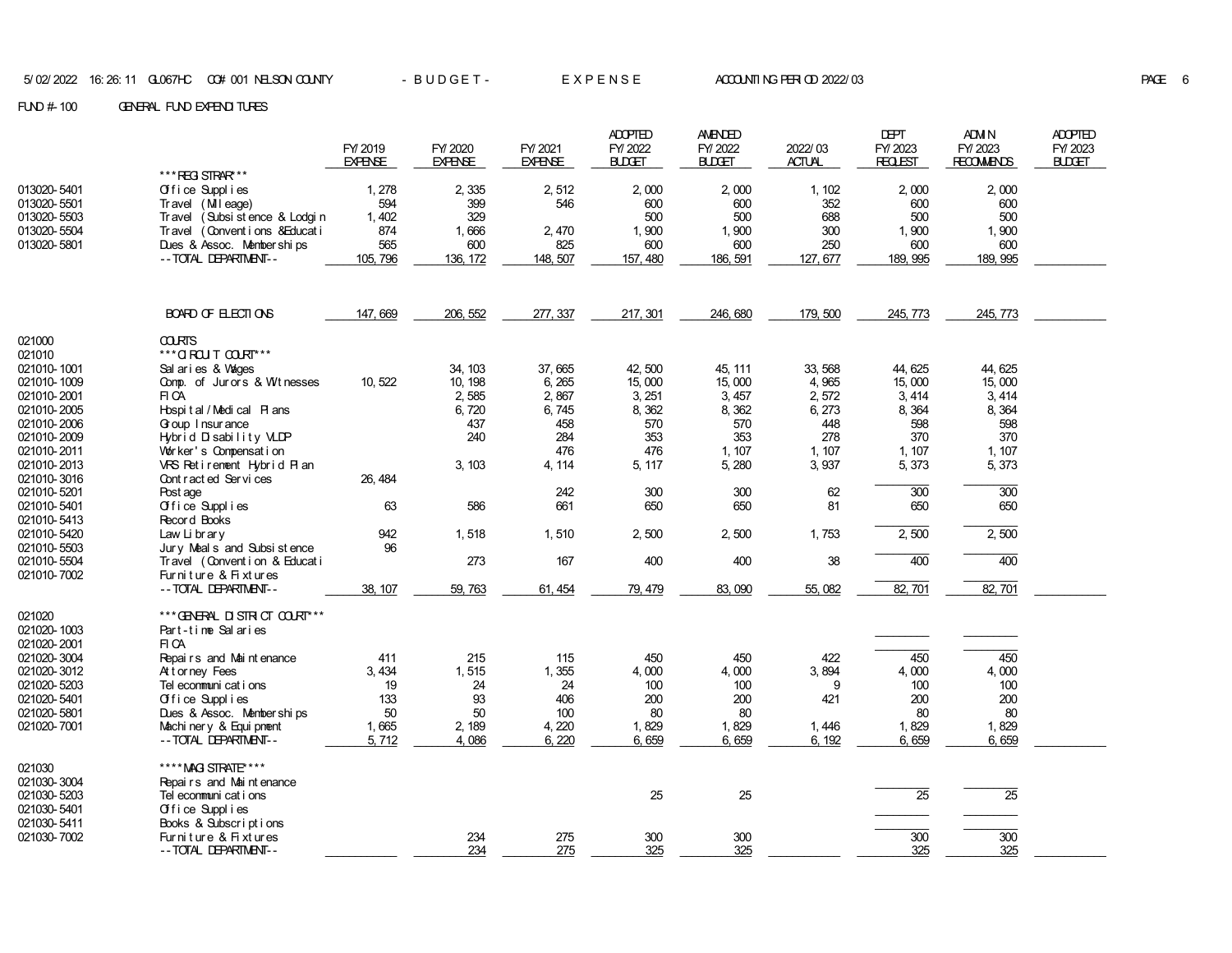|             |                                               |                |                |                | <b>ADOPTED</b> | <b>AMENDED</b> |               | <b>DEPT</b>    | <b>ADM N</b>      | <b>ADOPTED</b> |
|-------------|-----------------------------------------------|----------------|----------------|----------------|----------------|----------------|---------------|----------------|-------------------|----------------|
|             |                                               | FY 2019        | FY/2020        | FY/2021        | FY/2022        | FY/2022        | 2022/03       | FY/2023        | FY/2023           | FY/2023        |
|             |                                               | <b>EXPENSE</b> | <b>EXPENSE</b> | <b>EXPENSE</b> | <b>BLDGET</b>  | <b>BLDGET</b>  | <b>ACTUAL</b> | <b>REQLEST</b> | <b>RECOMMENDS</b> | <b>BLDGET</b>  |
| 021040      | *** COURT SERM CESY VJOCOX***                 |                |                |                |                |                |               |                |                   |                |
| 021040-3020 | Det enti on Home (Court Servic                | 1,013          | 33, 790        | 23, 617        | 10,000         | 10,000         | 28, 779       | 10,000         | 10,000            |                |
| 021040-3022 | Out reach Det ent i on (VJCCCA)               | 2, 484         | 1,970          | 5, 492         | 3,566          | 3,566          | 7,845         | 3,566          | 3,566             |                |
| 021040-3023 | G oup Hones (VJCCCA)                          | 5, 280         | 9,885          | 5, 115         | 12,000         | 12,000         |               | 12,000         | 12,000            |                |
| 021040-3025 | Refund to State (VJCCCA)                      |                |                | 518            |                |                | 984           |                |                   |                |
| 021040-3027 | EPICS Grant Match (to Annhers                 |                |                |                |                |                |               |                |                   |                |
|             | -- TOTAL DEPARTMENT--                         | 8,777          | 45, 645        | 34, 742        | 25, 566        | 25, 566        | 37,608        | 25,566         | 25,566            |                |
|             |                                               |                |                |                |                |                |               |                |                   |                |
| 021050      | ***J & D D STR CT COURT***                    |                |                |                |                |                |               |                |                   |                |
| 021050-3002 | Pr of essi onal Ser vi ces                    |                |                |                |                |                |               |                |                   |                |
| 021050-3004 | Repairs and Maintenance                       |                | 78             |                | 100            | 100            |               | 100            | 100               |                |
| 021050-3005 | Mai nt enance Servi ce Cont r act             |                |                |                |                |                |               |                |                   |                |
| 021050-3012 | Attorney Fees                                 |                |                |                |                |                |               |                |                   |                |
| 021050-5201 | Post al Services                              | 76             | 76             | 92             | 85             | 85             |               | 92             | 92                |                |
| 021050-5203 | Tel econmuni cat i ons                        | 10             | 28             | 6              | 100            | 100            | 15            | 100            | 100               |                |
| 021050-5401 | Office Supplies                               | 91             | 80             | 149            | 200            | 200            |               | 200            | 200               |                |
| 021050-5411 | Books & Subscriptions                         |                |                |                |                |                |               |                |                   |                |
| 021050-5413 | <b>Q</b> her Operating Expenses               |                |                |                |                |                |               |                |                   |                |
| 021050-5504 | Travel (Convention & Educati                  | 109            | 47             | 205            | 1,000          | 1,000          | 100           | 1,000          | 1,000             |                |
| 021050-5801 | Dues & Assoc. Memberships                     | 50             | 219            |                | 400            | 400            | 298           | 400            | 400               |                |
| 021050-7001 | Machi ner y & Equi pnent                      | 2, 219         | 2, 259         | 2,340          | 2, 274         | 2, 274         | 1,886         | 2, 274         | 2, 274            |                |
| 021050-7002 | Furniture & Fixtures<br>-- TOTAL DEPARTMENT-- | 2,555          | 101<br>2,888   | 69<br>2,861    | 600<br>4,759   | 600<br>4,759   | 241<br>2,540  | 600<br>4,766   | 600<br>4,766      |                |
|             |                                               |                |                |                |                |                |               |                |                   |                |
| 021060      | *** OLERK OF OIROUT COURT***                  |                |                |                |                |                |               |                |                   |                |
| 021060-1001 | Sal aries & Vages                             | 202, 957       | 229, 122       | 227, 601       | 229, 122       | 233, 250       | 178, 550      | 240, 565       | 240, 565          |                |
| 021060-1003 | Part Time Salaries                            | 8,302          |                |                |                |                |               |                |                   |                |
| 021060-1004 | Backscanning Vages (TTF)                      |                |                |                |                |                |               |                |                   |                |
| 021060-2001 | FI CA                                         | 15,066         | 15, 932        | 15, 938        | 17,528         | 16, 976        | 12, 815       | 18, 403        | 18, 403           |                |
| 021060-2002 | Ret i rement - VRS                            | 13, 352        | 9,824          | 12, 244        | 12, 244        | 12, 244        | 9,642         | 12, 856        | 12, 856           |                |
| 021060-2005 | Hospital / Medical Plans                      | 30, 744        | 41, 130        | 40, 734        | 42, 111        | 38, 535        | 28, 391       | 37,788         | 37,788            |                |
| 021060-2006 | Goup I nsur ance                              | 2,659          | 3,002          | 3,070          | 3,070          | 3,070          | 2,386         | 3, 224         | 3, 224            |                |
| 021060-2009 | Hybrid Disability VLDP                        | 466            | 918            | 1,058          | 1,058          | 1,058          | 813           | 1, 110         | 1, 110            |                |
| 021060-2011 | Worker's Compensation                         | 431            | 431            | 2,496          | 2,496          | 3,443          | 3,443         | 3,443          | 3,443             |                |
| 021060-2013 | VRS Retirement Hybrid Plan                    | 6, 253         | 12, 310        | 15, 342        | 15, 342        | 17, 166        | 11,799        | 12, 310        | 12, 310           |                |
| 021060-3002 | Pr of essi onal Ser vi ces                    | 2, 842         | 1,748          | 2,858          | 3,950          | 3,950          | 3,659         | 3,950          | 3,950             |                |
| 021060-3004 | Repairs and Maintenance                       |                | 133            | 215            | 500            | 500            | 55            | 500            | 500               |                |
| 021060-3005 | Mai nt enance Ser vi ce Cont r act            | 13, 547        | 14, 538        | 13, 442        | 16, 415        | 16, 415        | 6, 212        | 16, 415        | 16, 415           |                |
| 021060-3006 | Printing & Binding                            | 844            | 928            | 1,284          | 1,600          | 1,600          | 169           | 1,600          | 1,600             |                |
| 021060-3012 | Attorney Fees                                 | 316            | 474            | 158            | 750            | 750            |               | 750            | 750               |                |
| 021060-3160 | Library of Va. Grant 2019FY-                  |                | 10,664         | 16, 685        |                |                |               |                |                   |                |
| 021060-3161 | Library of VA CORP 2022FY-10                  |                |                |                |                |                |               |                |                   |                |
| 021060-3162 | Library of VA 2021 FY-44 $C$ GRP              |                |                |                |                | 22, 197        | 22, 197       |                |                   |                |
| 021060-5201 | Post al Services                              | 1,999          | 2,989          | 2,978          | 4,000          | 4,000          | 1,514         | 4,000          | 4,000             |                |
| 021060-5203 | Tel ecommuni cat i ons                        | 35             | 22             | 19             | 50             | 50             | 52            | 50             | 50                |                |
| 021060-5401 | Office Supplies                               | 3, 186         | 3, 475         | 2,989          | 5,000          | 5,000          | 2,810         | 5,000          | 5,000             |                |
| 021060-5411 | Microfilming                                  |                |                |                | 2,000          | 2,000          |               |                |                   |                |
| 021060-5417 | Record Books                                  |                | 505            |                | 1,000          | 1,000          |               |                |                   |                |
| 021060-5504 | Travel (Conventions & Educat                  |                |                |                | 200            | 200            |               | 200            | 200               |                |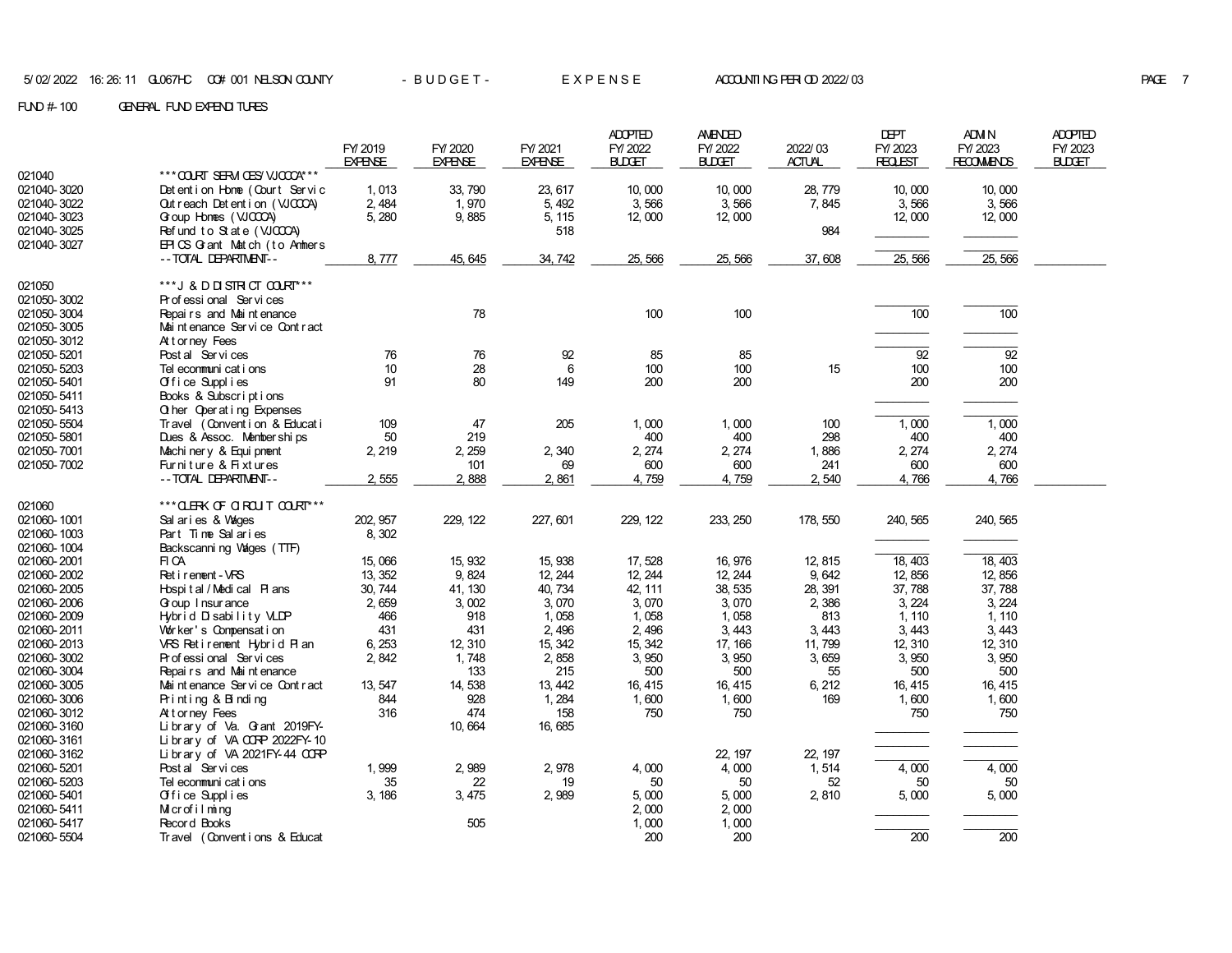|             |                                   | FY 2019<br><b>EXPENSE</b> | FY/2020<br><b>EXPENSE</b> | FY/2021<br><b>EXPENSE</b> | <b>ADOPTED</b><br>FY/2022<br><b>BLDGET</b> | <b>AMENDED</b><br>FY/2022<br><b>BLDGET</b> | 2022/03<br><b>ACTUAL</b> | <b>DEPT</b><br>FY/2023<br><b>REQLEST</b> | ADM N<br>FY/2023<br><b>RECOMMENDS</b> | <b>ADOPTED</b><br>FY/2023<br><b>BUDGET</b> |
|-------------|-----------------------------------|---------------------------|---------------------------|---------------------------|--------------------------------------------|--------------------------------------------|--------------------------|------------------------------------------|---------------------------------------|--------------------------------------------|
|             | *** CLERK OF CIRCUT COURT***      |                           |                           |                           |                                            |                                            |                          |                                          |                                       |                                            |
| 021060-7007 | Comput er Equi pnent              | 3, 250                    | 1,431                     | 1,803                     | 500                                        | 500                                        | 1,322                    | 2,000                                    | 2,000                                 |                                            |
| 021060-7040 | Library of VA Grant 2018FY-6      | 9,930                     |                           |                           |                                            |                                            |                          |                                          |                                       |                                            |
| 021060-7041 | $AY$ Mai nt enance and Repair     |                           |                           | 9,793                     |                                            |                                            |                          |                                          |                                       |                                            |
|             | -- TOTAL DEPARTMENT--             | 316, 179                  | 349, 576                  | 370, 707                  | 358, 936                                   | 383, 904                                   | 285, 829                 | 364, 164                                 | 364, 164                              |                                            |
|             |                                   |                           |                           |                           |                                            |                                            |                          |                                          |                                       |                                            |
|             | <b>COURTS</b>                     | 371, 330                  | 462, 192                  | 476, 259                  | 475, 724                                   | 504, 303                                   | 387, 251                 | 484, 181                                 | 484, 181                              |                                            |
| 022000      | <b>COMON/EALTH S ATTORNEY</b>     |                           |                           |                           |                                            |                                            |                          |                                          |                                       |                                            |
| 022010      | *** COMON/EALTH ATTORNEY***       |                           |                           |                           |                                            |                                            |                          |                                          |                                       |                                            |
| 022010-1001 | Sal aries & Vages                 | 258, 623                  | 325, 715                  | 357, 970                  | 360, 622                                   | 380, 553                                   | 282, 180                 | 385, 988                                 | 385, 988                              |                                            |
| 022010-1002 | ACA Supplement & Benefits         |                           |                           |                           |                                            |                                            |                          |                                          |                                       |                                            |
| 022010-1003 | Part-time Salaries                | 832                       |                           |                           |                                            |                                            |                          |                                          |                                       |                                            |
| 022010-1004 | CA Sal ary Increase & Benefit     |                           |                           |                           |                                            |                                            |                          |                                          |                                       |                                            |
| 022010-1006 | Wages/ Vict im W tness G ant      | 56, 041                   | 54,016                    | 55, 846                   | 56, 636                                    | 56, 636                                    | 42, 836                  | 56, 636                                  | 56, 636                               |                                            |
| 022010-1007 | MOU in Lieu of FTACA              |                           |                           |                           |                                            |                                            |                          |                                          |                                       |                                            |
| 022010-1008 | Unemployment Benefits             |                           |                           |                           |                                            |                                            |                          |                                          |                                       |                                            |
| 022010-2001 | FI CA                             | 19, 226                   | 24, 502                   | 26, 847                   | 27,588                                     | 28, 303                                    | 21, 362                  | 29, 528                                  | 29, 528                               |                                            |
| 022010-2002 | Ret i rement - VRS                | 4,418                     | 9, 139                    | 5,973                     | 5,932                                      | 4,808                                      | 3, 136                   |                                          |                                       |                                            |
| 022010-2005 | Hospital / Medical Plans          | 19.041                    | 23, 592                   | 26, 337                   | 27.252                                     | 21,679                                     | 19, 027                  | 16, 728                                  | 16, 728                               |                                            |
| 022010-2006 | Goup I nsur ance                  | 3,388                     | 4,305                     | 4,832                     | 4,832                                      | 4,999                                      | 3,731                    | 5, 172                                   | 5, 172                                |                                            |
| 022010-2009 | Hybrid Disability VLDP            | 1,533                     | 1,685                     | 2,581                     | 2,993                                      | 2,993                                      | 2,095                    | 3, 204                                   | 3, 204                                |                                            |
| 022010-2011 | Worker's Compensation             | 376                       | 735                       | 3,922                     | 3,922                                      | 5,046                                      | 5,045                    | 5,045                                    | 5,045                                 |                                            |
| 022010-2013 | VRS Retirement Hybrid Plan        | 20, 565                   | 22, 234                   | 37,052                    | 36, 658                                    | 42, 064                                    | 29, 769                  | 46, 473                                  | 46, 473                               |                                            |
| 022010-3005 | Mai nt enance Servi ce Cont r act |                           |                           |                           |                                            |                                            |                          |                                          |                                       |                                            |
| 022010-5201 | Post al Services                  | 363                       | 434                       | 407                       | 500                                        | 500                                        | 249                      | 500                                      | $\overline{500}$                      |                                            |
| 022010-5203 | Tel econmuni cat i ons            | 38                        | 52                        | 72                        | 85                                         | 85                                         | 37                       | 85                                       | 85                                    |                                            |
| 022010-5401 | Office Supplies                   | 5,049                     | 6, 273                    | 5,336                     | 5,000                                      | 5,000                                      | 4,330                    | 5,000                                    | 5,000                                 |                                            |
| 022010-5411 | Books & Subscriptions             | 3, 349                    | 2,636                     | 2,617                     | 3,000                                      | 3,000                                      | 1,710                    | 3,000                                    | 3,000                                 |                                            |
| 022010-5413 | Other Operating Supplies (WV      | 3, 467                    | 2,955                     | 5, 230                    | 6,439                                      | 6,439                                      | 4,486                    | 11, 434                                  | 11, 434                               |                                            |
| 022010-5415 | Q her Equipment (WPG)             | 2, 310                    | 1,083                     |                           | 3, 367                                     | 3, 367                                     |                          |                                          |                                       |                                            |
| 022010-5418 | Other Asset Forfeitures           |                           |                           |                           |                                            |                                            |                          |                                          |                                       |                                            |
| 022010-5419 | Expense (Asset Forfeiture)        | 14, 440                   | 7, 176                    | 2, 317                    |                                            | 17, 935                                    | 660                      |                                          |                                       |                                            |
| 022010-5420 | Expense (Federal Asset Forfe      |                           |                           |                           |                                            |                                            |                          |                                          |                                       |                                            |
| 022010-5501 | Travel (Mileage)                  |                           | 187                       |                           |                                            |                                            |                          |                                          |                                       |                                            |
| 022010-5504 | Travel (Convention & Educati      | 3,078                     | 3, 672                    | 1,301                     | 3,000                                      | 3,000                                      | 7, 121                   | 4,500                                    | 4,500                                 |                                            |
| 022010-5506 | Travel (Victim Wtness Grant)      | 2, 249                    | 1, 130                    | 35                        | 3,558                                      | 3,558                                      | 189                      | 1,722                                    | 1,722                                 |                                            |
| 022010-5510 | Wt ness Expenses                  |                           | 210                       |                           |                                            |                                            |                          |                                          |                                       |                                            |
| 022010-5801 | Dues & Assoc. Memberships         | 1,490                     | 2, 190                    | 2,305                     | 2, 250                                     | 2, 250                                     | 1,200                    | 2,250                                    | 2,250                                 |                                            |
| 022010-7001 | Machinery & Equipment             | 1,890                     | 2, 287                    | 2, 464                    | 1,890                                      | 1,890                                      | 473                      | 1,890                                    | 1,890                                 |                                            |
| 022010-7002 | Furniture & Fixtures              |                           |                           |                           | 500                                        | 500                                        |                          | 750                                      | 750                                   |                                            |
| 022010-7007 | Comput er Equi pment              |                           |                           |                           |                                            |                                            |                          |                                          |                                       |                                            |
| 022010-7030 | DCJS G ant 10675 2020-VD-BX-      |                           |                           |                           |                                            | 24, 382                                    |                          |                                          |                                       |                                            |
|             | --TOTAL DEPARTMENT--              | 421, 766                  | 496.208                   | 543, 444                  | 556, 024                                   | 618, 987                                   | 429, 636                 | 579, 905                                 | 579, 905                              |                                            |
|             |                                   |                           |                           |                           |                                            |                                            |                          |                                          |                                       |                                            |
|             | <b>COMON/EALTH S ATTORNEY</b>     | 421, 766                  | 496, 208                  | 543, 444                  | 556, 024                                   | 618, 987                                   | 429, 636                 | 579, 905                                 | 579, 905                              |                                            |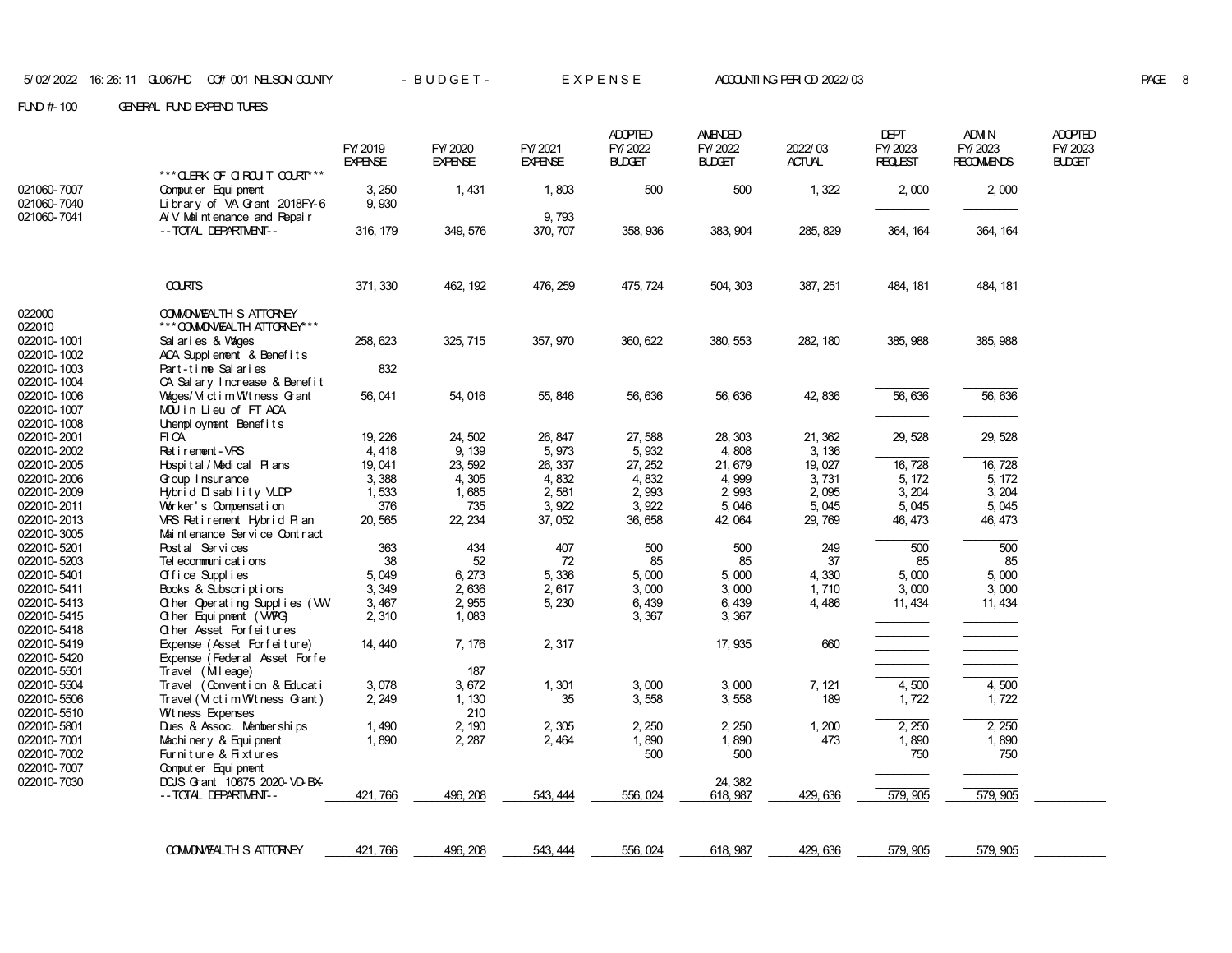|             |                                    | FY 2019<br><b>EXPENSE</b> | FY/2020<br><b>EXPENSE</b> | FY/2021<br><b>EXPENSE</b> | <b>ADOPTED</b><br>FY/2022<br><b>BLDGET</b> | <b>AMENDED</b><br>FY/2022<br><b>BLDGET</b> | 2022/03<br><b>ACTUAL</b> | <b>DEPT</b><br>FY/2023<br><b>REQLEST</b> | ADM N<br>FY/2023<br><b>RECOMMENDS</b> | <b>ADOPTED</b><br>FY/2023<br>BUDGET |
|-------------|------------------------------------|---------------------------|---------------------------|---------------------------|--------------------------------------------|--------------------------------------------|--------------------------|------------------------------------------|---------------------------------------|-------------------------------------|
| 031000      | <b>LAWENFORCEMENT</b>              |                           |                           |                           |                                            |                                            |                          |                                          |                                       |                                     |
| 031020      | *** SHR FF***                      |                           |                           |                           |                                            |                                            |                          |                                          |                                       |                                     |
| 031020-1001 | Sal aries & Vages                  | 794, 300                  | 854, 073                  | 887, 892                  | 940, 169                                   | 929, 961                                   | 747, 061                 | 1, 055, 050                              | 1, 055, 050                           |                                     |
| 031020-1002 | Over $t$ ime                       |                           |                           |                           |                                            | 21, 381                                    | 12, 283                  |                                          |                                       |                                     |
| 031020-1003 | For est Cooper at i ve Agr eenent  | 844                       | 6, 265                    | 2, 713                    | 4,400                                      | 4,400                                      | 4,521                    | 4,400                                    | 4,400                                 |                                     |
| 031020-1004 | Sal aries-COPS Positions           | 37, 354                   | 41, 456                   |                           | 40, 287                                    | 40, 287                                    |                          | 39, 114                                  | 39, 114                               |                                     |
| 031020-1005 | Court room Security                | 30, 072                   | 27, 227                   | 32, 921                   | 39, 842                                    | 39, 842                                    | 31, 173                  | 44,000                                   | 44,000                                |                                     |
| 031020-1006 | Court house Security Vages         | 77,068                    | 81, 148                   | 81, 799                   | 103, 969                                   | 100, 768                                   | 84, 747                  | 109, 422                                 | 109, 422                              |                                     |
| 031020-1007 | Overtime (Solid Waste/Radar)       |                           |                           |                           |                                            |                                            |                          |                                          |                                       |                                     |
| 031020-1008 | Unemployment Benefits              | 3, 402                    | 756                       |                           |                                            |                                            |                          |                                          |                                       |                                     |
| 031020-1009 | Local Drug Enforcement posit       | 26, 137                   | 33, 917                   | 36, 931                   | 37,000                                     | 33, 315                                    | 23, 727                  | 41,070                                   | 41,070                                |                                     |
| 031020-1010 | New (FT Security/Transport O       |                           |                           |                           |                                            |                                            |                          |                                          |                                       |                                     |
| 031020-1011 | IBR Evi dence C erk                | 27, 344                   |                           |                           |                                            |                                            |                          |                                          |                                       |                                     |
| 031020-1012 | VDOT Agreement Vages - R . 6       |                           |                           |                           |                                            | 7,035                                      | 5, 402                   |                                          |                                       |                                     |
| 031020-2001 | FI CA                              | 73, 206                   | 78, 738                   | 80, 081                   | 92, 774                                    | 91, 993                                    | 66,880                   | 102, 362                                 | 102, 362                              |                                     |
| 031020-2002 | Ret i rement - VRS                 | 84,081                    | 97, 959                   | 124, 028                  | 113, 196                                   | 113, 196                                   | 87, 843                  | 149, 679                                 | 149, 679                              |                                     |
| 031020-2005 | Hospital/Medical Plans             | 192, 330                  | 217, 626                  | 216, 798                  | 233, 487                                   | 233, 487                                   | 149, 834                 | 256, 212                                 | 256, 212                              |                                     |
| 031020-2006 | Goup I nsur ance                   | 13, 062                   | 14, 742                   | 15, 178                   | 16, 251                                    | 16, 251                                    | 11,098                   | 17, 930                                  | 17, 930                               |                                     |
| 031020-2009 | Hybrid Disability VLDP             | 912                       | 801                       | 851                       | 774                                        | 774                                        | 819                      | 788                                      | 788                                   |                                     |
| 031020-2011 | Worker's Compensation              | 18, 495                   | 16,005                    | 14, 740                   | 14, 740                                    | 14,740                                     | 16,663                   | 14, 740                                  | 14, 740                               |                                     |
| 031020-2013 | VRS Retirement Hybrid Plan         | 12, 239                   | 10, 751                   | 12, 346                   | 11, 222                                    | 11, 222                                    | 11,877                   | 15, 885                                  | 15, 885                               |                                     |
| 031020-3002 | Pr of essi onal Ser vi ces         |                           |                           |                           |                                            |                                            | 16, 031                  |                                          |                                       |                                     |
| 031020-3003 | Court Ordered Burial Expense       | 1, 295                    |                           | 1, 295                    |                                            |                                            | 1,495                    |                                          |                                       |                                     |
| 031020-3004 | Wongful Impoundment Reimbur        |                           | 650                       | 625                       |                                            |                                            |                          |                                          |                                       |                                     |
| 031020-3005 | Mai nt enance Ser vi ce Cont r act | 8, 119                    | 6, 842                    | 6,466                     | 5,000                                      | 5,000                                      | 3, 269                   | 5,000                                    | 5,000                                 |                                     |
| 031020-3007 | Advertising                        |                           | 260                       |                           | 750                                        | 750                                        |                          | 750                                      | 750                                   |                                     |
| 031020-3029 | DN#154AL-2020-50121-20121-2        |                           | 9,080                     | 2,599                     |                                            |                                            |                          |                                          |                                       |                                     |
| 031020-3030 | DN#154AL-2021-51018-21018 2        |                           |                           | 9,540                     |                                            | 5,560                                      | 6,007                    |                                          |                                       |                                     |
| 031020-3031 | DN#154AL-2022-52033-22033 2        |                           |                           |                           |                                            | 12, 550                                    | 4,346                    |                                          |                                       |                                     |
| 031020-3032 | DMG t #154AL-2015-55242-5981       |                           |                           |                           |                                            |                                            |                          |                                          |                                       |                                     |
| 031020-3033 | DMG t #154AL-2016-56183-6383       |                           |                           |                           |                                            |                                            |                          |                                          |                                       |                                     |
| 031020-3034 | DMG t #154AL-2018-58165-8165       | 10, 823                   | 2,360                     |                           |                                            |                                            |                          |                                          |                                       |                                     |
| 031020-3035 | DMGRT#15AL-2019-59007-9007-        |                           |                           |                           |                                            |                                            |                          |                                          |                                       |                                     |
| 031020-5201 | Post al Services                   | 1,585                     | 1,377                     | 1,596                     | 1,800                                      | 1,800                                      | 1, 103                   | 1,800                                    | 1,800                                 |                                     |
| 031020-5203 | Tel econmuni cat i ons             | 4,369                     | 4,488                     | 4,668                     | 4,000                                      | 4,000                                      | 3, 525                   | 4,056                                    | 4,056                                 |                                     |
| 031020-5240 | Mobile Phone/Data Service          | 8,390                     | 11, 109                   | 19, 549                   | 20, 511                                    | 20, 511                                    | 14, 721                  | 20, 511                                  | 20, 511                               |                                     |
| 031020-5401 | Office Supplies                    | 4,964                     | 8, 150                    | 5,864                     | 5,000                                      | 5,000                                      | 2,362                    | 5,000                                    | 5,000                                 |                                     |
| 031020-5408 | Vehi cl e Equi pnent & Repair      |                           |                           | 11                        |                                            |                                            |                          |                                          |                                       |                                     |
| 031020-5409 | Police Supplies                    | 13, 203                   | 13,087                    | 26, 707                   | 15,000                                     | 15,000                                     | 7,717                    | 15,000                                   | 15,000                                |                                     |
| 031020-5410 | Uniforms                           | 15, 638                   | 11, 907                   | 11, 392                   | 14,740                                     | 14,740                                     | 4,590                    | 14, 740                                  | 14, 740                               |                                     |
| 031020-5411 | Books & Subscriptions              |                           |                           |                           |                                            |                                            |                          |                                          |                                       |                                     |
| 031020-5412 | K9 Fund                            |                           |                           |                           |                                            |                                            |                          |                                          |                                       |                                     |
| 031020-5413 | Dog Care (GP. Fees)                |                           | 1,280                     | 1,409                     | 1,200                                      | 1, 200                                     | 717                      | 1,200                                    | 1,200                                 |                                     |
| 031020-5414 | Soft ware                          |                           |                           |                           |                                            |                                            |                          |                                          |                                       |                                     |
| 031020-5418 | <b>Q</b> her Asset Forfeitures     |                           | 455                       |                           |                                            |                                            |                          |                                          |                                       |                                     |
| 031020-5419 | Asset Forfeiture Proceeds Ex       | 26, 338                   | 58, 643                   | 4,903                     |                                            | 100, 298                                   | 284                      |                                          |                                       |                                     |
| 031020-5420 | Treasury Forfeiture Fund (A        |                           |                           |                           |                                            |                                            |                          |                                          |                                       |                                     |
| 031020-5421 | Federal Asset Sei zure 16-DEA      |                           |                           |                           |                                            |                                            |                          |                                          |                                       |                                     |
| 031020-5501 | Travel (Mileage)                   | 41                        | 278                       | 23                        |                                            |                                            |                          |                                          |                                       |                                     |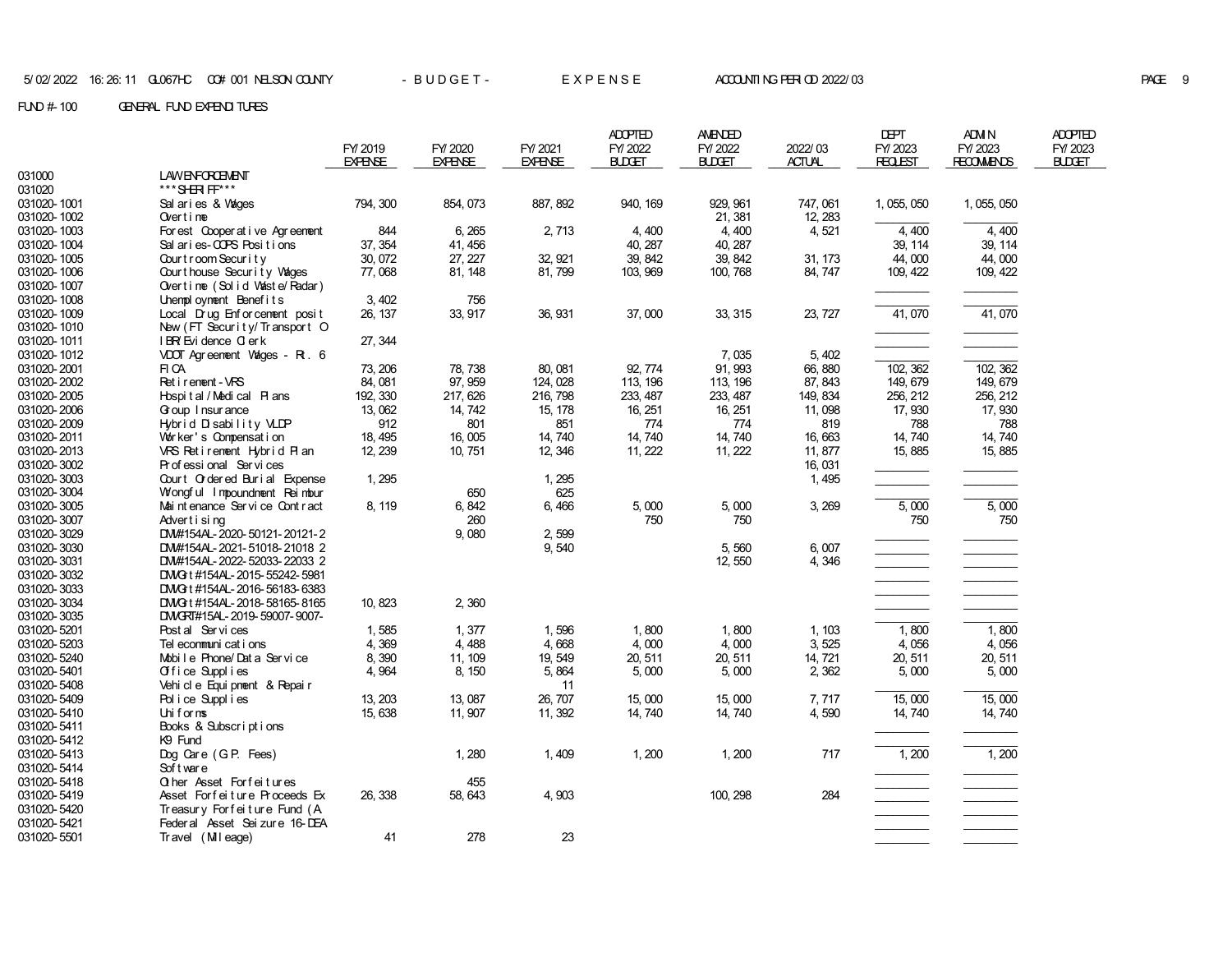|                            |                                                                      | FY/2019        | FY/2020        | FY/2021        | <b>ADOPTED</b><br>FY/2022 | <b>AMENDED</b><br>FY/2022 | 2022/03       | <b>DEPT</b><br>FY/ 2023 | ADM N<br>FY/2023  | <b>ADOPTED</b><br>FY/2023 |
|----------------------------|----------------------------------------------------------------------|----------------|----------------|----------------|---------------------------|---------------------------|---------------|-------------------------|-------------------|---------------------------|
|                            |                                                                      | <b>EXPENSE</b> | <b>EXPENSE</b> | <b>EXPENSE</b> | <b>BLDGET</b>             | <b>BLDGET</b>             | <b>ACTUAL</b> | <b>REQLEST</b>          | <b>RECOMMENDS</b> | <b>BLDGET</b>             |
|                            | ***SHRF F ***                                                        |                |                |                |                           |                           |               |                         |                   |                           |
| 031020-5503                | Travel (Subsi st ence & Lodgi n                                      | 1,782          | 3,582          | 1, 167         | 3,500                     | 3,500                     | 1, 138        | 3,500                   | 3,500             |                           |
| 031020-5504                | Travel (Convention & Educati                                         |                |                | 225            | 1,500                     | 1,500                     | 19            | 1,500                   | 1,500             |                           |
| 031020-5505                | Prisoner Extradition-Travel                                          |                |                |                |                           |                           |               |                         |                   |                           |
| 031020-5509                | Trai ni ng                                                           | 12, 350        | 14,094         | 12, 810        | 18, 145                   | 18, 145                   | 12, 993       | 18, 145                 | 18, 145           |                           |
| 031020-5510                | Conf i scat ed Vehi cl es                                            | 500            | 410            | 425            | 800                       | 800                       | 40            | 800                     | 800               |                           |
| 031020-5801                | Dues & Assoc. Memberships                                            | 4, 175         | 6, 293         | 4,700          | 5,550                     | 5,550                     | 1,460         | 5,550                   | 5,550             |                           |
| 031020-5802                | DARE                                                                 | 189            |                |                |                           |                           |               |                         |                   |                           |
| 031020-7001                | Machi ner y & Equi pnent                                             |                |                |                |                           |                           |               |                         |                   |                           |
| 031020-7002                | Furniture & Fixtures                                                 |                |                |                |                           |                           |               |                         |                   |                           |
| 031020-7005                | Mot or Vehi cl es                                                    |                |                |                |                           |                           |               |                         |                   |                           |
| 031020-7013                | Equi pnent - Court house Securit                                     |                |                |                |                           |                           |               |                         |                   |                           |
| 031020-7015                | School Resource Officer                                              | 51, 990        | 84, 775        | 89, 947        | 91, 137                   | 87, 628                   | 38, 435       | 93, 406                 | 93, 406           |                           |
| 031020-7016                | FY10 Homel and Security Grant                                        |                |                |                |                           |                           |               |                         |                   |                           |
| 031020-7037                | Recovery Act Byrne JAG G ant                                         |                |                |                |                           |                           |               |                         |                   |                           |
| 031020-7038                | DCJS FY20 SFO G ant 20-A4766                                         |                | 42, 655        | 50, 567        |                           | 68, 519                   | 43, 018       | 67,899                  | 67,899            |                           |
| 031020-7039                | Homel and Security Grant CFDA                                        |                |                |                |                           |                           |               |                         |                   |                           |
| 031020-7040                | DCJS #20-T1159LO17 Byrne Jus                                         |                | 1,750          |                |                           |                           |               |                         |                   |                           |
| 031020-7041                | DCJS 2021 Body Worn Camera G                                         |                |                |                | 47,065                    | 47,065                    | 41, 396       | 47,065                  | 47,065            |                           |
| 031020-7042                | DCJS #21-U1159LO18 Byrne JAG                                         |                |                |                |                           | 1,704                     |               |                         |                   |                           |
| 031020-7043                | DCJS FFY19 JAG LOLE 19-MUBX0                                         |                |                |                |                           | 2, 445                    |               |                         |                   |                           |
| 031020-7044                | DCJS #14-P1159LO13 Byrne Jus                                         |                |                |                |                           |                           |               |                         |                   |                           |
| 031020-7045                | DCJS #15-Q1159LO14 Byrne Jus                                         |                |                |                |                           |                           |               |                         |                   |                           |
| 031020-7046                | DCJS #16-R1159LO15 Byrne Jus                                         |                |                |                |                           |                           |               |                         |                   |                           |
| 031020-7047<br>031020-7050 | DCJS #17-S1159LO16 Byrne Jus                                         | 2,378          | 2,903          | 1,975          | 2,500                     | 2,500                     |               | 2,500                   | 2,500             |                           |
| 031020-7055                | <b>Q T Program Cust ody Exchange</b><br>Safe Surfing Foundation Reim |                |                |                |                           |                           |               |                         |                   |                           |
| 031020-7057                | Drug Fund Account                                                    |                |                |                |                           |                           |               |                         |                   |                           |
| 031020-7060                | TR AD Program                                                        |                | 750            |                |                           |                           |               |                         |                   |                           |
| 031020-8002                | Lease/ Rent (Evi dence St or age                                     |                |                |                |                           |                           |               |                         |                   |                           |
|                            | -- TOTAL DEPARTMENT--                                                | 1, 558, 975    | 1,768,642      | 1,764,741      | 1, 886, 309               | 2, 084, 417               | 1, 458, 594   | 2, 159, 074             | 2, 159, 074       |                           |
|                            |                                                                      |                |                |                |                           |                           |               |                         |                   |                           |
|                            | <b>LAWENFORCEMENT</b>                                                | 1, 558, 975    | 1,768,642      | 1,764,741      | 1, 886, 309               | 2, 084, 417               | 1, 458, 594   | 2, 159, 074             | 2, 159, 074       |                           |
| 032000                     | FIRE & RESOLE SERM CES                                               |                |                |                |                           |                           |               |                         |                   |                           |
| 032010                     | ** PUBLIC SAFETY & EMERGENCY                                         |                |                |                |                           |                           |               |                         |                   |                           |
| 032010-1001                | Sal aries & Vages                                                    | 300, 865       | 306, 666       | 317, 122       | 315, 610                  | 315, 610                  | 207, 433      | 314, 204                | 314, 204          |                           |
| 032010-1002                | Part-time Wages                                                      |                |                |                |                           |                           |               |                         |                   |                           |
| 032010-1003                | Overtime                                                             | 16, 450        | 18,589         | 19, 019        | 16,000                    | 16,000                    | 48, 228       | 16,000                  | 16,000            |                           |
| 032010-1004                | New Emergency Comm Supervis                                          |                |                |                |                           |                           |               | 59,003                  | 59,003            |                           |
| 032010-2001                | FI CA                                                                | 22, 864        | 23, 107        | 24,606         | 25, 368                   | 25, 368                   | 18, 986       | 25, 261                 | 25, 261           |                           |
| 032010-2002                | Ret i rement - VRS                                                   | 12, 804        | 9,923          | 14, 162        | 16, 386                   | 16, 386                   | 6, 213        | 8, 284                  | 8, 284            |                           |
| 032010-2005                | Hospital/Medical Plans                                               | 76, 431        | 78, 114        | 74, 978        | 81, 757                   | 81, 757                   | 52, 971       | 86, 112                 | 86, 112           |                           |
| 032010-2006                | Goup I nsur ance                                                     | 3,803          | 4,004          | 4, 224         | 4, 229                    | 4, 229                    | 2,751         | 4, 210                  | 4, 210            |                           |
| 032010-2009                | Hybrid Disability VLDP                                               | 1, 136         | 1,461          | 1,616          | 1,806                     | 1,806                     | 1,276         | 2,037                   | 2,037             |                           |
| 032010-2011                | Worker's Compensation                                                | 1,046          | 1,046          | 5,603          | 5,603                     | 5,603                     | 7,752         | 7,752                   | 7,752             |                           |
| 032010-2013                | VRS Retirement Hybrid Plan                                           | 15, 240        | 19,604         | 23, 447        | 22, 672                   | 22, 672                   | 18, 422       | 29, 546                 | 29, 546           |                           |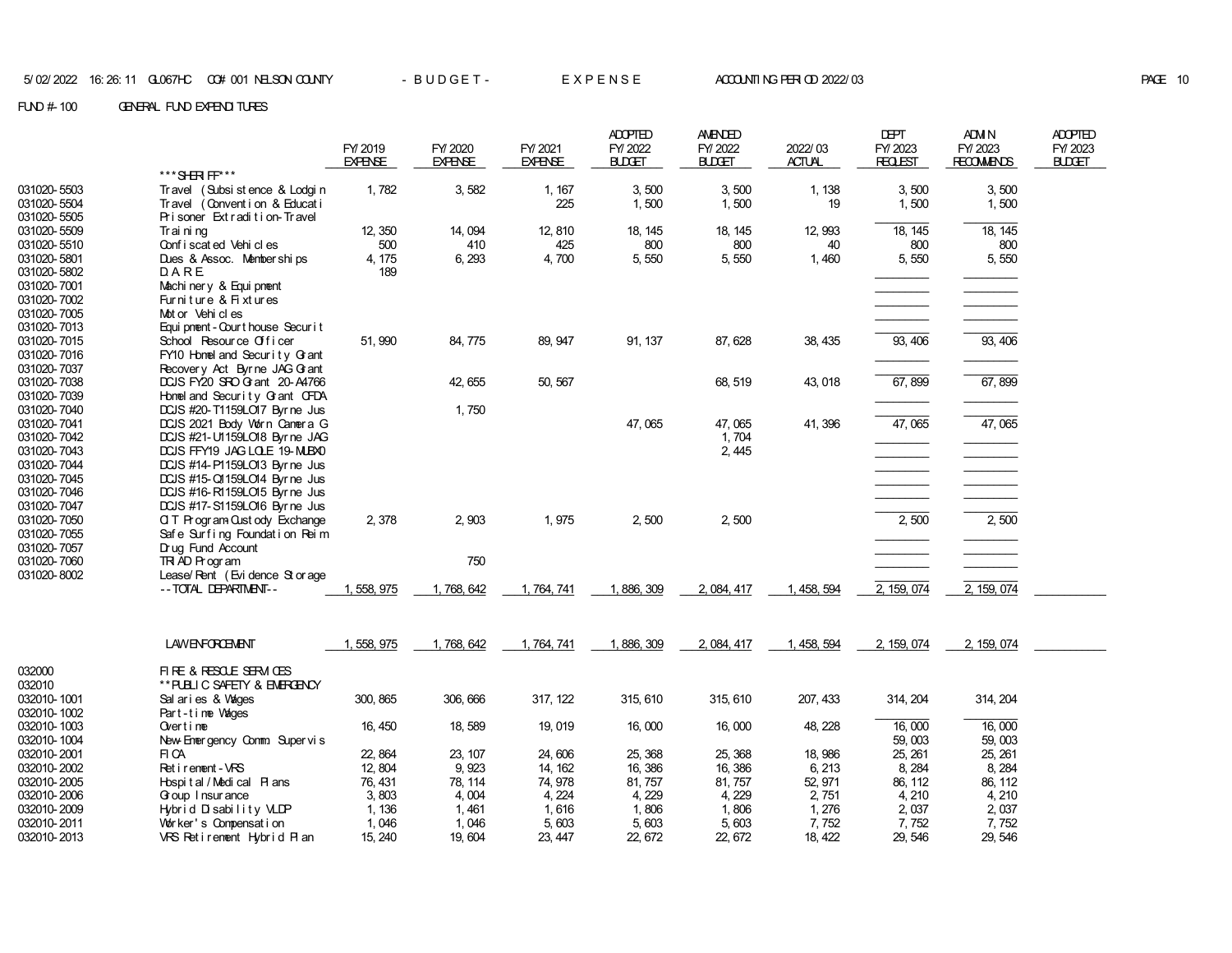|             |                                    | FY/2019        | FY/2020        | FY/2021        | <b>ADOPTED</b><br>FY/2022 | <b>AMENDED</b><br>FY/2022 | 2022/03       | <b>DEPT</b><br>FY/2023 | <b>ADM N</b><br>FY/2023 | <b>ADOPTED</b><br>FY/2023 |
|-------------|------------------------------------|----------------|----------------|----------------|---------------------------|---------------------------|---------------|------------------------|-------------------------|---------------------------|
|             |                                    | <b>EXPENSE</b> | <b>EXPENSE</b> | <b>EXPENSE</b> | <b>BLDGET</b>             | <b>BUDET</b>              | <b>ACTUAL</b> | <b>REQLEST</b>         | <b>RECOMMENDS</b>       | BUDGET                    |
|             | ** PUBLIC SAFETY & EMERGENCY       |                |                |                |                           |                           |               |                        |                         |                           |
| 032010-2020 | Non-deduct i bl e Movi ng Expens   |                |                |                |                           |                           |               |                        |                         |                           |
| 032010-3002 | Pr of essi onal Ser vi ces         |                |                |                |                           |                           |               |                        |                         |                           |
| 032010-5203 | Tel ecommuni cat i ons             | 1,036          | 1,484          | 2, 100         | 1,300                     | 1,300                     | 792           | 1,300                  | 1,300                   |                           |
| 032010-5401 | Office Supplies                    | 2,342          | 3,821          | 3, 252         | 3, 200                    | 3, 200                    | 1,280         | 3, 200                 | 3, 200                  |                           |
| 032010-5409 | Ener gency Equi pnent              |                | 335            |                | 200                       | 200                       | 222           | 200                    | 200                     |                           |
| 032010-5410 | Uniforms                           |                | 556            | 601            | 600                       | 600                       |               | 600                    | 600                     |                           |
| 032010-5411 | Books/Subscriptions                |                |                | 90             |                           |                           | 90            | 180                    | 180                     |                           |
| 032010-5504 | Travel (Convention & Educati       | 203            | 744            | 16             | 2,000                     | 2,000                     | 213           | 2,000                  | 2,000                   |                           |
| 032010-5508 | D spat cher Trai ni ng             | 6, 155         | 4,875          | 7,748          | 7,500                     | 7,500                     | 1,520         | 7,800                  | 7,800                   |                           |
| 032010-5801 | Dues/Associ at i ons               |                | 877            |                | 900                       | 900                       |               | 900                    | 900                     |                           |
| 032010-7020 | VDEM Ennergency Mgt Performan      |                |                |                |                           |                           |               |                        |                         |                           |
| 032010-8225 | D sast er / Ener gency Expenses    |                |                |                |                           |                           |               |                        |                         |                           |
| 032010-8235 | Safety Program                     |                |                |                |                           |                           |               |                        |                         |                           |
| 032010-8300 | Debt Collection                    |                |                |                |                           |                           |               |                        |                         |                           |
|             | -- TOTAL DEPARTMENT--              | 460, 375       | 475, 206       | 498, 584       | 505, 131                  | 505, 131                  | 368, 149      | 568, 589               | 568, 589                |                           |
|             |                                    |                |                |                |                           |                           |               |                        |                         |                           |
| 032020      | *** ENERGENCY SERV. COUNCIL ***    |                |                |                |                           |                           |               |                        |                         |                           |
| 032020-2007 | $\overline{D}$ sability Insurance  | 46, 581        | 47, 991        | 48, 477        | 48, 477                   | 48, 477                   | 33,008        | 35,000                 | 35,000                  |                           |
| 032020-2008 | Line of Duty (State Mandate)       | 36, 220        | 38, 827        | 41, 895        | 41, 895                   | 41, 895                   | 40, 128       | 41,895                 | 41,895                  |                           |
| 032020-3001 | Professional Health Services       |                |                |                |                           |                           |               |                        |                         |                           |
| 032020-5407 | Mai nt enance (Communi cat i on E  |                |                |                |                           |                           |               |                        |                         |                           |
| 032020-5415 | Gas, Oil, Grease - Fire & Re       | 27, 170        | 22, 577        | 20, 909        | 20,000                    | 20,000                    | 25, 330       | 25,000                 | 25,000                  |                           |
| 032020-5646 | Remittance of Tower Rent to        |                |                |                |                           |                           |               |                        |                         |                           |
| 032020-5647 | Local EMS                          | 470, 322       | 450, 489       | 438, 035       | 450,000                   | 450,000                   | 450,000       | 450,000                | 450,000                 |                           |
| 032020-5648 | Fire Fund                          | 51, 989        | 54,705         | 57, 241        |                           | 60, 793                   | 60, 793       |                        |                         |                           |
| 032020-5650 | Four For Life Funds                | 17,300         | 18, 386        | 18, 316        |                           |                           |               |                        |                         |                           |
| 032020-5655 | Contribution-Wintergreen Vol       |                |                |                |                           |                           |               |                        |                         |                           |
| 032020-5660 | Vol unt eer St i pend              |                |                |                |                           |                           |               |                        |                         |                           |
| 032020-5665 | Oxygen Cyl inders                  |                |                |                |                           |                           |               |                        |                         |                           |
| 032020-7007 | Generators                         |                |                |                |                           |                           |               |                        |                         |                           |
|             | -- TOTAL DEPARTMENT--              | 649, 582       | 632, 975       | 624, 873       | 560, 372                  | 621, 165                  | 609, 259      | 551, 895               | 551, 895                |                           |
|             |                                    |                |                |                |                           |                           |               |                        |                         |                           |
| 032030      | *** E-911 PROGRAM **               |                |                |                |                           |                           |               |                        |                         |                           |
| 032030-1001 | Sal aries & Vages                  | 67, 671        | 74, 904        | 74, 904        | 74, 904                   | 78, 649                   | 58, 987       | 78, 649                | 78, 649                 |                           |
| 032030-1002 | Over $t$ ime                       | 192            |                |                |                           |                           |               |                        |                         |                           |
| 032030-1003 | Part-time Salaries                 |                |                |                |                           |                           |               |                        |                         |                           |
| 032030-2001 | FI CA                              | 5.075          | 5, 651         | 5,661          | 5,660                     | 5,948                     | 4, 461        | 6,017                  | 6,017                   |                           |
| 032030-2002 | Ret i rement - VRS                 | 6,537          | 7,236          | 9,018          | 9,018                     | 9,470                     | 7, 102        | 9, 469                 | 9,469                   |                           |
| 032030-2005 | Hospital/Medical Plan              | 8, 427         | 8,064          | 8,089          | 8,362                     | 8,362                     | 6, 273        | 8,364                  | 8,364                   |                           |
| 032030-2006 | Goup I nsur ance                   | 886            | 981            | 1,004          | 1,004                     | 1,004                     | 790           | 1,054                  | 1,054                   |                           |
| 032030-2011 | Worker's Compensation              | 608            | 770            | 1, 111         | 1, 111                    | 1,513                     | 1,512         | 1,512                  | 1,512                   |                           |
| 032030-2013 | VRS Retirement Hybrid Plan         |                |                |                |                           |                           |               |                        |                         |                           |
| 032030-3002 | Pr of essi onal Ser vi ces         |                | 1,550          | 1,500          | 1,500                     | 1,500                     |               | 1,500                  | 1,500                   |                           |
| 032030-3004 | Repairs & Maint. (Signs/Plate      | 1, 205         | 4, 107         | 3,916          | 4,000                     | 4,000                     | 5,499         | 6,000                  | 6,000                   |                           |
| 032030-3005 | Mai nt enance Ser vi ce Cont r act | 223, 470       | 230, 715       | 268, 671       | 335, 545                  | 335, 545                  | 210, 436      | 360, 600               | 360, 600                |                           |
| 032030-3006 | Printing & Binding                 |                |                |                | 3,000                     | 3,000                     |               | 3,000                  | 3,000                   |                           |
| 032030-3007 | Advertising                        |                |                |                |                           |                           |               |                        |                         |                           |
| 032030-3016 | Cont ract ual Services             | 34, 168        | 26, 910        | 34, 363        | 51,500                    | 51,500                    | 27, 446       | 35,500                 | 35, 500                 |                           |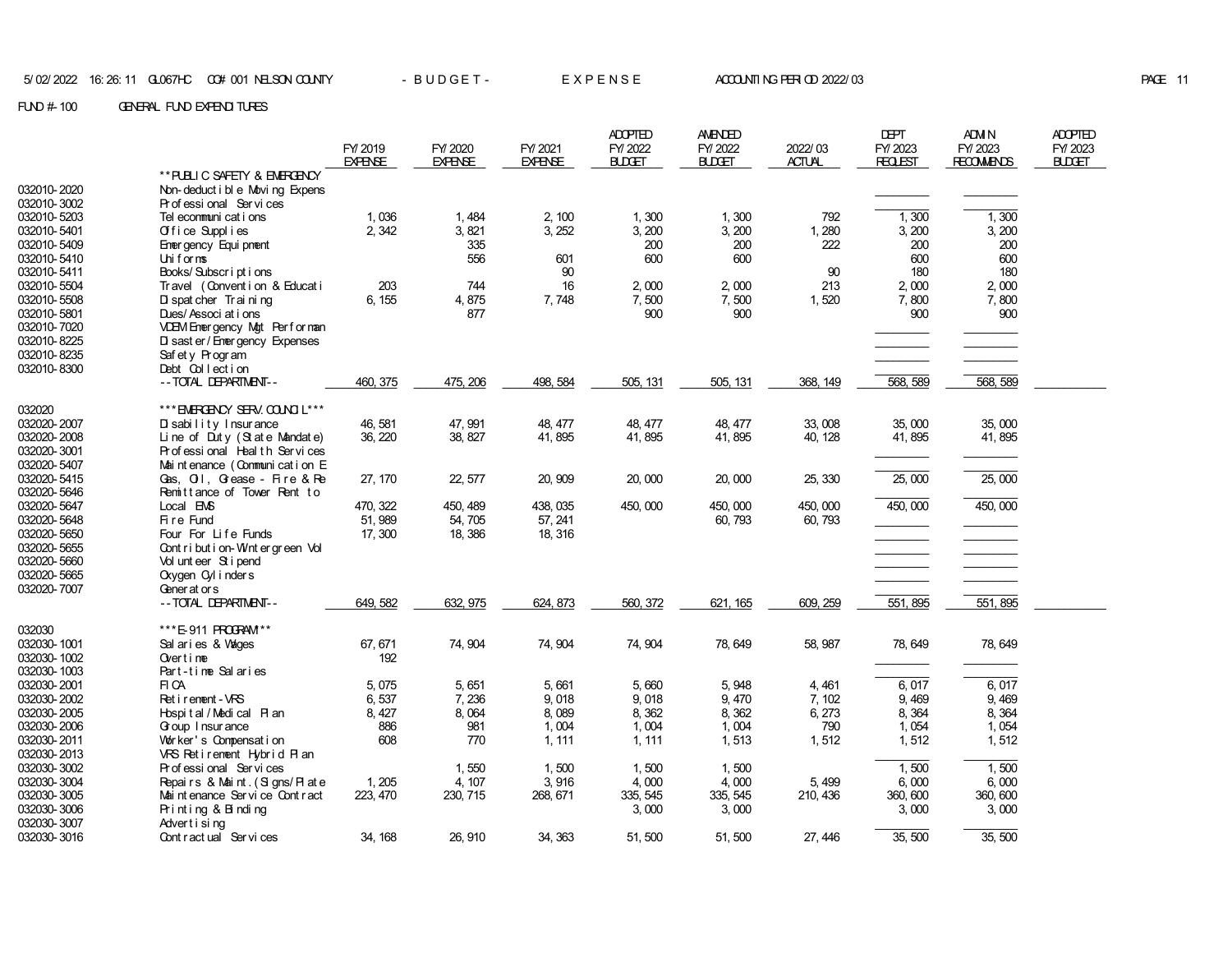|                            |                                    |                |                |                | <b>ADOPTED</b> | AMENDED       |               | <b>DEPT</b>      | <b>ADM N</b>      | <b>ADOPTED</b> |
|----------------------------|------------------------------------|----------------|----------------|----------------|----------------|---------------|---------------|------------------|-------------------|----------------|
|                            |                                    | FY/2019        | FY/2020        | FY/2021        | FY/2022        | FY/2022       | 2022/03       | FY/2023          | FY/2023           | FY/2023        |
|                            |                                    | <b>EXPENSE</b> | <b>EXPENSE</b> | <b>EXPENSE</b> | <b>BLDGET</b>  | <b>BLDGET</b> | <b>ACTUAL</b> | <b>REQLEST</b>   | <b>RECOMMENDS</b> | <b>BLDGET</b>  |
|                            | *** E-911 PROGRAM **               |                |                |                |                |               |               |                  |                   |                |
| 032030-5101                | Electrical Service (Radio Tow      | 5, 245         | 5,048          | 4,823          | 5, 425         | 5, 425        | 3,484         | 5, 425           | 5, 425            |                |
| 032030-5102                | Generator Fuel & Maintenance       | 10, 507        | 12,501         | 27,888         | 20,000         | 20,000        | 3,534         | 20,000           | 20,000            |                |
| 032030-5201                | Post al Services                   | 43             | 99             | 101            | 300            | 300           | 62            | 300              | 300               |                |
| 032030-5203                | Tel econmunications (Routine)      | 2,520          | 2,751          | 2,025          | 2,750          | 2,750         | 1,720         | 2,750            | 2,750             |                |
| 032030-5204                | Tel econmuni cat i ons (E-911 Tr   | 4,924          | 5, 513         | 6,375          | 5, 160         | 5, 160        | 5,028         | 7, 450           | 7,450             |                |
| 032030-5205                | Tel econmuni cat i ons (Renot e Di |                |                |                |                |               |               |                  |                   |                |
| 032030-5400                | $D$ spatch $Q$ r. Supplies         |                |                |                |                |               |               |                  |                   |                |
| 032030-5401                | Office Supplies                    | 100            |                | 20             | 200            | 200           | 40            | $\overline{200}$ | $\overline{200}$  |                |
| 032030-5410                | Uhif or ms                         |                |                |                |                |               |               |                  |                   |                |
| 032030-5411                | Books & Subscriptions              |                |                |                |                |               |               |                  |                   |                |
| 032030-5413                | Q her Operating Supplies           | 245            | 170            | 87             | 1,000          | 1,000         |               | 1,000            | 1,000             |                |
| 032030-5501                | Travel (Mileage)                   |                |                |                | 100            | 100           |               | 100              | 100               |                |
| 032030-5504                | Travel (Convention & Educati       | 250            |                |                | 750            | 750           | 657           | 750              | 750               |                |
| 032030-5508                | Travel (D spatch Training)         |                |                |                |                |               |               |                  |                   |                |
| 032030-5801                | Dues & Assoc. Memberships          | 429            | 431            | 433            | 480            | 480           | 433           | 480              | 480               |                |
| 032030-7002                | Furniture & Fixtures               |                | 626            |                | 1,600          | 1,600         |               | 1,600            | 1,600             |                |
| 032030-7003                | Communi cat i ons Equi pnent       | 8, 163         | 11, 326        | 7,942          | 15,000         | 15,000        | 8,900         | 15,000           | 15,000            |                |
| 032030-7007                | E911 Equi pnent                    | 6,865          | 996            | 9,939          | 10,000         | 10,000        | 863           | 10,000           | 10,000            |                |
| 032030-8002                | Lease/Rent (Hightop)               |                |                |                |                |               |               |                  |                   |                |
|                            | -- TOTAL DEPARTMENT--              | 387, 530       | 400, 349       | 467, 870       | 558, 369       | 563, 256      | 347, 227      | 576, 720         | 576, 720          |                |
|                            |                                    |                |                |                |                |               |               |                  |                   |                |
| 032040                     | ***FOREST FIRE SERM CE***          |                |                |                |                |               |               |                  |                   |                |
| 032040-5605                | For est $r \vee$                   | 20, 986        | 20, 986        | 20, 986        | 20, 986        | 20, 986       | 20, 986       | 20, 986          | 20, 986           |                |
|                            | -- TOTAL DEPARTMENT--              | 20, 986        | 20, 986        | 20, 986        | 20, 986        | 20, 986       | 20, 986       | 20, 986          | 20, 986           |                |
|                            | *** PAID EMS***                    |                |                |                |                |               |               |                  |                   |                |
| 032060                     |                                    |                |                |                |                |               |               |                  |                   |                |
| 032060-1001                | Sal ar i es and Vages              | 561, 905       | 616, 013       | 609, 118       | 554, 694       | 554, 694      | 487, 152      | 823, 900         | 823, 900          |                |
| 032060-1002<br>032060-2001 | Over $t$ ime                       | 95.953         |                |                |                | 137, 300      |               | 205, 975         | 205, 975          |                |
|                            | Benefits - FICA, Medical           |                | 80, 440        | 84, 501        | 137, 300       |               | 70, 319       |                  |                   |                |
| 032060-2011                | Worker's Compensation              | 29, 549        | 30, 955        | 29, 224        | 32, 500        | 32, 500       |               | 49, 434          | 49, 434           |                |
| 032060-3002                | Professional Services              | 10,000         | 10,000         | 10,000         | 12,000         | 12,000        | 10,000        | 12,000           | 12,000            |                |
| 032060-3004                | Billing Services (EMSC)            | 22, 576        | 18, 712        | 27, 298        | 25,000         | 25,000        | 22, 403       | 25,000           | 25,000            |                |
| 032060-3007                | Advertising                        |                |                |                |                |               | 129           | 1,000            | 1,000             |                |
| 032060-5100                | Electrical Services                | 15, 464        |                |                |                |               |               |                  |                   |                |
| 032060-5404                | Medical Supplies (County)          | 19, 256        | 19,610         | 27, 874        | 20,000         | 20,000        | 15, 535       | 22,000           | 22,000            |                |
| 032060-5407                | Mai nt enance Suppl i es           | 3, 123         |                |                |                |               |               |                  |                   |                |
| 032060-5409                | Communications                     | 719            | 1, 199         | 2,657          | 1,500          | 1,500         | 1, 497        | 1,500            | 1,500             |                |
| 032060-5410                | Uniforms                           | 1,782          | 3,697          | 2,058          | 3,000          | 3,000         | 603           | 4,000            | 4,000             |                |
| 032060-5413                | Other Operating Supplies           | 60             | 68-            | 428            | 1,000          | 1,000         | 310           | 1,000            | 1,000             |                |
| 032060-5414                | Non- Cont r act ual Expense        |                |                |                |                |               |               |                  |                   |                |
| 032060-5415                | Gas, O.I. Grease-County Ambu       |                |                |                |                |               |               |                  |                   |                |
| 032060-5501                | MI eage                            | 31, 351        | 17, 384        | 20, 121        | 22,000         | 22,000        | 8,735         | 8,000            | 8,000             |                |
| 032060-5509                | Trai ni ng                         | 925            | 1, 165         | 856            | 2,000          | 2,000         | 380           | 2,600            | 2,600             |                |
| 032060-5640                | Nel son Rescue-Bunk Area Reno      |                |                |                |                |               |               |                  |                   |                |
| 032060-5645                | Nel son Station II                 | 7,660          | 21, 468        | 17, 489        | 18,000         | 18,000        | 13, 454       | 20, 450          | 20, 450           |                |
| 032060-5646                | Nel son Station II Vehicle Ex      | 10, 102        | 12,036         | 9,584          | 20,000         | 20,000        | 7,035         | 22,000           | 22,000            |                |
| 032060-7002                | Furniture & Fixtures               | 1,699          | 1,304          |                |                |               |               |                  |                   |                |
| 032060-7007                | Comput er Equi pment               |                | 500            | 664            | 1,500          | 1,500         | 1,005         | 1,500            | 1,500             |                |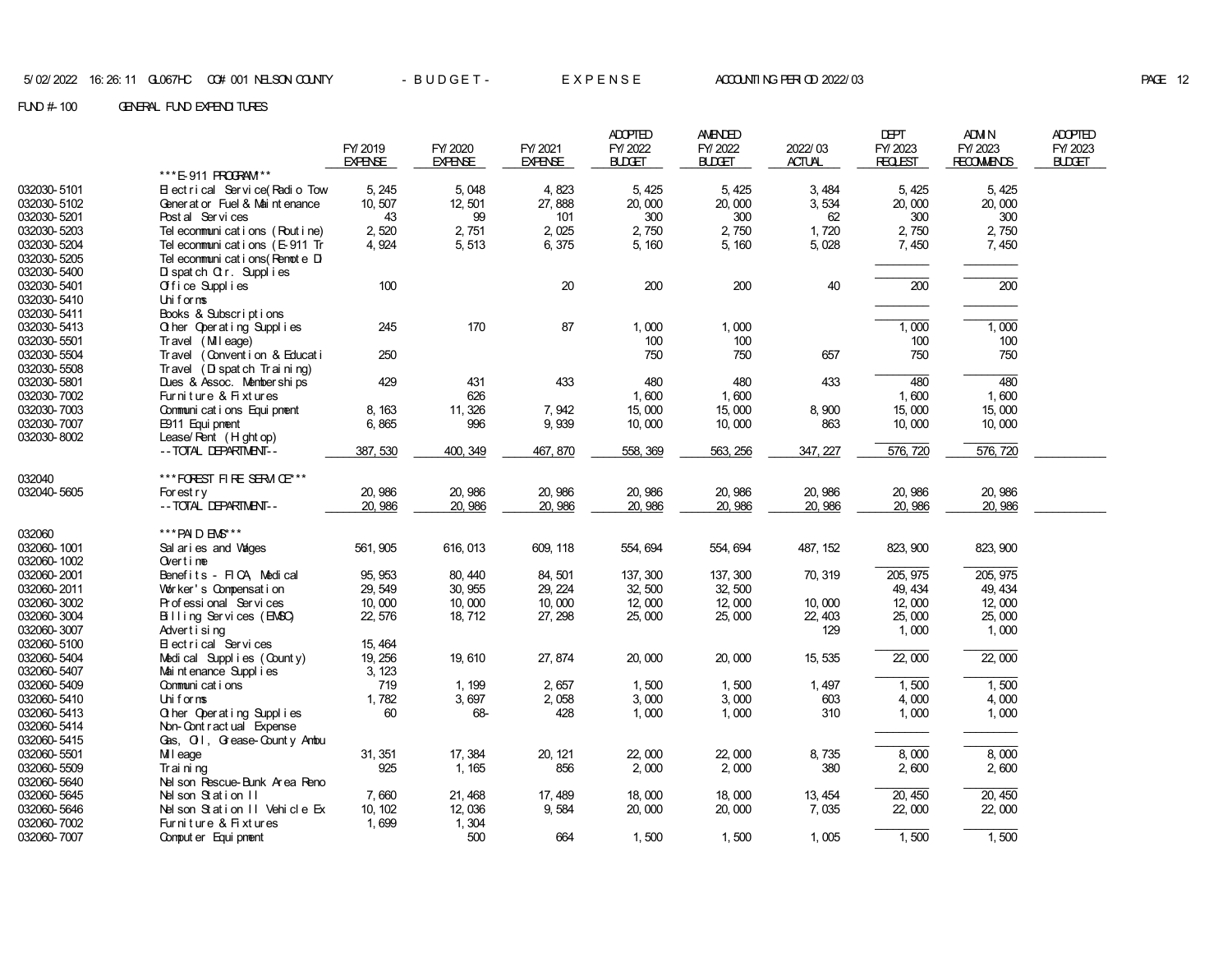|                            |                                                 | FY 2019<br><b>EXPENSE</b> | FY/2020<br><b>EXPENSE</b> | FY/2021<br><b>EXPENSE</b> | <b>ADOPTED</b><br>FY/2022<br><b>BLDGET</b> | <b>AMENDED</b><br>FY/2022<br><b>BLDGET</b> | 2022/03<br><b>ACTUAL</b> | <b>DEPT</b><br>FY/2023<br>REQUEST | ADM N<br>FY/2023<br><b>RECOMMENDS</b> | <b>ADOPTED</b><br>FY/2023<br><b>BLDGET</b> |
|----------------------------|-------------------------------------------------|---------------------------|---------------------------|---------------------------|--------------------------------------------|--------------------------------------------|--------------------------|-----------------------------------|---------------------------------------|--------------------------------------------|
|                            | *** PAID EMS***                                 |                           |                           |                           |                                            |                                            |                          |                                   |                                       |                                            |
| 032060-7008<br>032060-9901 | Medical Equipment - Auto CPR<br>Cont i ngency   | 1, 209                    |                           |                           | 4,000                                      | 4,000                                      |                          | 5,000                             | 5,000                                 |                                            |
|                            | -- TOTAL DEPARTMENT--                           | 813, 333                  | 834, 415                  | 841, 872                  | 854, 494                                   | 854, 494                                   | 638, 557                 | 1, 205, 359                       | 1, 205, 359                           |                                            |
|                            |                                                 |                           |                           |                           |                                            |                                            |                          |                                   |                                       |                                            |
|                            |                                                 |                           |                           |                           |                                            |                                            |                          |                                   |                                       |                                            |
|                            | FIRE & RESOLE SERM CES                          | 2, 331, 806               | 2, 363, 931               | 2, 454, 185               | 2, 499, 352                                | 2, 565, 032                                | 1, 984, 178              | 2, 923, 549                       | 2, 923, 549                           |                                            |
|                            |                                                 |                           |                           |                           |                                            |                                            |                          |                                   |                                       |                                            |
| 033000<br>033010           | CORRECTION & DETENTION<br>*** JA L***           |                           |                           |                           |                                            |                                            |                          |                                   |                                       |                                            |
| 033010-3002                | Professional Services (SCAAP                    | 328                       | 5,567                     |                           |                                            |                                            |                          |                                   |                                       |                                            |
| 033010-5402                | Food Suppl i es                                 | 66                        | 17                        |                           | 60                                         | 60                                         | 8                        | 60                                | 60                                    |                                            |
| 033010-6001                | Regional Jail                                   | 668, 012                  | 739, 505                  | 781, 105                  | 969, 234                                   | 969, 234                                   | 646, 156                 | 1, 173, 589                       | 1, 173, 589                           |                                            |
|                            | -- TOTAL DEPARTMENT--                           | 668, 406                  | 745, 089                  | 781, 105                  | 969, 294                                   | 969, 294                                   | 646, 164                 | 1, 173, 649                       | 1, 173, 649                           |                                            |
|                            |                                                 |                           |                           |                           |                                            |                                            |                          |                                   |                                       |                                            |
|                            |                                                 |                           |                           |                           |                                            |                                            |                          |                                   |                                       |                                            |
|                            | CORRECTION & DETENTION                          | 668, 406                  | 745, 089                  | 781, 105                  | 969, 294                                   | 969, 294                                   | 646, 164                 | 1, 173, 649                       | 1, 173, 649                           |                                            |
| 034000                     | INSPECTIONS                                     |                           |                           |                           |                                            |                                            |                          |                                   |                                       |                                            |
| 034010                     | *** BUILDING INSPECTOR***                       |                           |                           |                           |                                            |                                            |                          |                                   |                                       |                                            |
| 034010-1001                | Sal aries & Vages                               | 202, 868                  | 216, 972                  | 197, 898                  | 201, 928                                   | 212, 126                                   | 159, 019                 | 212, 125                          | 212, 125                              |                                            |
| 034010-1003                | Part-time Salaries                              |                           |                           |                           |                                            |                                            |                          |                                   |                                       |                                            |
| 034010-1004                | New Position-Asst. Code Offic                   |                           |                           |                           |                                            |                                            |                          |                                   |                                       |                                            |
| 034010-1005                | New Position-Stormwater Mana                    |                           |                           |                           |                                            |                                            |                          |                                   |                                       |                                            |
| 034010-1007                | Brd. of Bildg. Appeals Wages                    |                           | 300                       |                           | 300                                        | 300                                        | 225                      | 300                               | 300                                   |                                            |
| 034010-2001                | FI CA                                           | 14,086                    | 15, 943                   | 15,049                    | 15, 447                                    | 16, 225                                    | 12, 095                  | 16, 224                           | 16, 224                               |                                            |
| 034010-2002                | Ret i rement - VRS                              | 6,811                     | 402                       |                           |                                            |                                            |                          |                                   |                                       |                                            |
| 034010-2005                | Hospital/Medical Plans                          | 36, 081                   | 19,608                    | 22, 251                   | 25, 087                                    | 25, 087                                    | 18, 819                  | 25, 092                           | 25, 092                               |                                            |
| 034010-2006                | Goup I nsur ance                                | 2,630                     | 2,697                     | 2,680                     | 2,706                                      | 2, 842                                     | 2, 131                   | 2,841                             | 2, 841                                |                                            |
| 034010-2009<br>034010-2011 | Hybrid Disability VLDP<br>Worker's Compensation | 938<br>3,678              | 1, 452<br>3,678           | 1,660<br>2, 470           | 1,676<br>2, 470                            | 1,676<br>3,734                             | 1,320<br>3,733           | 1,760<br>3,733                    | 1,760<br>3,733                        |                                            |
| 034010-2013                | VRS Retirement Hybrid Plan                      | 12, 585                   | 19, 264                   | 23, 872                   | 24, 312                                    | 25, 297                                    | 18, 914                  | 25, 528                           | 25, 528                               |                                            |
| 034010-3002                | Professional Services (Soils                    |                           |                           |                           |                                            |                                            |                          |                                   |                                       |                                            |
| 034010-3005                | Mai nt enance Ser vi ce Cont r act              | 617                       | 683                       | 8,716                     | 11,880                                     | 11,880                                     | 3, 124                   | 13,850                            | 13,850                                |                                            |
| 034010-3006                | Printing & Binding                              | 874                       | 531                       | 397                       | 500                                        | 500                                        | 500                      | 500                               | 500                                   |                                            |
| 034010-5201                | Post al Services                                | 516                       | 385                       | 284                       | 1, 200                                     | 1, 200                                     | 123                      | 750                               | 750                                   |                                            |
| 034010-5203                | Tel econmuni cat i ons                          | 106                       | 48                        | 78                        | 150                                        | 150                                        | 23                       | 150                               | 150                                   |                                            |
| 034010-5401                | Office Supplies                                 | 2, 143                    | 2,062                     | 1,794                     | 2,400                                      | 2,400                                      | 468                      | 2,400                             | 2, 400                                |                                            |
| 034010-5410                | Uniforms                                        | 930                       | 127                       | 540                       | 1, 200                                     | 1,200                                      | 795                      | 1,500                             | 1,500                                 |                                            |
| 034010-5411                | Books & Subscriptions                           | 1, 241                    | 1, 251                    | 1,200                     | 1,200                                      | 1, 200                                     | 259                      | 2,000                             | 2,000                                 |                                            |
| 034010-5501                | Travel (Mileage)                                | 111                       |                           |                           | 350                                        | 350                                        |                          | 350                               | 350                                   |                                            |
| 034010-5503                | Travel (Subsi st ence & Lodgi n                 | 658                       | 1,390                     |                           | 500                                        | 500                                        |                          | 1,000                             | 1,000                                 |                                            |
| 034010-5504                | Travel (Convention & Educati                    | 1,332                     | 1,706                     | 797                       | 750                                        | 750                                        | 329                      | 1,500                             | 1,500                                 |                                            |
| 034010-5801                | Dues & Assoc. Memberships                       | 220                       | 538                       | 225                       | 1,000                                      | 1,000                                      | 180                      | 1,000                             | 1,000                                 |                                            |
| 034010-6001                | Building Permit Surcharge                       | 2,707                     | 3,736                     | 595                       | 4,000                                      | 4,000                                      | 3,380                    | 5,000                             | 5,000                                 |                                            |
| 034010-7002                | Furniture & Fixtures                            | 1,625                     | 1, 277                    | 448                       | 1,000                                      | 1,000                                      | 196                      | 1,000                             | 1,000                                 |                                            |
| 034010-7004                | Security Equipment (Building                    |                           |                           |                           |                                            |                                            |                          | 750                               | 750                                   |                                            |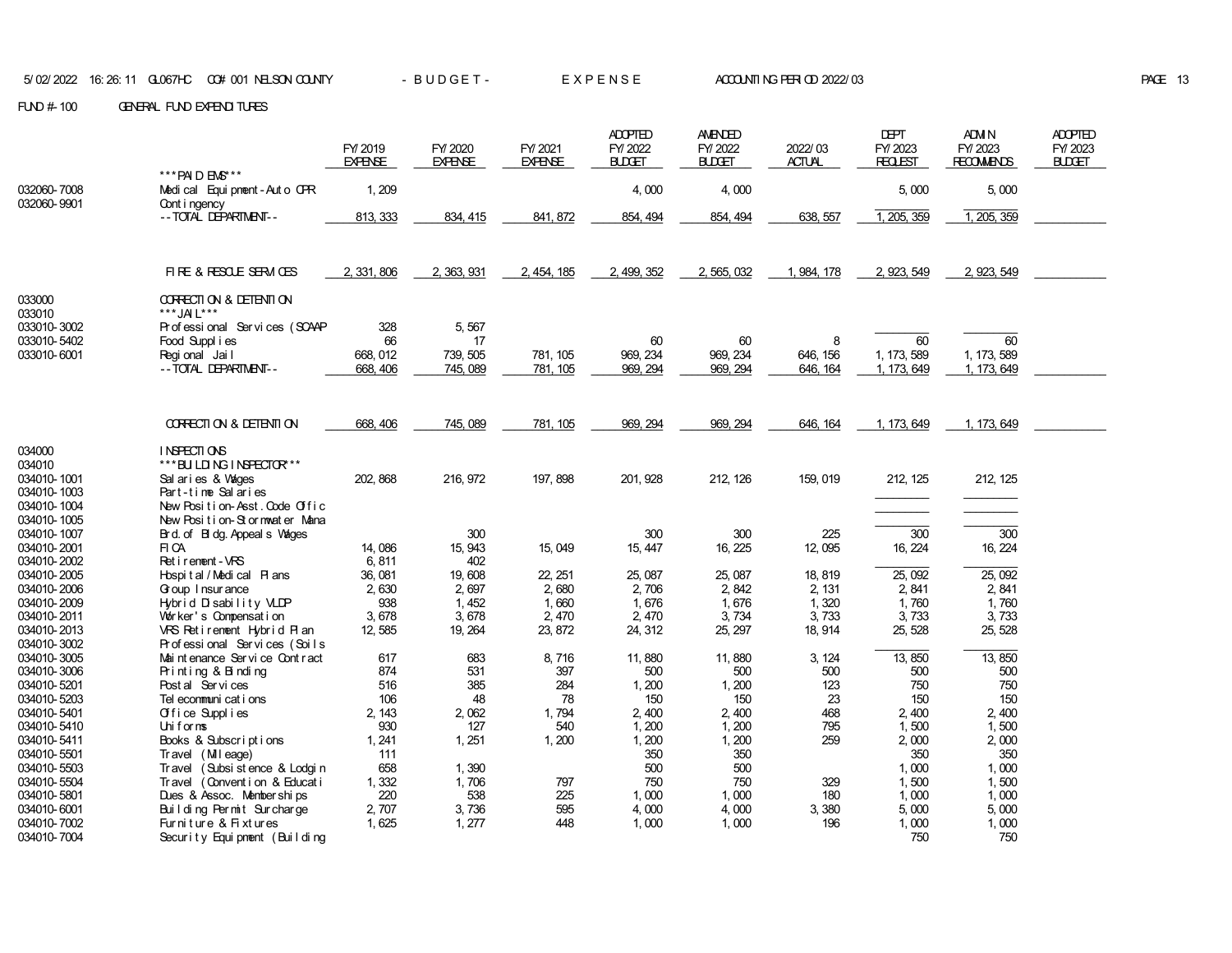|                            |                                                      | FY/2019<br><b>EXPENSE</b> | FY/2020<br><b>EXPENSE</b> | FY/2021<br><b>EXPENSE</b> | <b>ADOPTED</b><br>FY/2022<br><b>BLDGET</b> | <b>AMENDED</b><br>FY/2022<br><b>BLDGET</b> | 2022/03<br><b>ACTUAL</b> | <b>DEPT</b><br>FY/2023<br><b>REQLEST</b> | ADM N<br>FY/2023<br><b>RECOMMENDS</b> | <b>ADOPTED</b><br>FY/2023<br><b>BUDGET</b> |
|----------------------------|------------------------------------------------------|---------------------------|---------------------------|---------------------------|--------------------------------------------|--------------------------------------------|--------------------------|------------------------------------------|---------------------------------------|--------------------------------------------|
|                            | *** BU LDING INSPECTOR***                            |                           |                           |                           |                                            |                                            |                          |                                          |                                       |                                            |
| 034010-7007                | Stormwater Local Program                             |                           |                           |                           |                                            |                                            |                          |                                          |                                       |                                            |
| 034010-7040                | Virtual Training Support Gra                         |                           |                           | 2,000                     |                                            |                                            |                          |                                          |                                       |                                            |
|                            | -- TOTAL DEPARTMENT--                                | 292, 757                  | 294, 050                  | 282, 954                  | 300, 056                                   | 313, 417                                   | 225, 633                 | 319, 353                                 | 319, 353                              |                                            |
|                            |                                                      |                           |                           |                           |                                            |                                            |                          |                                          |                                       |                                            |
|                            | INSPECTIONS                                          | 292, 757                  | 294, 050                  | 282, 954                  | 300, 056                                   | 313, 417                                   | 225, 633                 | 319, 353                                 | 319, 353                              |                                            |
| 035000<br>035010           | OTHER PROTECTION<br>*** AN MAL CONTRO ***            |                           |                           |                           |                                            |                                            |                          |                                          |                                       |                                            |
| 035010-1001                | Sal aries & Vages                                    | 98, 222                   | 114, 959                  | 117, 038                  | 119,061                                    | 125, 015                                   | 96, 629                  | 125, 014                                 | 125, 014                              |                                            |
| 035010-1002                | Overtime                                             | 361                       |                           |                           |                                            | 8, 351                                     | 2, 129                   |                                          |                                       |                                            |
| 035010-1003<br>035010-1004 | Part-time Wades<br>ACO Proposed Sal arv Increase     | 32, 075                   | 17, 477                   | 27, 255                   | 28, 640                                    | 28, 640                                    | 17,584                   | 28, 640                                  | 28, 640                               |                                            |
| 035010-1005                | Make PT Shelter Attendant Fu                         |                           |                           |                           |                                            |                                            |                          |                                          |                                       |                                            |
| 035010-2001                | FI CA                                                | 9, 207                    | 9,395                     | 10, 259                   | 11, 299                                    | 11, 299                                    | 8,303                    | 11, 755                                  | 11, 755                               |                                            |
| 035010-2002                | Ret i rement - VRS                                   | 3,641                     | 3,701                     | 4,647                     | 4,646                                      | 4,646                                      | 3,659                    | 4,879                                    | 4,879                                 |                                            |
| 035010-2005                | Hospital/Medical Plans                               | 22, 299                   | 27,696                    | 28, 456                   | 29, 418                                    | 29, 418                                    | 22,068                   | 29, 424                                  | 29, 424                               |                                            |
| 035010-2006                | Goup I nsur ance                                     | 1, 184                    | 1,480                     | 1,595                     | 1,595                                      | 1,595                                      | 1, 256                   | 1,675                                    | 1,675                                 |                                            |
| 035010-2009                | Hybrid Disability VLDP                               | 379                       | 537                       | 668                       | 668                                        | 668                                        | 526                      | 701                                      | 701                                   |                                            |
| 035010-2011                | Worker's Compensation                                | 1, 255                    | 1,600                     | 1,501                     | 1,501                                      | 1,501                                      | 2,388                    | 2,388                                    | 2,388                                 |                                            |
| 035010-2013                | VRS Retirement Hybrid Plan                           | 5,086                     | 7,210                     | 9,688                     | 9,688                                      | 9,688                                      | 7,629                    | 10, 173                                  | 10, 173                               |                                            |
| 035010-3002                | Professional Services                                | 14,062                    | 12, 374                   | 14, 055                   | 15,600                                     | 15,600                                     | 12, 405                  | 18, 720                                  | 18, 720                               |                                            |
| 035010-3003<br>035010-3006 | Court Case Expense (Vet & ot<br>Printing and Binding | 1,764<br>657              | 1,744<br>75               | 4,714<br>80               | 2,500<br>100                               | 2,500<br>100                               | 3,613                    | 2,500<br>100                             | 2,500<br>100                          |                                            |
| 035010-3007                | Advertising                                          |                           |                           |                           | 150                                        | 150                                        |                          | 150                                      | 150                                   |                                            |
| 035010-3008                | Community Outreach                                   |                           |                           |                           |                                            |                                            |                          |                                          |                                       |                                            |
| 035010-3016                | Sterilization Program                                | 1,345                     | 789                       | 1,255                     | 1,500                                      | 1,500                                      | 631                      | 1,500                                    | 1,500                                 |                                            |
| 035010-3020                | Dangerous Dog Registry (VDAC                         | 125                       | 75                        | 75                        | 125                                        | 125                                        | 75                       | 125                                      | 125                                   |                                            |
| 035010-5100                | Electrical Services                                  | 4, 225                    | 2,922                     | 2,831                     | 4,000                                      | 4,000                                      | 1,924                    | 4,000                                    | 4,000                                 |                                            |
| 035010-5203                | Tel econmuni cat i ons                               | 4, 224                    | 4, 241                    | 6, 158                    | 5,200                                      | 5,200                                      | 4,331                    | 6, 240                                   | 6, 240                                |                                            |
| 035010-5401                | Office Supplies                                      | 889                       | 1,834                     | 739                       | 1,500                                      | 1,500                                      | 1,824                    | 1,800                                    | 1,800                                 |                                            |
| 035010-5402                | Food Supplies                                        | 799                       | 412                       | 969                       | 1,500                                      | 1,500                                      | 413                      | 1,800                                    | 1,800                                 |                                            |
| 035010-5404                | Medical Supplies                                     | 3, 268                    | 2, 253                    | 63                        | 2,000                                      | 2,000                                      |                          | 1,000                                    | 1,000                                 |                                            |
| 035010-5407                | Mai nt enance Suppl i es                             | 2, 103                    | 5, 270                    | 3,510                     | 3,000                                      | 3,000                                      | 1,803                    | 3,000                                    | 3,000                                 |                                            |
| 035010-5410<br>035010-5504 | Uniforms<br>Travel (Convention & Education           | 5, 225<br>2,043           | 2,688<br>1,009            | 5, 195<br>1,950           | 2,000<br>2,500                             | 2,000<br>2,500                             | 2,922<br>734             | 2,400<br>2,500                           | 2,400<br>2,500                        |                                            |
| 035010-5509                | Training                                             | 1,630                     | 2, 100                    | 2, 100                    | 1,800                                      | 1,800                                      | 500                      | 1,800                                    | 1,800                                 |                                            |
| 035010-6021                | School Project Supplies                              |                           |                           |                           |                                            |                                            |                          |                                          |                                       |                                            |
| 035010-7001                | Machinery & Equipment                                | 3,840                     |                           |                           |                                            |                                            |                          |                                          |                                       |                                            |
|                            | -- TOTAL DEPARTMENT--                                | 219, 908                  | 221, 841                  | 244, 801                  | 249, 991                                   | 264, 296                                   | 193, 346                 | 262, 284                                 | 262, 284                              |                                            |
|                            |                                                      |                           |                           |                           |                                            |                                            |                          |                                          |                                       |                                            |
| 035030                     | *** MEDIOAL EXAMINER***                              |                           |                           |                           |                                            |                                            |                          |                                          |                                       |                                            |
| 035030-3001                | Professional Health Services                         | 100                       | 240<br>240                | 180<br>180                | 160<br>160                                 | 360<br>360                                 | 220<br>220               | 160<br>160                               | 160                                   |                                            |
|                            | -- TOTAL DEPARTMENT--                                | 100                       |                           |                           |                                            |                                            |                          |                                          | 160                                   |                                            |
|                            |                                                      |                           |                           |                           |                                            |                                            |                          |                                          |                                       |                                            |
|                            | OTHER FROTECTION                                     | 220, 008                  | 222, 081                  | 244, 981                  | 250, 151                                   | 264, 656                                   | 193, 566                 | 262, 444                                 | 262, 444                              |                                            |
|                            |                                                      |                           |                           |                           |                                            |                                            |                          |                                          |                                       |                                            |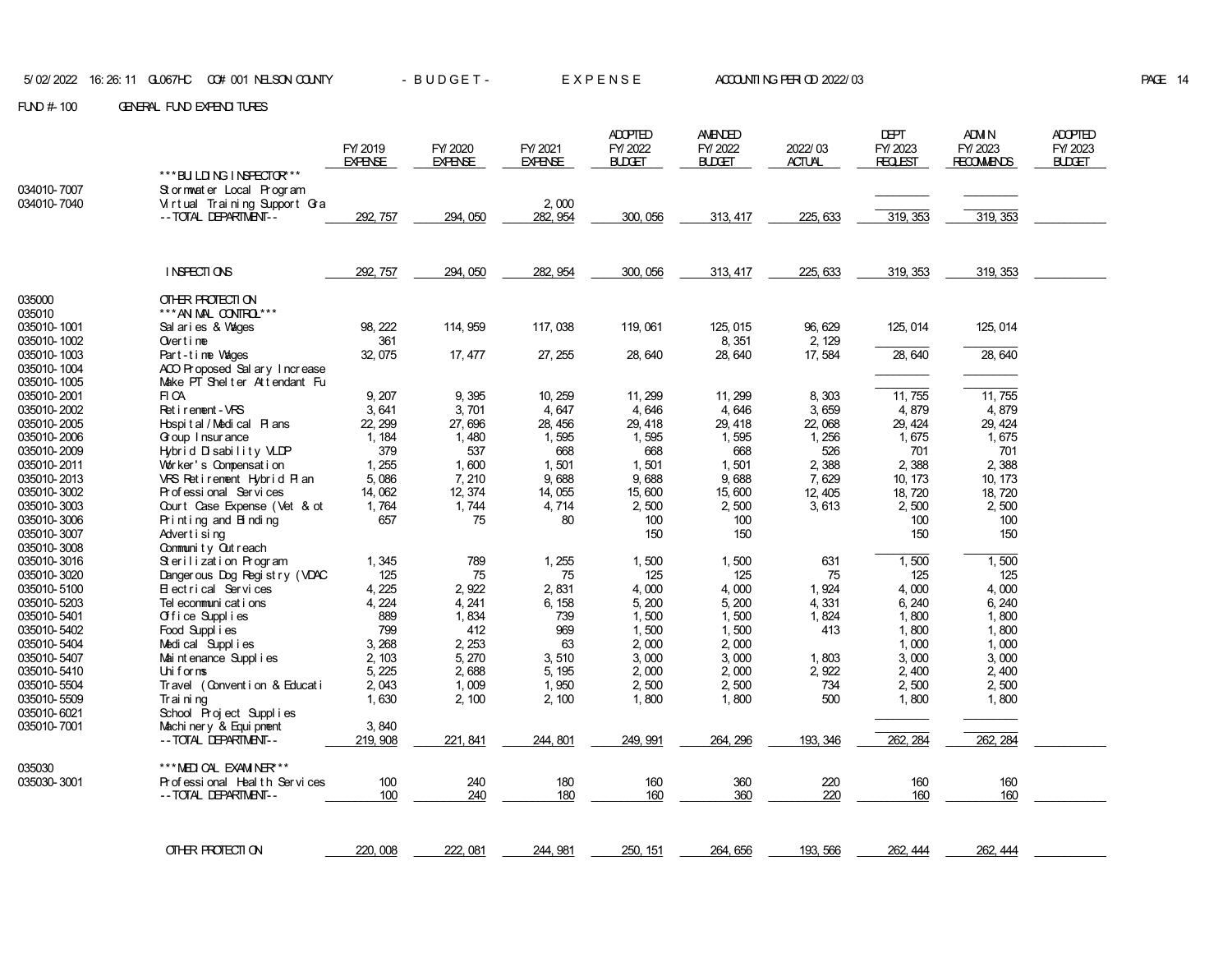|             |                                           |                |                |                | <b>ADOPTED</b> | <b>AMENDED</b> |               | <b>DEPT</b>    | ADM N             | <b>ADOPTED</b> |
|-------------|-------------------------------------------|----------------|----------------|----------------|----------------|----------------|---------------|----------------|-------------------|----------------|
|             |                                           | FY/2019        | FY/2020        | FY/2021        | FY/2022        | FY/2022        | 2022/03       | FY/ 2023       | FY/2023           | FY/2023        |
|             |                                           | <b>EXPENSE</b> | <b>EXPENSE</b> | <b>EXPENSE</b> | <b>BLDGET</b>  | <b>BLDGET</b>  | <b>ACTUAL</b> | <b>REQLEST</b> | <b>RECOMMENDS</b> | <b>BUDGET</b>  |
| 042000      | SAN TATION & WASTE REMOVAL                |                |                |                |                |                |               |                |                   |                |
| 042030      | *** WASTE MANAGEMENT***                   |                |                |                |                |                |               |                |                   |                |
| 042030-1001 | Sal aries & Vages                         | 77, 115        | 79, 816        | 78, 835        | 79, 429        | 104, 163       | 75, 747       | 112, 834       | 112, 834          |                |
| 042030-1002 | Overtime                                  | 10, 615        | 12, 624        | 11,993         | 10,000         | 17, 554        | 9,691         | 10,000         | 10,000            |                |
| 042030-1003 | Part-time Salaries-Conv. Otrs             | 192, 306       | 201, 544       | 190, 032       | 205, 335       | 197, 465       | 147, 336      | 205, 335       | 205, 335          |                |
| 042030-1004 | New Position - Operator/Scal              |                |                |                | 48, 507        | 48, 507        |               |                |                   |                |
| 042030-1005 | Drivers Positions - Incl. OT              | 62, 682        | 70, 216        | 75, 889        | 76, 681        | 76, 681        | 51, 475       | 77,288         | 77, 288           |                |
| 042030-2001 | FI CA                                     | 11, 149        | 11,801         | 11,819         | 11, 942        | 11, 942        | 9,689         | 15, 309        | 15, 309           |                |
| 042030-2002 | Ret i rement - VRS                        | 11,023         | 11, 354        | 12, 421        | 14, 152        | 6,598          | 5,450         | 4,591          | 4,591             |                |
| 042030-2005 | Hospital/Medical Plans                    | 33, 813        | 34, 740        | 37, 272        | 39, 945        | 39, 945        | 29,609        | 41,005         | 41,005            |                |
| 042030-2006 | Goup I nsur ance                          | 1,826          | 1,927          | 2,003          | 2,050          | 2,050          | 1,594         | 2,548          | 2,548             |                |
| 042030-2009 | Hybrid Disability VLDP                    | 182            | 213            | 384            | 294            | 294            | 611           | 1, 262         | 1, 262            |                |
| 042030-2011 | Worker's Compensation                     | 4,714          | 18, 960        | 8,774          | 8,774          | 10,609         | 10,609        | 10,609         | 10,609            |                |
| 042030-2013 | VRS Retirement Hybrid Plan                | 2,440          | 2,858          | 5,573          | 4, 274         | 12, 144        | 8,773         | 12, 144        | 12, 144           |                |
| 042030-3001 | Professional Health Services              |                |                |                |                |                |               |                |                   |                |
| 042030-3002 | Professional Services                     |                |                |                |                |                | 1,554         |                |                   |                |
| 042030-3003 | Convenience Centers (Fuel)                | 27, 940        | 22, 316        | 24, 961        | 29,000         | 29,000         | 41,506        | 39,000         | 39,000            |                |
| 042030-3004 | Repairs and Maintenance                   | 34, 758        | 37, 421        | 60, 448        | 35,000         | 35,000         | 31,082        | 37,000         | 37,000            |                |
| 042030-3005 | Gladstone-Staffing & Buildin              |                |                |                |                |                |               |                |                   |                |
| 042030-3007 | Advertising                               |                |                |                |                |                |               |                |                   |                |
| 042030-3010 | Tipping Fee (Transfer Statio              | 316, 977       | 321, 089       | 363, 886       | 392, 750       | 392, 750       | 229, 421      | 393,000        | 393,000           |                |
| 042030-3011 | Ti ppi ng Fees- Regi on 2000 Sv           |                |                |                |                |                | 26, 906       |                |                   |                |
| 042030-3012 | Recycl i ng Servi ces                     |                | 21, 326        | 14, 995        | 28,000         | 28,000         | 10, 289       | 28,000         | 28,000            |                |
| 042030-3015 | Transport at i on Fees                    | 131, 389       | 135, 294       | 150, 582       | 153, 796       | 153, 796       | 108, 708      | 153,000        | 153,000           |                |
| 042030-3016 |                                           |                |                |                |                |                |               |                |                   |                |
| 042030-3017 | Ground Water Monitoring<br>Gas Monitoring | 61, 281        | 3, 384         |                |                |                |               |                |                   |                |
| 042030-3021 | Waste Water                               | 6, 478         |                | 5,059          |                |                | 405           | 5,000          | 5,000             |                |
| 042030-3022 | DEQ Li cense Fee                          | 7,291          | 1,500<br>7,470 | 7,619          | 7,800<br>7,700 | 7,800<br>7,700 | 6, 468        |                | 7,700             |                |
| 042030-3025 | Ti re Renoval                             |                |                |                |                |                | 64            | 7,700          | 8,800             |                |
| 042030-5100 | Electrical Services                       | 5,700<br>7,288 | 8,551<br>7,589 | 8,239<br>8,378 | 8,800<br>7,500 | 8,800<br>7,500 | 7,308         | 8,800<br>7,500 | 7,500             |                |
|             | Vat er and Sewer                          | 868            | 496            |                | 504            |                | 336           | 504            | 504               |                |
| 042030-5103 |                                           |                |                | 546<br>2, 152  |                | 504            |               |                |                   |                |
| 042030-5203 | Tel ecommuni cat i ons                    | 2, 236         | 2, 109         |                | 2,500          | 2,500          | 1,883         | 2,600          | 2,600             |                |
| 042030-5401 | Office Supplies                           | 1,810          | 2,010          | 1,856          | 2,500          | 2,500          | 956           | 2,500          | 2,500             |                |
| 042030-5407 | Mai nt enance Suppl i es                  | 5, 247         | 19, 190        | 4,558          | 4,000          | 4,000          | 1,021         | 4,000          | 4,000             |                |
| 042030-5408 | Vehi cl e Suppl i es (MAC trucks          | 8,426          | 22, 752        | 20, 596        | 18,000         | 18,000         | 17,630        | 18,000         | 18,000            |                |
| 042030-5409 | Recycl e Coor di nat or                   |                |                | 976            | 2,575          | 2,575          | 60            | 1,000          | 1,000             |                |
| 042030-5410 | Uniforms                                  | 1,983          | 1,733          | 2,017          | 2,000          | 2,000          | 2,023         | 2,600          | 2,600             |                |
| 042030-5501 | Travel (Mileage)                          | 638            | 713            | 641            | 700            | 700            | 476           | 700            | 700               |                |
| 042030-5504 | Educat i on                               | 983            | 314            | 1,050          | 1,300          | 1,300          | 50            | 1,500          | 1,500             |                |
| 042030-7001 | Machi ner y & Equi pnent                  |                |                |                |                |                |               |                |                   |                |
| 042030-7004 | Transfer Station Scale House              |                |                |                |                |                |               |                |                   |                |
| 042030-7007 | Conveni ence Cent er Equi pnent           |                |                | 241            |                |                |               |                |                   |                |
| 042030-8002 | Lease/Rent (Faber water)                  | 2,047          | 2, 166         | 1,466          | 2, 166         | 2, 166         |               | 2,200          | 2,200             |                |
| 042030-9900 | Post closure care                         |                |                |                |                |                |               |                |                   |                |
| 042030-9901 | Cont i ngency- Vast e Management          |                |                |                |                |                |               |                |                   |                |
|             | --TOTAL DEPARTMENT--                      | 1, 031, 205    | 1, 063, 476    | 1, 115, 261    | 1, 207, 974    | 1, 234, 543    | 838, 730      | 1, 207, 529    | 1, 207, 529       |                |
|             |                                           |                |                |                |                |                |               |                |                   |                |
|             |                                           |                |                |                |                |                |               |                |                   |                |
|             |                                           |                |                |                |                |                |               |                |                   |                |
|             | SAN TATION & WASTE RENOVAL 1, 031, 205    |                | 1, 063, 476    | 1, 115, 261    | 1, 207, 974    | 1, 234, 543    | 838, 730      | 1, 207, 529    | 1, 207, 529       |                |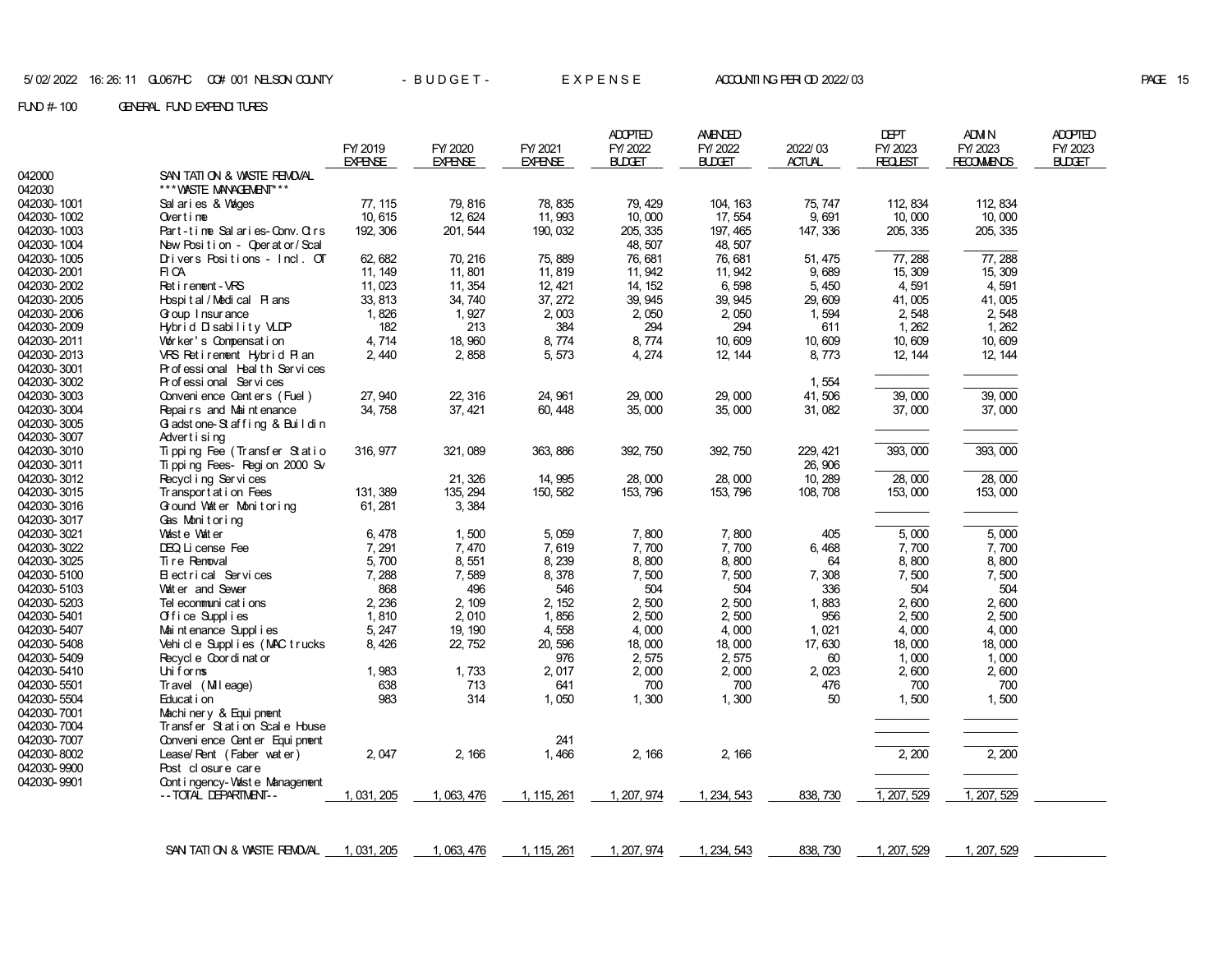# **PAGE 16**

|             |                                 |                           |                           |                           | <b>ADOPTED</b>           | <b>AMENDED</b>           |                          | <b>DEPT</b>                | <b>ADM N</b>                 | <b>ADOPTED</b>           |
|-------------|---------------------------------|---------------------------|---------------------------|---------------------------|--------------------------|--------------------------|--------------------------|----------------------------|------------------------------|--------------------------|
|             |                                 | FY/2019<br><b>EXPENSE</b> | FY/2020<br><b>EXPENSE</b> | FY/2021<br><b>EXPENSE</b> | FY/2022<br><b>BLDGET</b> | FY/2022<br><b>BLDGET</b> | 2022/03<br><b>ACTUAL</b> | FY/ 2023<br><b>REQLEST</b> | FY/2023<br><b>RECOMMENDS</b> | FY/2023<br><b>BLDGET</b> |
| 043000      | GENERAL MAINTENANCE             |                           |                           |                           |                          |                          |                          |                            |                              |                          |
| 043020      | *** BU LD NGS AND GROUNDS**     |                           |                           |                           |                          |                          |                          |                            |                              |                          |
| 043020-1001 | Sal aries & Vages               | 219, 994                  | 231, 373                  | 231, 252                  | 231, 252                 | 242, 816                 | 182, 271                 | 273, 645                   | 273, 645                     |                          |
| 043020-1002 | Overtime                        | 4, 237                    | 394                       | 2,377                     | 5,000                    | 5,000                    | 3,633                    | 5,000                      | 5,000                        |                          |
| 043020-1003 | Part-time Vages                 |                           |                           |                           |                          |                          |                          |                            |                              |                          |
| 043020-1004 | New Facility Cust odi al        |                           |                           |                           |                          |                          |                          |                            |                              |                          |
| 043020-1005 | New FT Maintenance Position     |                           |                           |                           | 53, 422                  | 40, 617                  |                          |                            |                              |                          |
| 043020-2001 | FI CA                           | 16, 776                   | 17, 403                   | 17,569                    | 17,691                   | 17,691                   | 14, 012                  | 20, 934                    | 20, 934                      |                          |
| 043020-2002 | Ret i rement - VRS              | 18,780                    | 19, 784                   | 24,658                    | 24,650                   | 25, 891                  | 19, 418                  | 25, 891                    | 25, 891                      |                          |
| 043020-2005 | Hospital / Medical Plans        | 43, 355                   | 41,604                    | 41, 923                   | 41, 812                  | 41, 812                  | 32, 474                  | 52, 356                    | 52, 356                      |                          |
| 043020-2006 | Goup I nsur ance                | 2,882                     | 3,030                     | 3,099                     | 3,099                    | 3,099                    | 2,440                    | 6,921                      | 6,921                        |                          |
| 043020-2009 | Hybrid Disability VLDP          | 184                       | 190                       | 220                       | 220                      | 220                      | 173                      | 486                        | 486                          |                          |
| 043020-2011 | Vor ker's Compensation          | 6,010                     | 6,010                     | 2,831                     | 2,831                    | 2,831                    | 3,521                    | 3, 521                     | 3,521                        |                          |
| 043020-2013 | VRS Retirement Hybrid Plan      | 2,468                     | 2,555                     | 3, 185                    | 3, 184                   | 3, 184                   | 2, 427                   | 7,056                      | 7,056                        |                          |
| 043020-3005 | Cont r act ed Ser vi ces        | 27, 402                   | 28, 815                   | 25, 413                   | 35,000                   | 35,000                   | 25, 064                  | 35,000                     | 35,000                       |                          |
| 043020-3006 | Mai nt enance Agr eenent s (New | 24, 969                   | 23, 846                   | 13, 598                   | 24,000                   | 24,000                   | 21, 414                  | 24,000                     | 24,000                       |                          |
| 043020-3007 | Mai nt enance-Heal th Care Faci |                           |                           |                           |                          |                          |                          |                            |                              |                          |
| 043020-5100 | Electrical Service              | 140, 865                  | 132, 516                  | 137, 115                  | 145,000                  | 145,000                  | 110, 861                 | 145,000                    | 145,000                      |                          |
| 043020-5102 | Heat i ng Fuel                  | 739                       | 473                       | 583                       | 2,000                    | 2,000                    |                          | 2,000                      | 2,000                        |                          |
| 043020-5103 | Vat er and Sewer                | 13, 849                   | 14, 725                   | 15, 271                   | 20,000                   | 20,000                   | 10,793                   | 20,000                     | 20,000                       |                          |
| 043020-5203 | Tel econmuni cat i ons          | 3, 107                    | 2,746                     | 3, 202                    | 3, 200                   | 3, 200                   | 1,647                    | 3,500                      | 3,500                        |                          |
| 043020-5308 | Insurance (Property/liabilit    | 28, 636                   | 27,001                    | 28, 499                   | 29,500                   | 29, 500                  | 27,635                   | 29,500                     | 29,500                       |                          |
| 043020-5403 | Agricultural Supplies& Servi    | 16, 266                   | 17, 599                   | 17, 974                   | 20,000                   | 20,000                   | 12, 963                  | 20,000                     | 20,000                       |                          |
| 043020-5405 | Janitorial Supplies             | 9,963                     | 9,617                     | 11,890                    | 12,500                   | 12,500                   | 7,026                    | 13,500                     | 13,500                       |                          |
| 043020-5407 | Mai nt enance Suppl i es        | 41, 882                   | 44, 525                   | 39, 607                   | 41,000                   | 41,000                   | 28,065                   | 41,000                     | 41,000                       |                          |
| 043020-5410 | Uniforms                        | 1, 137                    | 1,394                     | 1,992                     | 1,400                    | 1,400                    | 1,613                    | 1,600                      | 1,600                        |                          |
| 043020-5423 | Pest Control                    | 1,855                     | 875                       | 1,290                     | 2, 200                   | 2, 200                   | 790                      | 2, 200                     | 2, 200                       |                          |
| 043020-5501 | Travel (Mileage)                | 246                       |                           |                           | 200                      | 200                      |                          | 200                        | 200                          |                          |
| 043020-5506 | Educat i on/ Tr ai ni ng        |                           | 182                       |                           | 500                      | 500                      |                          | 500                        | 500                          |                          |
| 043020-7001 | Machi ner y & Equi pnent        | 243                       | 1,663                     | 2,369                     | 2,000                    | 2,000                    |                          | 2,000                      | 2,000                        |                          |
| 043020-8002 | Rent / Lease                    | 105, 583                  | 90, 453                   | 92, 896                   | 93, 136                  | 93, 136                  | 71, 261                  | 96,000                     | 96,000                       |                          |
| 043020-8003 | NAS Mai nt enance               |                           |                           |                           |                          |                          |                          |                            |                              |                          |
| 043020-8004 | RVCC Mai nt enance              |                           |                           |                           |                          |                          |                          |                            |                              |                          |
| 043020-8005 | Váysi de Mai nt enance          | 1,560                     | 360                       | 794                       | 1,700                    | 1,700                    | 1,356                    |                            |                              |                          |
| 043020-8006 | Show Renoval                    | 1, 111                    | 1,322                     | 3, 201                    | 1,500                    | 1,500                    | 1,448                    | 1,500                      | 1,500                        |                          |
| 043020-8007 | UST Removal (NO-6)              |                           |                           |                           |                          |                          |                          |                            |                              |                          |
| 043020-8101 | Repair/Repl acenent Insurance   | 25, 757                   |                           |                           |                          |                          |                          |                            |                              |                          |
|             | -- TOTAL DEPARTMENT--           | 759, 856                  | 720, 455                  | 722, 808                  | 817, 997                 | 817, 997                 | 582, 305                 | 833, 310                   | 833, 310                     |                          |
| 043040      | *** MOTOR POL ***               |                           |                           |                           |                          |                          |                          |                            |                              |                          |
| 043040-5305 | Mot or Vehi cl e Insurance      | 27,776                    | 28, 290                   | 30, 348                   | 35,000                   | 35,000                   | 32, 743                  | 35,000                     | 35,000                       |                          |
| 043040-5408 | Vehicle Repairs & Supplies      | 52, 371                   | 82, 231                   | 54, 617                   | 50,000                   | 50,000                   | 40, 139                  | 50,000                     | 50,000                       |                          |
| 043040-5409 | New Vehicle Equipment (Sheri    | 35, 740                   | 21, 795                   | 11,002                    |                          |                          |                          |                            |                              |                          |
| 043040-5415 | Gas, O.I, and Grease            | 81, 469                   | 73, 309                   | 79, 846                   | 85,000                   | 85,000                   | 85, 364                  | 85,000                     | 85,000                       |                          |
| 043040-7005 | Mot or Vehi cl es               | 59,750                    | 43, 651                   | 99, 912                   |                          |                          |                          |                            |                              |                          |
|             | -- TOTAL DEPARTMENT--           | 257, 106                  | 249, 276                  | 275, 725                  | 170,000                  | 170, 000                 | 158, 246                 | 170,000                    | 170,000                      |                          |
|             |                                 |                           |                           |                           |                          |                          |                          |                            |                              |                          |
|             | GENERAL MANTENANCE              | 1, 016, 962               | 969, 731                  | 998, 533                  | 987, 997                 | 987, 997                 | 740, 551                 | 1, 003, 310                | 1, 003, 310                  |                          |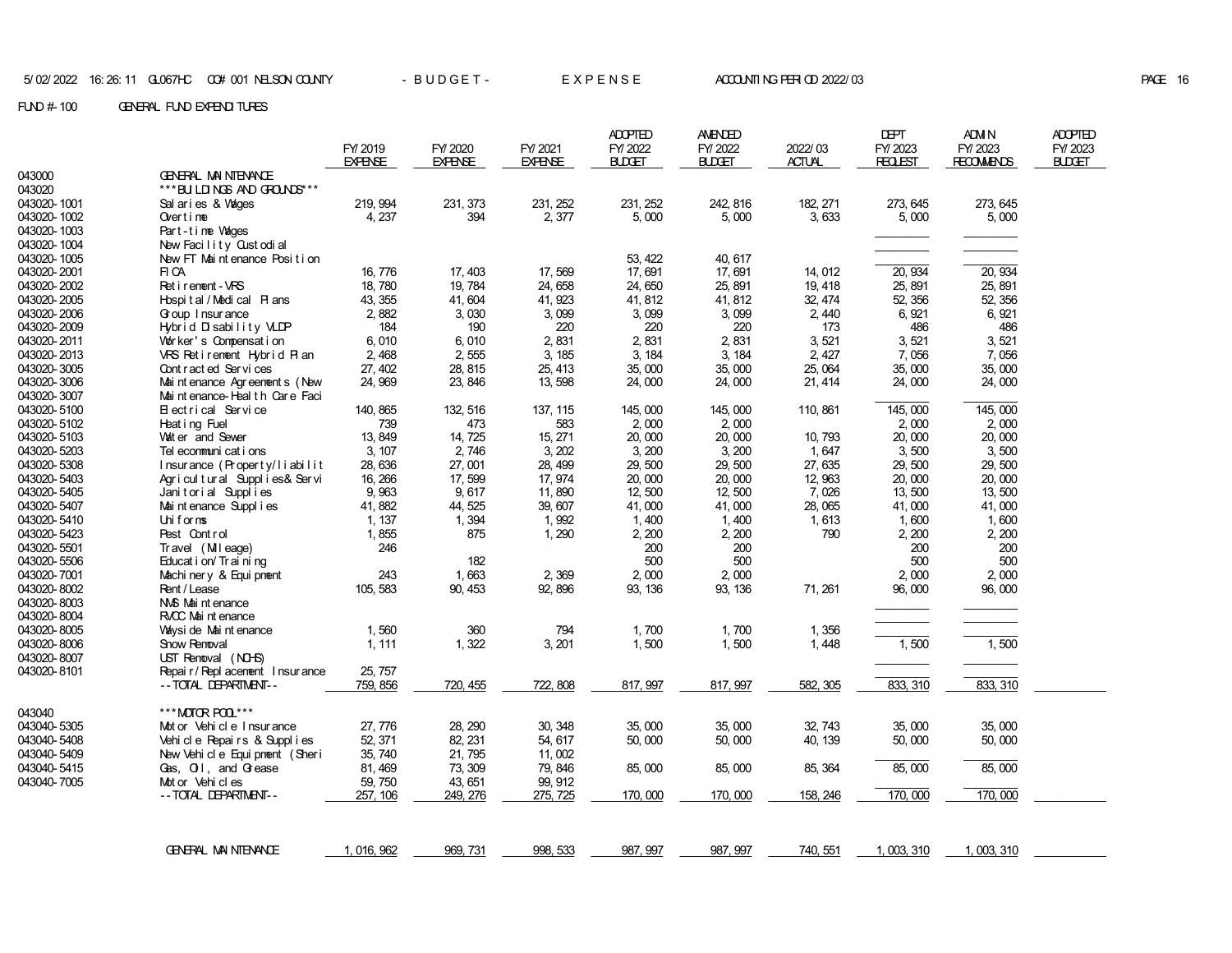|                            |                                                             | FY 2019<br><b>EXPENSE</b> | FY/2020<br><b>EXPENSE</b> | FY/2021<br><b>EXPENSE</b> | <b>ADOPTED</b><br>FY/2022<br><b>BLDGET</b> | <b>AMENDED</b><br>FY/2022<br><b>BLDGET</b> | 2022/03<br><b>ACTUAL</b> | <b>DEPT</b><br>FY/2023<br>REQUEST | ADM N<br>FY/2023<br><b>RECOMMENDS</b> | <b>ADOPTED</b><br>FY/2023<br><b>BUDGET</b> |
|----------------------------|-------------------------------------------------------------|---------------------------|---------------------------|---------------------------|--------------------------------------------|--------------------------------------------|--------------------------|-----------------------------------|---------------------------------------|--------------------------------------------|
| 051000                     | <b>HEALTH</b>                                               |                           |                           |                           |                                            |                                            |                          |                                   |                                       |                                            |
| 051010<br>051010-5601      | ***LOOAL HEALTH DEPARTMENT**<br>Nel son Co. Health Dept.    | 248, 979                  | 248, 979                  | 291, 644                  | 307, 274                                   | 307, 274                                   | 230, 456                 | 313, 591                          | 313, 591                              |                                            |
| 051010-7002                | Furniture & Fixtures<br>-- TOTAL DEPARTMENT--               | 248, 979                  | 248, 979                  | 291, 644                  | 307, 274                                   | 307, 274                                   | 230, 456                 | 313, 591                          | 313, 591                              |                                            |
|                            |                                                             |                           |                           |                           |                                            |                                            |                          |                                   |                                       |                                            |
|                            | <b>HEALTH</b>                                               | 248, 979                  | 248, 979                  | 291, 644                  | 307, 274                                   | 307, 274                                   | 230, 456                 | 313, 591                          | 313, 591                              |                                            |
| 052000<br>052010           | MENTAL HEALTH & RETARDATION<br>*** MENTAL HEALTH***         |                           |                           |                           |                                            |                                            |                          |                                   |                                       |                                            |
| 052010-5602                | Region Ten Comm Services Bo<br>-- TOTAL DEPARTMENT--        | 102, 586<br>102, 586      | 100, 586<br>100, 586      | 100, 586<br>100, 586      | 100, 586<br>100, 586                       | 100, 586<br>100, 586                       | 50, 293<br>50, 293       | 150,000<br>150,000                | 150,000<br>150,000                    |                                            |
|                            |                                                             |                           |                           |                           |                                            |                                            |                          |                                   |                                       |                                            |
|                            | MENTAL HEALTH & RETARDATION                                 | 102, 586                  | 100, 586                  | 100, 586                  | 100, 586                                   | 100, 586                                   | 50, 293                  | 150,000                           | 150,000                               |                                            |
| 053000                     | VELFARE/SOO AL SERVICES                                     |                           |                           |                           |                                            |                                            |                          |                                   |                                       |                                            |
| 053010-5714<br>053010-5715 | Tax Relief for the $B$ derly<br>Tax Relief for E911 Service |                           |                           |                           |                                            |                                            |                          |                                   |                                       |                                            |
| 053030<br>053030-1001      | ***AT RISK BOARD***<br>CSA Coordinator Sal arv              |                           |                           |                           |                                            |                                            |                          |                                   |                                       |                                            |
| 053030-2001                | FI CA                                                       |                           |                           |                           |                                            |                                            |                          |                                   |                                       |                                            |
| 053030-2002                | VRS-Retirement<br>-- TOTAL DEPARTMENT--                     |                           |                           | 648<br>648                |                                            |                                            | 26, 923<br>26, 923       |                                   |                                       |                                            |
| 053600                     | *** AT RISK YOUTH & FAMILIES(                               |                           |                           |                           |                                            |                                            |                          |                                   |                                       |                                            |
| 053600-1003<br>053600-1011 | Part-time Vages<br>Renumeration-Local Board                 | 10, 326<br>1,575          | 10,039<br>1, 275          | 10, 521<br>1,050          | 11,000<br>1,800                            | 11,000<br>1,800                            | 7,959<br>750             | 11,000<br>1,800                   | 11,000<br>1,800                       |                                            |
| 053600-2001                | FI CA                                                       | 911                       | 866                       | 885                       | 979                                        | 979                                        | 666                      | 979                               | 979                                   |                                            |
| 053600-2011<br>053600-3164 | Worker's Compensation<br>Pur chased Ser vi ces (Mandat ed   | 50<br>1, 404, 277         | 1, 662, 964               | 114<br>1, 659, 531        | 114<br>1, 633, 957                         | 114<br>1, 633, 957                         | 703<br>1, 213, 880       | 704<br>1, 633, 957                | 704<br>1, 633, 957                    |                                            |
| 053600-3174                | Pur chased Services (Non-Mand                               | 1.798                     | 200                       | 2,670                     | 12, 721                                    | 12.721                                     | 9, 317                   | 12, 721                           | 12, 721                               |                                            |
| 053600-5201<br>053600-5203 | Post age<br>Phone                                           |                           |                           |                           |                                            |                                            |                          |                                   |                                       |                                            |
| 053600-5401                | Office Supplies                                             | 253                       | 591                       | 250                       | 2,000                                      | 2,000                                      | 250                      | 2,000                             | 2,000                                 |                                            |
| 053600-5504                | Travel (Convention & Meeting<br>-- TOTAL DEPARTMENT--       | 1, 419, 190               | 1, 675, 935               | 1, 675, 021               | 552<br>1, 663, 123                         | 552<br>1, 663, 123                         | 1, 233, 525              | 552<br>1, 663, 713                | 552<br>1, 663, 713                    |                                            |
|                            |                                                             |                           |                           |                           |                                            |                                            |                          |                                   |                                       |                                            |
|                            | VELFARE/SOO AL SERM OES                                     | 1, 419, 190               | 1, 675, 935               | 1, 675, 669               | 1, 663, 123                                | 1, 663, 123                                | 1, 260, 448              | 1, 663, 713                       | 1, 663, 713                           |                                            |
| 064010                     | *** COMMUN TY COLLECE***                                    |                           |                           |                           |                                            |                                            |                          |                                   |                                       |                                            |
| 064010-5649                | Piednont Va. Community Colle<br>-- TOTAL DEPARTMENT--       | 14, 917<br>14.917         | 11,090<br>11.090          | 1,760<br>1.760            | 2,393<br>2.393                             | 2,393<br>2,393                             |                          | 2, 108<br>2.108                   | 2, 108<br>2, 108                      |                                            |
|                            |                                                             |                           |                           |                           |                                            |                                            |                          |                                   |                                       |                                            |
|                            | *** COMUN TY COLLEGE***                                     | 14, 917                   | 11,090                    | 1,760                     | 2, 393                                     | 2,393                                      |                          | 2, 108                            | 2, 108                                |                                            |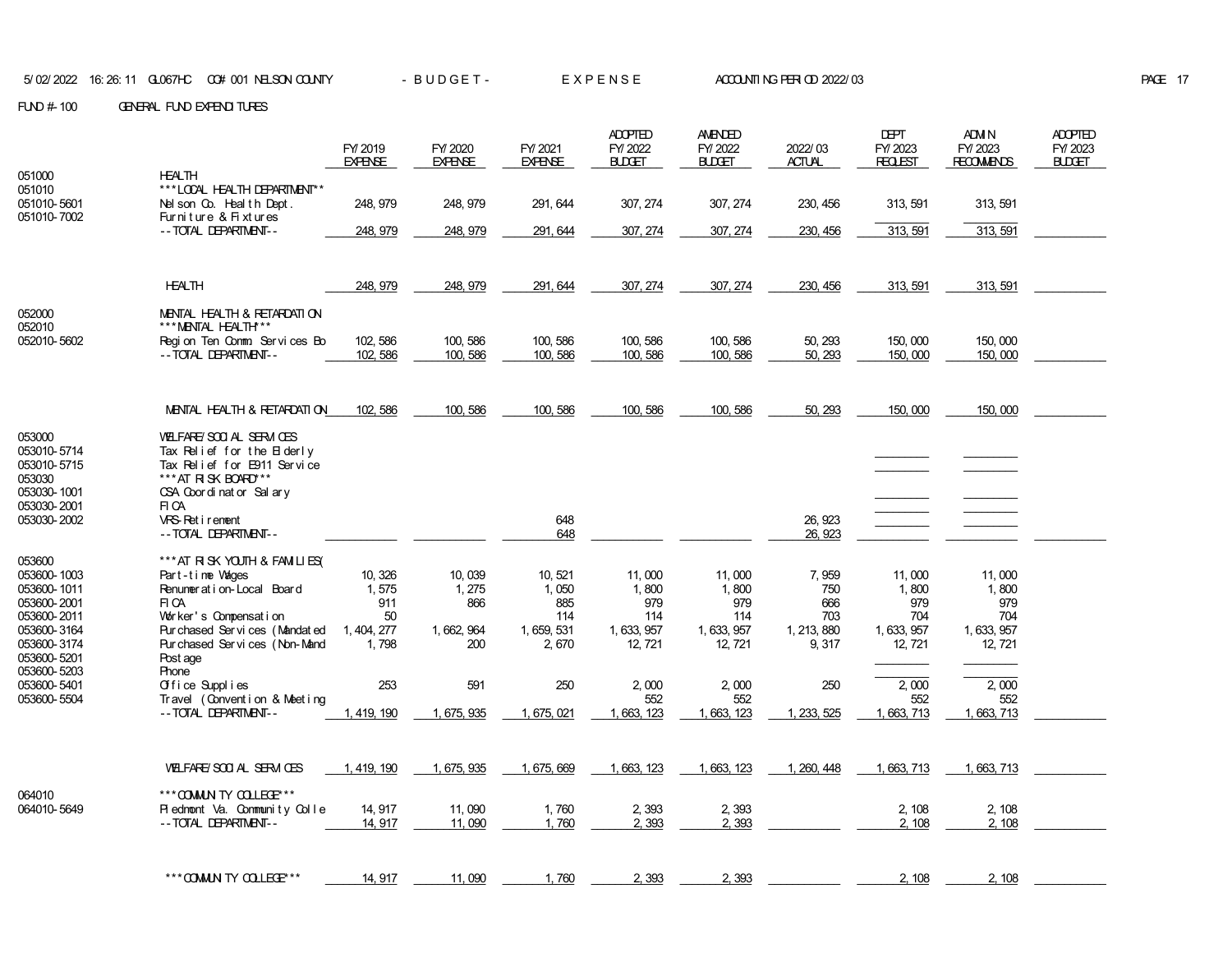FUND # 100 GENERAL FUND EXPENDITURES

|             |                                    |                           |                           |                           | <b>ADOPTED</b>           | <b>AMENDED</b>           |                          | <b>DEPT</b>               | ADM N                        | <b>ADOPTED</b>           |
|-------------|------------------------------------|---------------------------|---------------------------|---------------------------|--------------------------|--------------------------|--------------------------|---------------------------|------------------------------|--------------------------|
|             |                                    | FY 2019<br><b>EXPENSE</b> | FY/2020<br><b>EXPENSE</b> | FY/2021<br><b>EXPENSE</b> | FY/2022<br><b>BLDGET</b> | FY 2022<br><b>BLDGET</b> | 2022/03<br><b>ACTUAL</b> | FY/2023<br><b>REQLEST</b> | FY/2023<br><b>RECOMMENDS</b> | FY/2023<br><b>BLDGET</b> |
| 071000      | PARKS & RECREATION                 |                           |                           |                           |                          |                          |                          |                           |                              |                          |
| 071020      | *** RECREATION**                   |                           |                           |                           |                          |                          |                          |                           |                              |                          |
| 071020-1001 | Sal aries and Vages                | 99, 379                   | 101, 870                  | 102, 727                  | 102, 727                 | 105, 860                 | 79, 988                  | 103, 485                  | 103, 485                     |                          |
| 071020-1002 | Over $t$ ime                       |                           |                           |                           |                          | 3,499                    | 1,694                    |                           |                              |                          |
| 071020-1003 | Part Time Salaries                 | 6,602                     | 5, 182                    | 2,661                     | 8,090                    | 8,090                    | 3, 947                   | 8,090                     | 8,090                        |                          |
| 071020-1004 | PT Field and Maint                 |                           | 4,233                     | 6,080                     | 7,697                    | 7,697                    | 5,861                    | 17,066                    | 17,066                       |                          |
| 071020-1008 | New Position-FT Park & Trail       |                           |                           |                           |                          |                          |                          |                           |                              |                          |
| 071020-2001 | FI CA                              | 7,672                     | 8, 257                    | 8,484                     | 8,478                    | 8,715                    | 6,935                    | 9.124                     | 9, 124                       |                          |
| 071020-2002 | Ret i rement - VRS                 | 6, 165                    | 7,908                     | 12, 368                   | 12, 368                  | 12, 368                  | 8,727                    | 14, 488                   | 14, 488                      |                          |
| 071020-2005 | Hospital/Medical Plans             | 19, 041                   | 16, 674                   | 16, 178                   | 16, 725                  | 16, 488                  | 11,849                   | 16, 728                   | 16, 728                      |                          |
| 071020-2006 | Goup I nsur ance                   | 1, 298                    | 1,313                     | 1,377                     | 1,376                    | 1,376                    | 971                      | 1,387                     | 1,387                        |                          |
| 071020-2009 | Hybrid Disability VLDP             | 254                       | 132                       |                           |                          |                          |                          |                           |                              |                          |
| 071020-2011 | Vor ker's Compensation             |                           | 3, 142                    | 1,283                     | 1,283                    | 1,893                    | 1,893                    | 1,893                     | 1,893                        |                          |
| 071020-2013 | VRS Retirement Hybrid Plan         | 3,410                     | 1,778                     |                           |                          |                          |                          |                           |                              |                          |
| 071020-3001 | Heal th/Background Services        | 85                        | 31                        | 19                        | 500                      | 500                      | 28                       | 500                       | 500                          |                          |
| 071020-3005 | Mai nt enance Ser vi ce Cont r act | 600                       | 585                       | 498                       | 1,250                    | 1,250                    | 249                      | 1,250                     | 1,250                        |                          |
| 071020-3006 | Printing & Binding                 | 2, 232                    | 681                       | 100                       | 2,500                    | 2,500                    | 2,440                    | 2,500                     | 2,500                        |                          |
| 071020-3007 | Advertising                        | 239                       | 671                       | 891                       | 2,000                    | 2,000                    | 903                      | 2,000                     | 2,000                        |                          |
| 071020-3016 | Cont ract ed Services              | 3,848                     | 3,747                     | 4, 123                    | 8,616                    | 8,616                    | 1,888                    | 8,616                     | 8,616                        |                          |
| 071020-3017 | Contracted Unpires                 | 9,205                     | 5,975                     | 555                       | 12,500                   | 12,500                   | 2,375                    | 12,500                    | 12,500                       |                          |
| 071020-3018 | Cont ract ed Fi el d Mai nt enance | 1,334                     | 5,636                     | 3, 402                    | 2,000                    | 2,000                    | 2,885                    | 2,000                     | 2,000                        |                          |
| 071020-3019 | Blue R dge Trail Maintenance       | 9,308                     | 10,051                    | 9,817                     | 15,000                   | 15,000                   | 4,756                    | 15,000                    | 15,000                       |                          |
| 071020-3020 | Blue Ridge Tunnel Trail Main       |                           |                           | 7,561                     | 30,000                   | 30,000                   | 13, 521                  | 63, 430                   | 63, 430                      |                          |
| 071020-3021 | Target Grant - Youth Soccer        |                           | 972                       |                           |                          |                          |                          |                           |                              |                          |
| 071020-3022 | Basebal   Donat i on Account       |                           |                           |                           |                          |                          |                          |                           |                              |                          |
| 071020-5100 | Electrical Svcs (field light       | 1, 423                    | 1,542                     | 1, 284                    | 2,000                    | 2,000                    | 905                      | 2,000                     | 2,000                        |                          |
| 071020-5201 | Post al Services                   | 89                        | 76                        | 7                         | 200                      | 200                      |                          | 200                       | 200                          |                          |
| 071020-5203 | Tel econmuni cat i ons             | 44                        | 259                       | 12                        | 300                      | 300                      | 13                       | 300                       | 300                          |                          |
| 071020-5401 | Office Supplies                    | 470                       | 975                       | 454                       | 800                      | 800                      | 254                      | 800                       | 800                          |                          |
| 071020-5407 | Mai nt enance Suppl i es           | 3,685                     | 3,390                     | 3, 451                    | 5,000                    | 5,000                    | 1,542                    | 5,000                     | 5,000                        |                          |
| 071020-5410 | Out door Recreat i on              |                           |                           | 83                        | 2,987                    | 2,987                    |                          | 2,987                     | 2,987                        |                          |
| 071020-5411 | Recreation Programming             |                           |                           |                           |                          |                          |                          |                           |                              |                          |
| 071020-5412 | Educational & Recreational S       | 28, 133                   | 11, 949                   | 12, 471                   | 28,000                   | 28,000                   | 9,322                    | 28,000                    | 28,000                       |                          |
| 071020-5413 | Concessi on Suppl i es             | 345                       |                           |                           |                          |                          |                          |                           |                              |                          |
| 071020-5422 | Special Projects                   | 2, 134                    | 408                       | 1,026                     | 4,000                    | 4,000                    |                          | 4,000                     | 4,000                        |                          |
| 071020-5501 | Tr avel (MII eage)                 |                           |                           |                           |                          |                          |                          |                           |                              |                          |
| 071020-5503 | Tr avel (Subsi st ence & Lodgi ng  | 1,099                     | 296-                      | 460                       | 1,500                    | 1,500                    | 677                      | 1,500                     | 1,500                        |                          |
| 071020-5504 | Travel (Convent i on & Educat i o  | 1, 190                    | 1,490                     | 1,549                     | 1,300                    | 1,300                    |                          | 1,300                     | 1,300                        |                          |
| 071020-5801 | Dues and Memberships               | 200                       | 373                       | 315                       | 400                      | 400                      | 200                      | 650                       | 650                          |                          |
| 071020-7001 | Machi ner y & Equi pnent           |                           |                           | 16, 982                   |                          |                          |                          |                           |                              |                          |
| 071020-7007 | MyRec Rec Management Soft war      | 2,895                     | 2,895                     | 2,395                     | 2,895                    | 2,895                    |                          | 2,995                     | 2,995                        |                          |
| 071020-8003 | VCF Public Access Grant - Roc      |                           |                           |                           |                          | 60,000                   |                          |                           |                              |                          |
|             | -- TOTAL DEPARTMENT--              | 212, 379                  | 201, 899                  | 218, 613                  | 282, 492                 | 349, 734                 | 163, 823                 | 329, 789                  | 329, 789                     |                          |
|             |                                    |                           |                           |                           |                          |                          |                          |                           |                              |                          |
|             | PARKS & RECREATION                 | 212, 379                  | 201, 899                  | 218, 613                  | 282, 492                 | 349.734                  | 163, 823                 | 329.789                   | 329, 789                     |                          |
|             |                                    |                           |                           |                           |                          |                          |                          |                           |                              |                          |

081000 PLANNING & COMMUNITY DEVELOP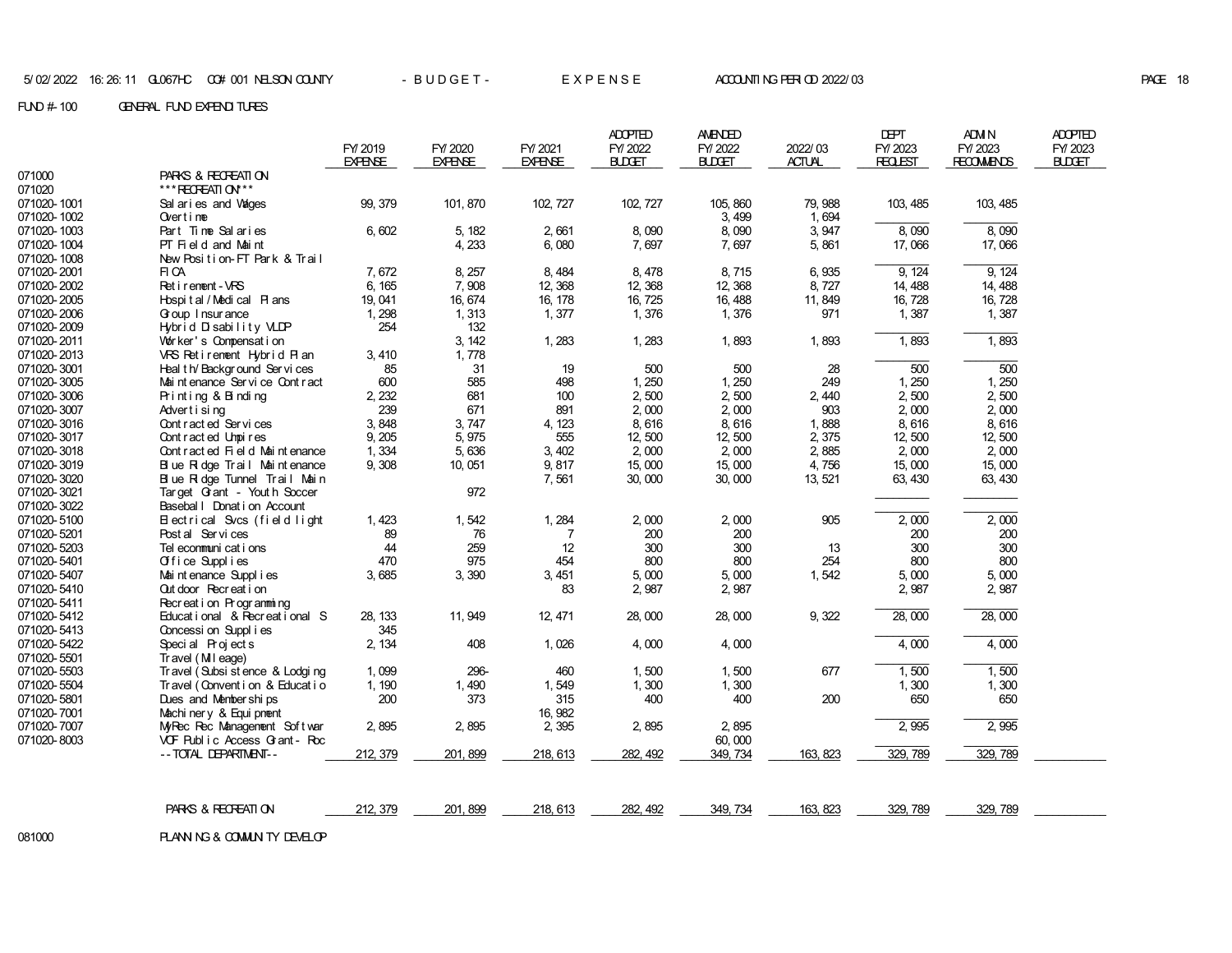|             |                                    | FY 2019<br><b>EXPENSE</b> | FY/2020<br><b>EXPENSE</b> | FY/2021<br><b>EXPENSE</b> | <b>ADOPTED</b><br>FY/2022<br><b>BLDGET</b> | <b>AMENDED</b><br>FY/2022<br><b>BUDGET</b> | 2022/03<br><b>ACTUAL</b> | DEPT<br>FY/2023<br><b>REQLEST</b> | ADM N<br>FY/2023<br><b>RECOMMENDS</b> | <b>ADOPTED</b><br>FY/2023<br><b>BLDGET</b> |
|-------------|------------------------------------|---------------------------|---------------------------|---------------------------|--------------------------------------------|--------------------------------------------|--------------------------|-----------------------------------|---------------------------------------|--------------------------------------------|
| 081010      | *** PLANN NG**                     |                           |                           |                           |                                            |                                            |                          |                                   |                                       |                                            |
| 081010-1001 | Sal aries & Vages                  | 92, 319                   | 95.599                    | 104, 085                  | 109, 531                                   | 115,008                                    | 86, 255                  | 115,008                           | 115,008                               |                                            |
| 081010-1002 | Over $t$ ime                       |                           |                           |                           |                                            | 4,745                                      | 1,387                    |                                   |                                       |                                            |
| 081010-1003 | Part-time Salaries                 |                           |                           |                           |                                            |                                            |                          |                                   |                                       |                                            |
| 081010-1004 | New Position-Planner               |                           |                           |                           |                                            |                                            |                          |                                   |                                       |                                            |
| 081010-1011 | Remuner at i on- PI anni ng Commis | 4, 275                    | 2, 475                    | 3,300                     | 6,300                                      | 6,300                                      | 3,695                    | 6,300                             | 6,300                                 |                                            |
| 081010-1012 | Remuner at i on-Zoni ng Board      | 1, 275                    |                           | 1, 425                    | 1,350                                      | 1,350                                      | 300                      | 1,350                             | 1,350                                 |                                            |
| 081010-2001 | FI CA                              | 7, 439                    | 7,067                     | 7,888                     | 8, 379                                     | 8,908                                      | 6,678                    | 8, 798                            | 8,798                                 |                                            |
| 081010-2002 | Retirement - VRS                   | 5,700                     |                           |                           |                                            |                                            |                          |                                   |                                       |                                            |
| 081010-2005 | Hospital / Medical Plans           | 15, 477                   | 18, 216                   | 18, 273                   | 18, 890                                    | 18,890                                     | 14, 175                  | 18,900                            | 18, 900                               |                                            |
| 081010-2006 | Goup I nsur ance                   | 1, 224                    | 1, 197                    | 1,395                     | 1,468                                      | 1,468                                      | 1, 156                   | 1,541                             | 1,541                                 |                                            |
| 081010-2009 | Hybrid Disability VLDP             | 248                       | 658                       | 864                       | 909                                        | 909                                        | 716                      | 955                               | 955                                   |                                            |
| 081010-2011 | Vor ker's Compensation             | 375                       | 1,354                     | 1,084                     | 1,084                                      | 2,759                                      | 2,330                    | 2,758                             | 2,758                                 |                                            |
| 081010-2013 | VRS Retirement Hybrid Plan         | 3, 323                    | 8, 827                    | 12, 532                   | 13, 186                                    | 13,699                                     | 10, 237                  | 13, 845                           | 13, 845                               |                                            |
| 081010-3000 | Pr of essi onal Ser vi ces-BZA Le  | 7,616                     |                           |                           |                                            |                                            |                          |                                   |                                       |                                            |
| 081010-3001 | Professional Service-BZA Tec       |                           |                           |                           |                                            |                                            |                          |                                   |                                       |                                            |
| 081010-3002 | Professional Service TJPDC         |                           |                           |                           |                                            |                                            |                          |                                   |                                       |                                            |
| 081010-3003 | Professional Services-Other        |                           |                           |                           |                                            |                                            |                          |                                   |                                       |                                            |
| 081010-3005 | Maint. Contracts-Copier/Print      | 1,571                     | 1,444                     | 4, 146                    | 4,800                                      | 4,800                                      | 4,971                    | 4,800                             | 4,800                                 |                                            |
| 081010-3006 | Printing & Binding                 | 302                       | 939                       | 1,389                     | 1,000                                      | 1,000                                      | 644                      | 1,500                             | 1,500                                 |                                            |
| 081010-3007 | Advertising                        | 2,840                     | 1,544                     | 3,846                     | 4,800                                      | 4,800                                      | 2,611                    | 4,800                             | 4,800                                 |                                            |
| 081010-5201 | Post al Services                   | 440                       | 250                       | 309                       | 1,600                                      | 1,600                                      | 564                      | 2,000                             | 2,000                                 |                                            |
| 081010-5203 | Tel ecommuni cat i ons             | 3                         | 4                         | 17                        | 100                                        | 100                                        | 10                       | 100                               | 100                                   |                                            |
| 081010-5401 |                                    | 520                       |                           | 1,434                     |                                            | 1,500                                      | 667                      | 1,500                             | 1,500                                 |                                            |
|             | Office Supplies                    |                           | 1, 145                    |                           | 1,500                                      |                                            |                          |                                   | 500                                   |                                            |
| 081010-5411 | Books & Subscriptions              |                           | 189<br>910                |                           | 500                                        | 500                                        | 718                      | 500                               |                                       |                                            |
| 081010-5501 | Travel (Mileage)                   | 1, 290                    |                           | 1, 204                    | 2,000                                      | 2,000                                      |                          | 2,000                             | 2,000                                 |                                            |
| 081010-5503 | Travel (Subsistence & Lodgin       | 426                       | 1,491                     | 851                       | 2,000                                      | 2,000                                      | 1,952                    | 2,000                             | 2,000                                 |                                            |
| 081010-5504 | Travel (Convention & Education     |                           | 625                       |                           | 800                                        | 800                                        | 825                      | 800                               | 800                                   |                                            |
| 081010-5505 | Trai ni ng                         | 1,375                     | 988                       | 1, 109                    | 2, 250                                     | 2, 250                                     | 2,050                    | 2, 250                            | 2, 250                                |                                            |
| 081010-5650 | Th. Jefferson Planning Distri      |                           |                           |                           |                                            |                                            |                          |                                   |                                       |                                            |
| 081010-5801 | Dues & Assoc. Memberships          | 500                       | 100                       | 613                       | 750                                        | 750                                        | 668                      | 750                               | 750                                   |                                            |
| 081010-7002 | Furniture & Fixtures               |                           |                           |                           |                                            |                                            |                          |                                   |                                       |                                            |
| 081010-7007 | Comput er Equi pment               | 7,504                     |                           |                           |                                            |                                            |                          |                                   |                                       |                                            |
| 081010-7050 | Junkyard C eanup G ant Progr       |                           |                           |                           |                                            |                                            |                          |                                   |                                       |                                            |
|             | --TOTAL DEPARTMENT--               | 156, 042                  | 145, 022                  | 165, 764                  | 183, 197                                   | 196, 136                                   | 142, 609                 | 192, 455                          | 192, 455                              |                                            |
|             |                                    |                           |                           |                           |                                            |                                            |                          |                                   |                                       |                                            |
| 081020      | *** COMMUN TY DEVELOPMENT***       |                           |                           |                           |                                            |                                            |                          |                                   |                                       |                                            |
| 081020-1001 | Sal aries and Vages                | 119, 560                  | 125, 836                  | 125, 836                  | 125, 836                                   | 132, 129                                   | 99,096                   | 132, 128                          | 132, 128                              |                                            |
| 081020-1003 | Part Time Salaries-Tourism         | 29, 772                   | 28, 340                   | 23, 105                   | 30,000                                     | 30,000                                     | 36, 425                  | 77,582                            | 77,582                                |                                            |
| 081020-1004 | New PT Pos-Soci al Medi a Spec     |                           |                           |                           | 23, 791                                    | 14,607                                     |                          |                                   |                                       |                                            |
| 081020-2001 | FI CA                              | 11, 359                   | 11, 778                   | 11, 398                   | 11, 921                                    | 14, 053                                    | 10, 374                  | 14, 223                           | 14, 223                               |                                            |
| 081020-2002 | Ret i rement - VRS                 | 11,550                    | 12, 156                   | 15, 151                   | 15, 150                                    | 15, 909                                    | 11, 931                  | 15, 908                           | 15, 908                               |                                            |
| 081020-2005 | Hospital/Medical Plans             | 16, 854                   | 16, 128                   | 16, 178                   | 16, 725                                    | 16, 725                                    | 12, 546                  | 16, 728                           | 16, 728                               |                                            |
| 081020-2006 | Goup I nsur ance                   | 1,566                     | 1.648                     | 1,686                     | 1,686                                      | 1,686                                      | 1,328                    | 1,771                             | 1,771                                 |                                            |
| 081020-2009 | Hybrid Disability VLDP             |                           |                           |                           |                                            |                                            |                          |                                   |                                       |                                            |
| 081020-2011 | Worker's Compensation              | 375                       | 375                       | 1,883                     | 1,883                                      | 2, 174                                     | 2,601                    | 2, 173                            | 2, 173                                |                                            |
| 081020-3002 | Professional Services              |                           |                           | 1,200                     | 1,200                                      | 1,200                                      | 800                      | 1, 200                            | 1, 200                                |                                            |
| 081020-3004 | Trail Marketing Plan (ODBG)        |                           |                           |                           |                                            |                                            |                          |                                   |                                       |                                            |
| 081020-3005 | Mai nt enance Servi ce Cont r act  | 965                       | 1,014                     | 816                       | 1,500                                      | 1,500                                      | 578                      | 1,500                             | 1,500                                 |                                            |
|             |                                    |                           |                           |                           |                                            |                                            |                          |                                   |                                       |                                            |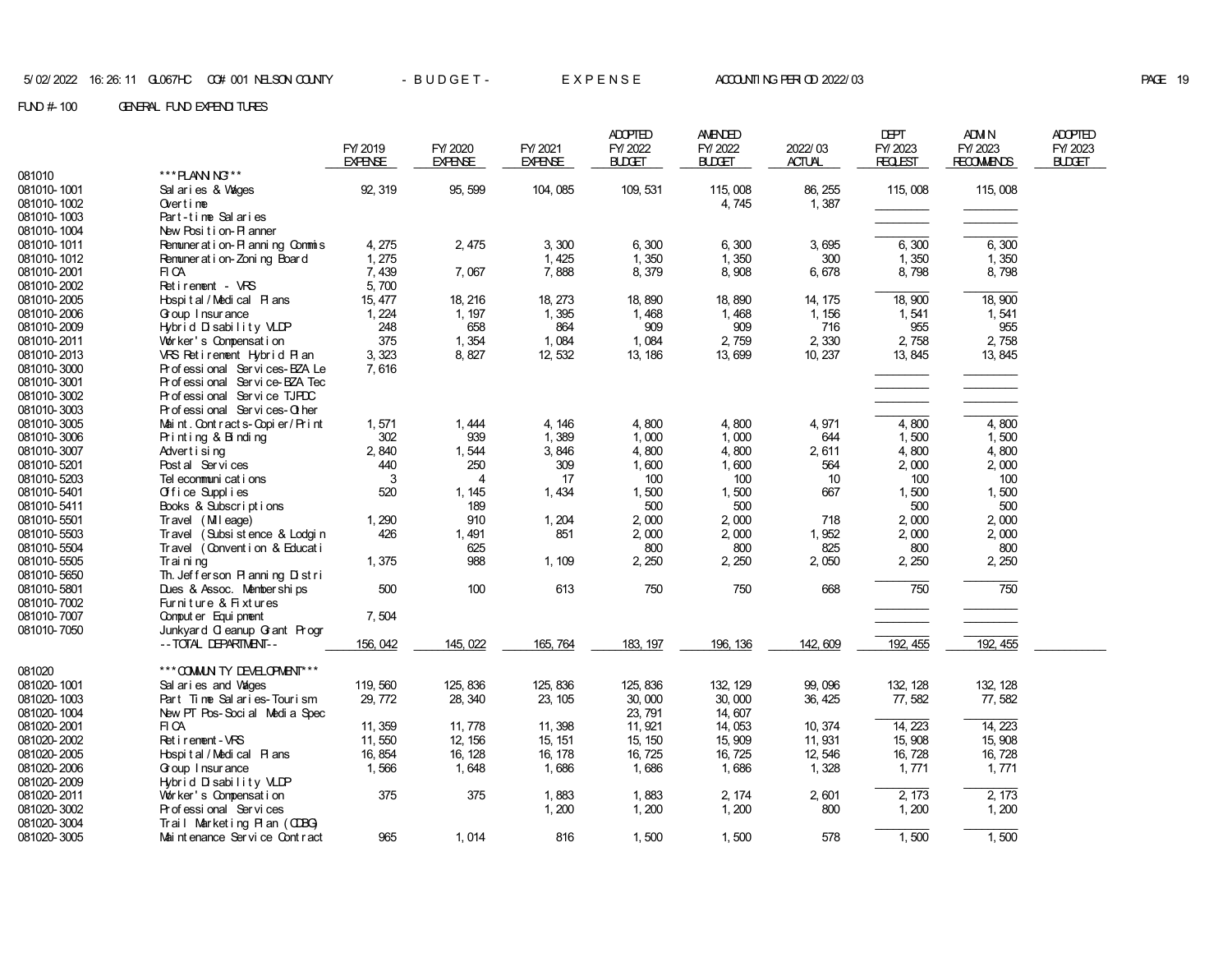|                                           |                                                                                           | FY/2019<br><b>EXPENSE</b> | FY/2020<br><b>EXPENSE</b> | FY/2021<br><b>EXPENSE</b> | <b>ADOPTED</b><br>FY/2022<br><b>BLDGET</b> | AMENDED<br>FY/2022<br><b>BLDGET</b> | 2022/03<br><b>ACTUAL</b> | DEPT<br>FY/2023<br><b>REQLEST</b> | <b>ADM N</b><br>FY/ 2023<br><b>RECOMMENDS</b> | <b>ADOPTED</b><br>FY/2023<br>BUDGET |
|-------------------------------------------|-------------------------------------------------------------------------------------------|---------------------------|---------------------------|---------------------------|--------------------------------------------|-------------------------------------|--------------------------|-----------------------------------|-----------------------------------------------|-------------------------------------|
|                                           | *** COMMUN TY DEVELOPMENT***                                                              |                           |                           |                           |                                            |                                     |                          |                                   |                                               |                                     |
| 081020-3006                               | Printing & Binding                                                                        | 28.714                    | 35, 271                   | 25, 291                   | 32.000                                     | 32,000                              | 19,030                   | 32.000                            | 32,000                                        |                                     |
| 081020-3007                               | Advertising                                                                               | 44, 115                   | 47,065                    | 48, 482                   | 45,000                                     | 45,000                              | 27, 214                  | 45,000                            | 45,000                                        |                                     |
| 081020-3010                               | Printing-Reimbursible by Rev                                                              |                           |                           |                           |                                            |                                     |                          |                                   |                                               |                                     |
| 081020-3012                               | Economic Devel opnent Incent i                                                            |                           |                           |                           |                                            |                                     |                          |                                   |                                               |                                     |
| 081020-5201                               | Post al Services                                                                          | 3, 326                    | 3,385                     | 2,332                     | 6,000                                      | 6,000                               | 1, 209                   | 6,000                             | 6,000                                         |                                     |
| 081020-5203                               | Tel econmuni cat i ons                                                                    | 18,036                    | 6, 171                    | 5,308                     | 11, 410                                    | 11, 410                             | 5, 491                   | 11, 410                           | 11, 410                                       |                                     |
| 081020-5401                               | Office Supplies                                                                           | 3, 146                    | 3,038                     | 3,966                     | 3,500                                      | 3,500                               | 1,320                    | 3,500                             | 3,500                                         |                                     |
| 081020-5402                               | Inventory for Resale                                                                      | 3,458                     | 3,379                     |                           | 4,000                                      | 4,000                               | 239                      | 4,000                             | 4,000                                         |                                     |
| 081020-5403                               | Sal es Tax                                                                                | 101                       | 55                        | 40                        | 350                                        | 350                                 | 13                       | 350                               | 350                                           |                                     |
| 081020-5411                               | Books & Subscriptions                                                                     | 685                       | 554                       | 394                       | 369                                        | 369                                 | 289                      | 369                               | 369                                           |                                     |
| 081020-5419                               | Phot ogr aphy                                                                             | 2,025                     |                           | 300                       | 1,500                                      | 1,500                               |                          | 1,500                             | 1,500                                         |                                     |
| 081020-5420                               | 50 Yrs of Love Marketing                                                                  | 10, 802                   |                           |                           |                                            |                                     |                          |                                   |                                               |                                     |
| 081020-5501                               | Travel (Mileage)                                                                          | 520                       |                           | 437                       | 500                                        | 500                                 |                          | $\overline{500}$                  | $\overline{500}$                              |                                     |
| 081020-5504                               | Travel (Convention & Education                                                            | 2,881                     | 5, 304                    | 91                        | 3,500                                      | 3,500                               | 2, 107                   | 3,500                             | 3,500                                         |                                     |
| 081020-5801                               | Dues & Assoc. Memberships                                                                 | 4,481                     | 2, 141                    | 3,656                     | 1,500                                      | 1,500                               | 2,099                    | 1,500                             | 1,500                                         |                                     |
| 081020-7002<br>081020-7007                | Furniture & Fixtures<br>Comput er Equi pment                                              |                           | 189                       | 380<br>168                | 400<br>500                                 | 400<br>500                          |                          | 400<br>500                        | 400<br>500                                    |                                     |
| 081020-7050                               | USDA G der Appl e G ant                                                                   |                           |                           |                           |                                            |                                     |                          |                                   |                                               |                                     |
| 081020-7051                               | USDA G der Appl e Cost Share                                                              |                           |                           |                           |                                            |                                     |                          |                                   |                                               |                                     |
| 081020-7055                               | USDA Hops Yard Cost Share Pr                                                              |                           |                           |                           |                                            |                                     |                          |                                   |                                               |                                     |
| 081020-7060                               | Virginia Tourism Marketing G                                                              |                           |                           | 11, 465                   |                                            |                                     |                          |                                   |                                               |                                     |
| 081020-7061                               | VTC Recovery Market ing G ant                                                             |                           |                           | 9,310                     |                                            |                                     |                          |                                   |                                               |                                     |
| 081020-7062                               | VTC Drive Tourism 2.0 G ant                                                               |                           |                           |                           |                                            | 10,000                              |                          |                                   |                                               |                                     |
| 081020-7063                               | VTC ARPA Tour i sm Recovery G                                                             |                           |                           |                           |                                            |                                     |                          |                                   |                                               |                                     |
| 081020-7065                               | DHOD VA Main Street Grant (C                                                              |                           |                           |                           |                                            | 7,000                               |                          |                                   |                                               |                                     |
|                                           | -- TOTAL DEPARTMENT--                                                                     | 314, 291                  | 303, 827                  | 308, 873                  | 340, 221                                   | 357, 512                            | 234, 690                 | 373, 742                          | 373, 742                                      |                                     |
| 081050<br>081050-1003                     | *** ECONOM C DEVELOPMENT ***<br>Part-Time Salaries & FICA                                 |                           |                           |                           |                                            |                                     |                          |                                   |                                               |                                     |
| 081050-3010<br>081050-3160<br>081050-5895 | Economic Devel opment Act i vit<br>Nellysford Master Plan<br>Lovingston H storic D strict |                           | 40.000                    |                           |                                            |                                     |                          |                                   |                                               |                                     |
|                                           | -- TOTAL DEPARTMENT--                                                                     |                           | 40,000                    |                           |                                            |                                     |                          |                                   |                                               |                                     |
|                                           |                                                                                           |                           |                           |                           |                                            |                                     |                          |                                   |                                               |                                     |
|                                           | PLANNING & COMMUNITY DEVELO                                                               | 470, 333                  | 488, 849                  | 474, 637                  | 523, 418                                   | 553, 648                            | 377, 299                 | 566, 197                          | 566, 197                                      |                                     |
| 082000<br>082030                          | EN RONANTAL MANAGEMENT<br>***SOL & WATER CONSERV. BOA                                     |                           |                           |                           |                                            |                                     |                          |                                   |                                               |                                     |
| 082030-5604                               | T. Jefferson Soil & Water                                                                 | 33, 075                   | 33, 075                   | 33, 075                   | 33, 075                                    | 33, 075                             | 16,538                   | 34,067                            | 34,067                                        |                                     |
|                                           | -- TOTAL DEPARTMENT--                                                                     | 33, 075                   | 33, 075                   | 33, 075                   | 33, 075                                    | 33, 075                             | 16, 538                  | 34,067                            | 34,067                                        |                                     |
| 082050                                    | ***LITTER CONTRO ***                                                                      |                           |                           |                           |                                            |                                     |                          |                                   |                                               |                                     |
| 082050-6008                               | Anti-Litter Activities                                                                    | 179                       | 168                       |                           | 5, 828                                     | 8, 312                              |                          | 8,312                             | 8,312                                         |                                     |
|                                           | -- TOTAL DEPARTMENT--                                                                     | 179                       | 168                       |                           | 5,828                                      | 8,312                               |                          | 8, 312                            | 8,312                                         |                                     |
|                                           |                                                                                           |                           |                           |                           |                                            |                                     |                          |                                   |                                               |                                     |
|                                           | <b>EN RONENTAL MANAGEMENT</b>                                                             | 33, 254                   | 33, 243                   | 33, 075                   | 38, 903                                    | 41, 387                             | 16, 538                  | 42, 379                           | 42, 379                                       |                                     |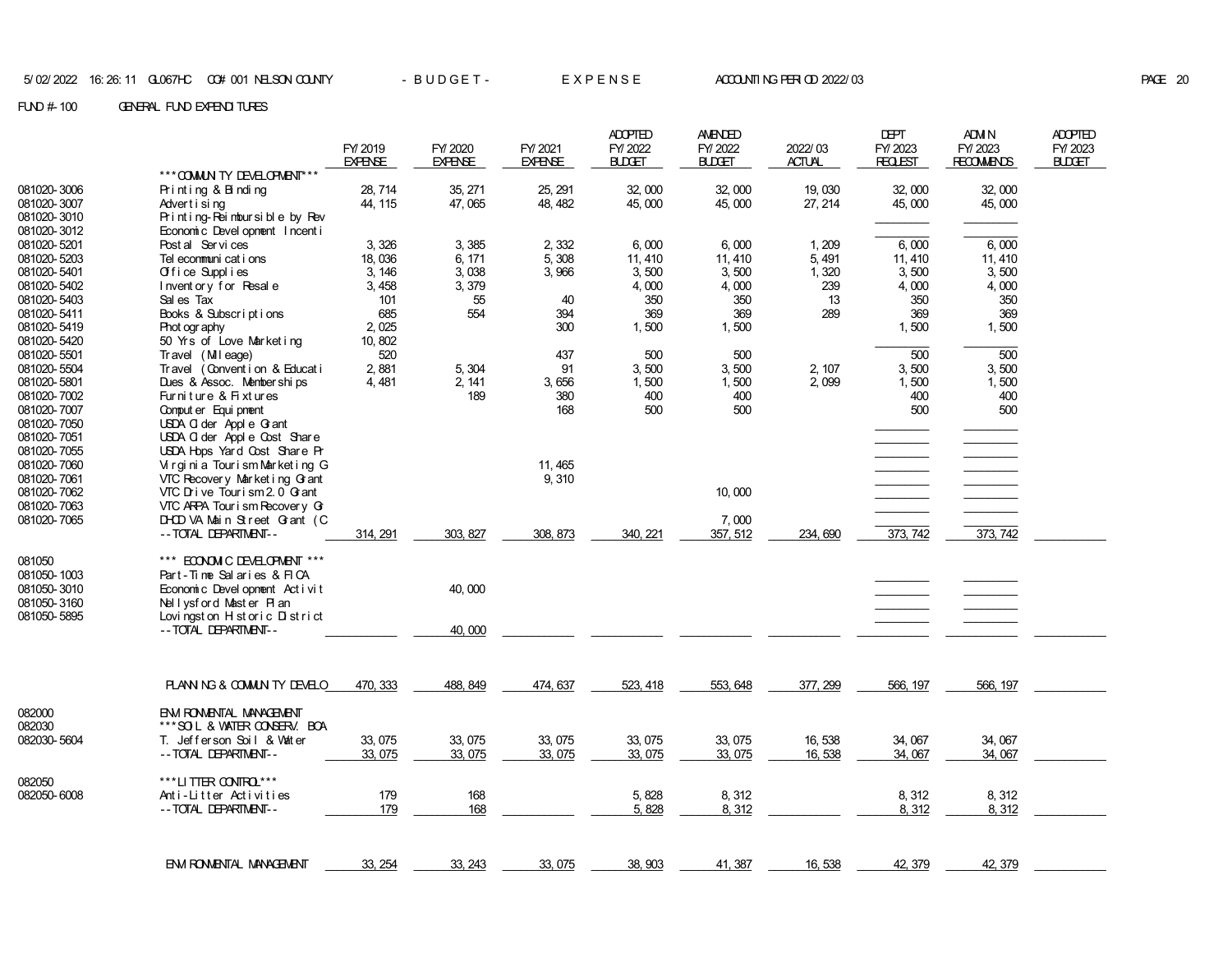| $F100 \# 100$ | GENERAL FUND EXPENDITURES |
|---------------|---------------------------|
|               |                           |

|             |                                     |                |                |                | <b>ADOPTED</b> | <b>AMENDED</b> |               | <b>DEPT</b>    | ADM N             | <b>ADOPTED</b> |
|-------------|-------------------------------------|----------------|----------------|----------------|----------------|----------------|---------------|----------------|-------------------|----------------|
|             |                                     | FY 2019        | FY/2020        | FY 2021        | FY/2022        | FY/2022        | 2022/03       | FY/ 2023       | FY 2023           | FY/2023        |
|             |                                     | <b>EXPENSE</b> | <b>EXPENSE</b> | <b>EXPENSE</b> | <b>BLDGET</b>  | <b>BLDGET</b>  | <b>ACTUAL</b> | <b>REQLEST</b> | <b>RECOMMENDS</b> | <b>BUDET</b>   |
| 083000      | <b>COPERATIVE EXTENSION GAPSY</b>   |                |                |                |                |                |               |                |                   |                |
| 083010      | *** VPI & SU EXTENSION SERVIC       |                |                |                |                |                |               |                |                   |                |
| 083010-1001 | Sal aries & Vages                   | 41, 024        | 20, 908        | 7,801          | 52, 263        | 52, 263        |               | 37,670         | 37,670            |                |
| 083010-2002 | Ret i rement - VRS                  | 9.644          | 5,958          | 2,740          | 19, 337        | 19, 337        |               | 13, 938        | 13, 938           |                |
| 083010-5203 | Tel ecommuni cat i ons              | 1.946          | 1,081          | 1.032          | 850            | 850            | 697           | 1, 100         | 1, 100            |                |
| 083010-5412 | Educational & Recreational S        | 2, 107         | 147            | 3,041          |                |                |               | 800            | 800               |                |
|             | -- TOTAL DEPARTMENT--               | 54, 721        | 28,094         | 14, 614        | 72, 450        | 72, 450        | 697           | 53, 508        | 53, 508           |                |
|             |                                     |                |                |                |                |                |               |                |                   |                |
|             |                                     |                |                |                |                |                |               |                |                   |                |
|             |                                     |                |                |                |                |                |               |                |                   |                |
|             | COOPERATIVE EXTENSION GAPSY         | 54, 721        | 28, 094        | 14, 614        | 72, 450        | 72, 450        | 697           | 53, 508        | 53, 508           |                |
|             |                                     |                |                |                |                |                |               |                |                   |                |
| 091000      | <b>NON DEPARTMENTAL</b>             |                |                |                |                |                |               |                |                   |                |
| 091030      | *** NON DEPARTMENTAL***             |                |                |                |                |                |               |                |                   |                |
| 091030-2001 | Non-departmental FICA Tax/Be        |                |                |                |                |                |               |                |                   |                |
| 091030-5201 | Non-department al post age (UP      | 886            | 2,016          | 1,542          | 1,773          | 1,773          | 1,074         | 1,773          | 1,773             |                |
| 091030-5605 | Regional Library                    | 293, 395       | 301, 676       | 301, 748       | 341, 999       | 341, 999       | 256, 499      | 345, 986       | 345, 986          |                |
| 091030-5606 | T. J. EMS Counci <sup>[</sup>       | 24, 536        | 10,000         | 10,000         | 10,000         | 10,000         | 7,500         | 10,000         | 10,000            |                |
| 091030-5607 | <b>JABA</b>                         | 101,500        | 101,500        | 101,500        | 101,500        | 101,500        | 76, 125       | 101, 500       | 101,500           |                |
| 091030-5608 | Colleen Debt Service                | 162.812        | 134, 609       | 50,000         | 80,000         | 80,000         | 37,500        | 50,000         | 50,000            |                |
| 091030-5609 | Fire Protection - Misc.             | 156,000        | 156,000        | 156,000        | 156,000        | 156,000        | 117,000       | 156,000        | 156,000           |                |
| 091030-5610 | CORONAM FUS COM D-19) EXPENSE       |                | 55, 885        | 2, 334, 286    |                |                | 9, 451        |                |                   |                |
| 091030-5611 | <b>JALNT</b>                        | 67, 176        | 67, 176        | 67, 176        | 67, 176        | 67, 176        | 67, 176       | 67, 176        | 67, 176           |                |
| 091030-5612 | <b>MACAA</b>                        | 31, 410        | 31, 410        | 31, 410        | 31, 410        | 31, 410        |               | 31, 410        | 31, 410           |                |
| 091030-5613 | Shelter for Help                    | 8, 160         | 8, 160         | 8, 160         | 8, 160         | 8, 160         | 6, 120        | 8,500          | 8,500             |                |
| 091030-5614 | COMD-19 Municipal Utility G         |                |                | 77,950         |                | 32, 387        | 32, 387       |                |                   |                |
| 091030-5615 | Worker's Compensation Increa        |                |                |                | 21,000         | 8,777          | 5,518         | 21,000         | 21,000            |                |
| 091030-5616 | Employee Benefits                   | 348            | 361            | 7,354          | 271, 692       | 135, 827       | 399           | 295, 771       | 295, 771          |                |
| 091030-5617 | Misc. Contributions                 | 26, 244        | 6, 100         | 8,375          | 14,500         | 14,500         | 6,759         | 14,500         | 14,500            |                |
| 091030-5618 | Reimbursable Items                  | 227            | 266-           | 12             | 250            | 250            | $1 -$         | 250            | 250               |                |
| 091030-5619 | American Rescue Plan Act Exp        |                |                |                | 2, 921, 411    | 2, 921, 411    | 5,000         | 2, 894, 977    | 2, 894, 977       |                |
| 091030-5620 | Sexual Assault Resource Agen        | 1,000          | 1,000          | 1,000          |                |                |               |                |                   |                |
| 091030-5621 | Sturt Property Expenditures         | 941            | 900            |                |                |                |               |                |                   |                |
| 091030-5622 | Foot hills Child Advocacy Cen       |                |                |                | 4,000          | 4,000          | 2,000         | 4,000          | 4,000             |                |
| 091030-5623 | OAR Jefferson Area Comm Corr        | 4,852          | 5,602          | 5,602          | 8, 129         | 8, 129         | 6,097         | 8, 129         | 8, 129            |                |
| 091030-5627 | VA Career Vorks-Piednont Reg        |                |                |                |                |                |               |                |                   |                |
| 091030-5629 | NC Economic Devel opment Auth       | 3, 100         | 3, 100         | 3, 100         | 3, 100         | 3, 100         | 3, 100        | 3, 100         | 3, 100            |                |
| 091030-5630 | Blue Ridge Railway Trail            |                |                |                |                |                |               |                |                   |                |
| 091030-5631 | Central Virginia Partneship         | 11, 375        | 10,000         | 10,000         | 10,000         | 10,000         | 7,500         | 10,000         | 10,000            |                |
| 091030-5632 | Rockfish Valley Community Ce        |                |                |                |                |                |               |                |                   |                |
| 091030-5638 | Nel son County Community Dev.       | 55, 729        | 55, 729        | 55, 729        | 55, 729        | 55, 729        | 41, 797       | 69, 661        | 69, 661           |                |
| 091030-5641 | Community Investment Collabo        | 5,000          | 4,000          | 4,000          | 4,000          | 4,000          | 4,000         | 4,000          | 4,000             |                |
| 091030-5642 | Nel son County Chanber of Com       |                | 15,000         |                |                |                |               |                |                   |                |
| 091030-5643 | CASA of Central Virginia            | 3,500          | 3,500          | 3,500          | 3,500          | 3,500          | 2,625         | 3,500          | 3,500             |                |
| 091030-5644 | G adst one Seni or Cent er Meal     | 8, 254         | 8, 254         | 8, 254         | 8, 254         | 8, 254         | 6, 191        | 9,000          | 9,000             |                |
| 091030-5645 | Rockfish Senior Center Meals        | 12, 367        | 12, 367        | 12, 367        |                |                |               |                |                   |                |
| 091030-5646 | Schuyl er Seni or Gent er Meal s    |                |                |                |                |                |               |                |                   |                |
| 091030-5647 | <b>Q</b> her Senior Center Contribu |                |                |                |                |                |               |                |                   |                |
| 091030-5648 | Va. Institute of Gov't              | 1,000          | 1,000          | 1,000          | 1,000          | 1,000          | 1,000         | 1,000          | 1,000             |                |
|             |                                     |                |                |                |                |                |               |                |                   |                |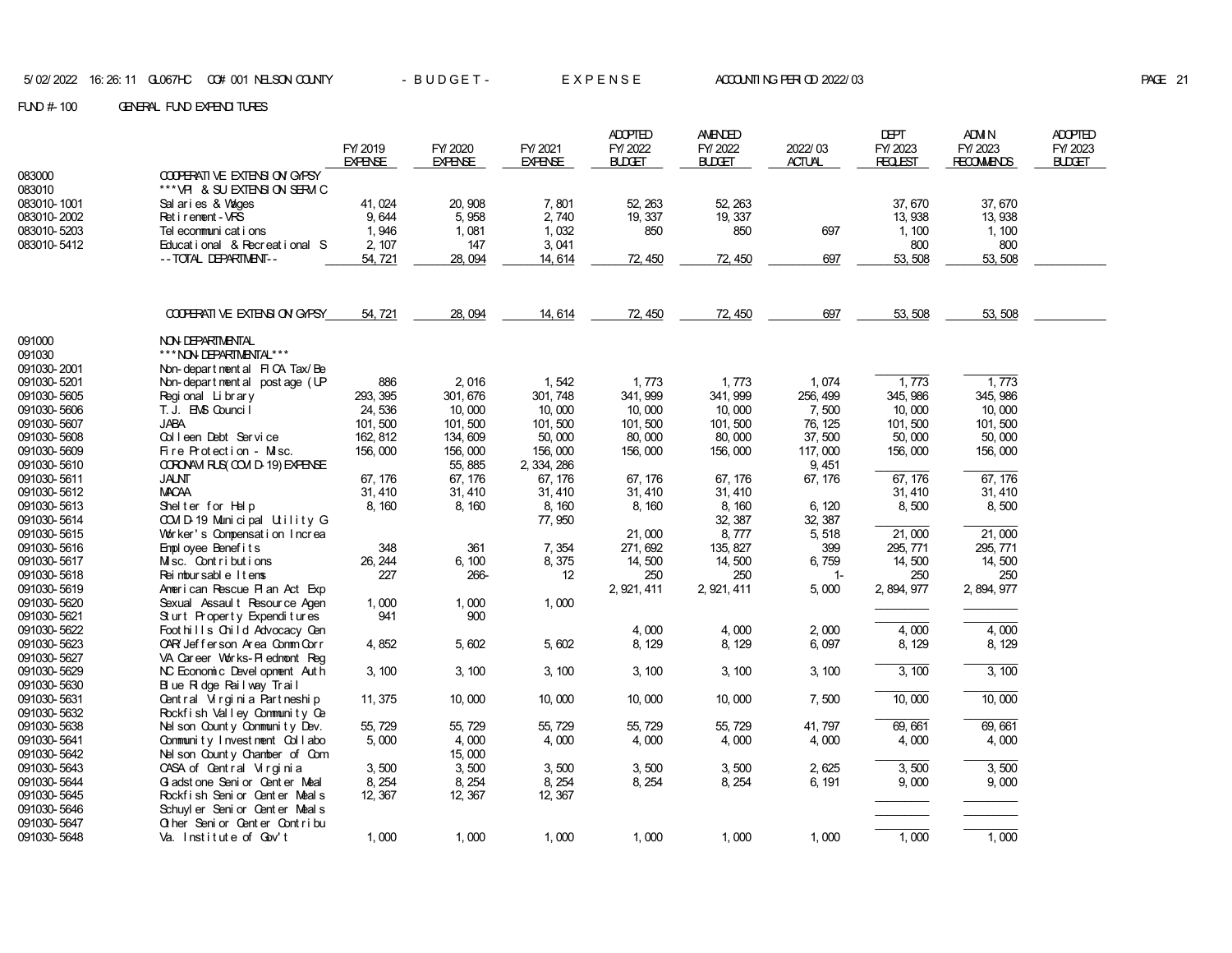|                            |                                                       |                |                |                | <b>ADOPTED</b> | <b>AMENDED</b> |               | <b>DEPT</b>    | ADM N             | <b>ADOPTED</b> |
|----------------------------|-------------------------------------------------------|----------------|----------------|----------------|----------------|----------------|---------------|----------------|-------------------|----------------|
|                            |                                                       | FY 2019        | FY/2020        | FY/2021        | FY/2022        | FY/2022        | 2022/03       | FY/2023        | FY/2023           | FY/2023        |
|                            | *** NON DEPARTMENTAL***                               | <b>EXPENSE</b> | <b>EXPENSE</b> | <b>EXPENSE</b> | <b>BLDGET</b>  | <b>BLDGET</b>  | <b>ACTUAL</b> | <b>REQLEST</b> | <b>RECOMMENDS</b> | <b>BLDGET</b>  |
| 091030-5652                | Wintergreen Performing Arts                           | 9,000          | 9.000          | 9,000          | 9,000          | 9,000          | 9,000         | 9,000          | 9,000             |                |
| 091030-5655                | Ret i ree Suppl enent                                 | 15, 177        | 16, 604        | 16, 334        | 16, 092        | 16, 092        | 12, 377       | 16, 092        | 16,092            |                |
| 091030-5656                | Habitat for Humanity- Piedmo                          |                |                |                |                |                |               | 2,500          | 2,500             |                |
| 091030-5657                | Community Center Tax Refunds                          | 16, 475        | 16, 538        | 16, 538        | 18,064         | 18,064         |               | 18,064         | 18,064            |                |
| 091030-5659                | VA BlueRidge Railway Trail F                          |                |                |                |                |                |               |                |                   |                |
| 091030-5665                | B ue R dge Tunnel (TEA 21)                            | 2, 139, 822    | 2, 268, 318    | 583, 405       |                | 81, 022        | 81,050        |                |                   |                |
| 091030-5670                | BRMC - Transport at i on Servic                       |                |                |                |                |                |               |                |                   |                |
| 091030-5671                | <b>BRAC</b> Lat i no Out reach                        |                |                |                |                |                |               |                |                   |                |
| 091030-5680                | Schuyl er $Comm G r$ - Furnace $Go$                   |                |                |                |                |                |               |                |                   |                |
| 091030-5685                | TJ Planning District Commiss                          | 17, 435        | 17, 435        | 17, 435        | 17, 425        | 22, 959        | 18, 604       | 17,537         | 17,537            |                |
| 091030-5690                | Crozet Tunnel Foundation                              |                |                |                |                |                |               |                |                   |                |
| 091030-5695                | Rt 250 Afton Overlook Improv                          |                | 2,502          | 5,446          |                |                | 2, 345        |                |                   |                |
| 091030-5700                | Hunane Soci et y of Nel son Cou                       | 7,500          | 7,500          | 7,500          |                |                |               |                |                   |                |
| 091030-5705                | Jefferson Area CHP                                    |                |                |                |                |                |               |                |                   |                |
| 091030-5710                | TJ Area Crisis Intervention                           |                |                |                |                |                |               |                |                   |                |
|                            | -- TOTAL DEPARTMENT--                                 | 3, 185, 221    | 3, 332, 976    | 3, 915, 723    | 4, 185, 164    | 4, 156, 019    | 826, 193      | 4, 174, 426    | 4, 174, 426       |                |
| 091050                     | *** CAPITAL CUTLAY***                                 |                |                |                |                |                |               |                |                   |                |
| 091050-1001                | Convenience Centers                                   |                |                |                |                |                |               |                |                   |                |
| 091050-1002                | UPS Battery Replacement (IT)                          |                |                |                | 22,000         | 22,000         |               |                |                   |                |
| 091050-1003                | Sheriff Dept. Cellbrite Soft                          |                |                |                |                |                |               | 16,000         | 16,000            |                |
| 091050-1004                | 911 N Œ Call Recorder Upgra                           |                |                |                | 35,000         | 35,000         |               |                |                   |                |
| 091050-1005                | ECC UPS Repl acement (E911)                           |                |                |                | 47,000         | 47,000         |               | 47,000         | 47,000            |                |
| 091050-2001                | Building Inspections Soft war                         |                | 11, 753        |                |                |                |               |                |                   |                |
| 091050-2002                | Firewall Upgrade (IT)                                 |                |                |                | 4,500          | 4,500          | 4,500         |                |                   |                |
| 091050-7005                | McG nnis Bidg. Structural Re                          |                |                |                | 114,000        | 114,000        | 9,380         |                |                   |                |
| 091050-7006                | McG nni s B dg. HVAC Repl acem                        |                |                | 13, 950        | 22, 500        | 22, 500        |               |                |                   |                |
| 091050-7007                | Building Insp. Vehicle Cell                           |                |                |                |                |                |               |                |                   |                |
| 091050-7010                | El enrent ary School s Study                          |                | 2, 425         |                | 50,000         | 50,000         |               | 50,000         | 50,000            |                |
| 091050-7011                | Lovingston Revitalization PI                          |                | 9, 432         | 24, 311        |                |                |               |                |                   |                |
| 091050-7015                | Transfer Station Scales Repl                          | 22, 922        | 34,083         |                |                |                |               |                | ___________       |                |
| 091050-7017                | Massies Mill Polling PI Impr                          |                | 8, 917         |                |                |                |               |                |                   |                |
| 091050-7018                | Vot i ng Machi ne Repl acenent (                      |                |                |                |                |                |               |                |                   |                |
| 091050-7019                | El ect r oni c Pol I book Repl acem                   |                |                |                | 33, 733        | 33, 733        |               |                |                   |                |
| 091050-7020                | FY22 Compensation Study                               |                |                |                |                |                |               |                |                   |                |
| 091050-7021                | Court house Complex Paint ing                         | 13, 095        |                |                |                |                |               |                |                   |                |
| 091050-7022                | Court house Caner a Repl acenen                       |                | 4, 147         | 2,767          |                |                | 1,407         |                |                   |                |
| 091050-7023<br>091050-7026 | Conprehensive Pl an Update<br>IT Email Archive System |                |                | 7,572          | 50,000         | 50,000         |               | 93, 507        | 93, 507           |                |
| 091050-7027                | IT Network Penetration Testi                          |                | 11, 700        |                |                |                |               |                |                   |                |
| 091050-7028                | Tye River Bridge Deck Repair                          |                |                |                | 30,000         | 30,000         |               |                |                   |                |
| 091050-7029                | I BM AS400 Server Repl acenent                        |                |                |                |                |                | 44, 858       |                |                   |                |
| 091050-7030                | Treasurer's Online Records A                          |                |                |                |                |                |               | 16,000         | 16,000            |                |
| 091050-7031                | CC C erk's Deedbook Room C e                          |                | 15, 175        |                |                |                |               |                |                   |                |
| 091050-7032                | AP Concept ual Design DSS Bui                         |                |                |                |                |                | 3, 497        |                |                   |                |
| 091050-7033                | M crowave Batteries DOR ant                           |                | 15, 767        |                |                |                |               |                |                   |                |
| 091050-7035                | Repl ace CAD Mapping Workst at                        |                | 7,500          |                |                |                |               |                |                   |                |
| 091050-7050                | Mobile Data Terminals (21)                            |                | 109, 174       |                |                |                |               |                |                   |                |
|                            |                                                       |                |                |                |                |                |               |                |                   |                |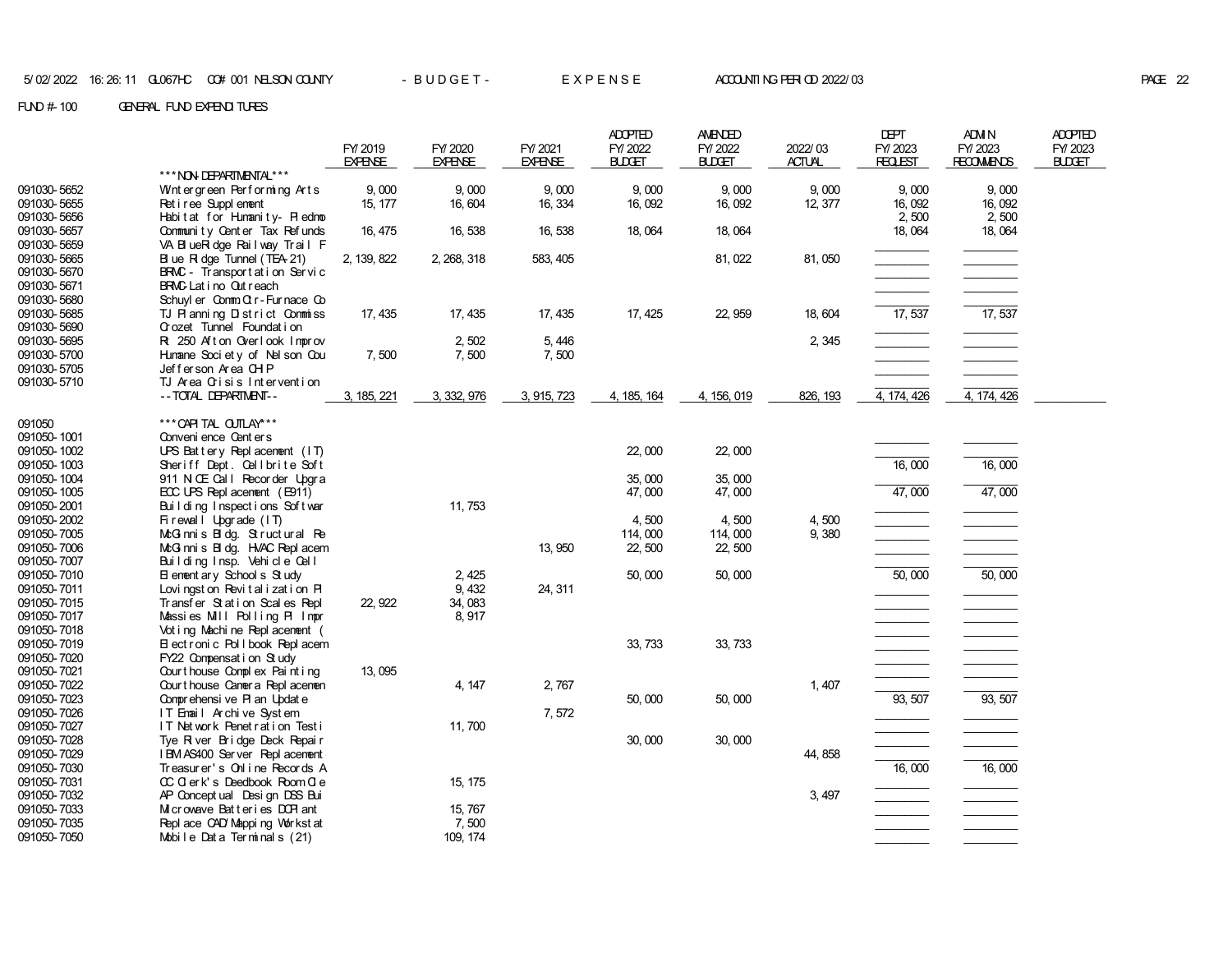#### FUND # 100 GENERAL FUND EXPENDITURES

|                            |                                                              | FY/2019<br><b>EXPENSE</b> | FY/2020<br><b>EXPENSE</b> | FY 2021<br><b>EXPENSE</b> | <b>ADOPTED</b><br>FY/2022<br><b>BLDGET</b> | AMENDED<br>FY/2022<br><b>BUDGET</b> | 2022/03<br><b>ACTUAL</b> | <b>DEPT</b><br>FY/2023<br><b>REQLEST</b> | <b>ADM N</b><br>FY/2023<br><b>RECOMMENDS</b> | <b>ADOPTED</b><br>FY/2023<br>BUDGET |
|----------------------------|--------------------------------------------------------------|---------------------------|---------------------------|---------------------------|--------------------------------------------|-------------------------------------|--------------------------|------------------------------------------|----------------------------------------------|-------------------------------------|
|                            | *** CAPITAL CUTLAY***                                        |                           |                           |                           |                                            |                                     |                          |                                          |                                              |                                     |
| 091050-7060                | ECC Car pet Repl acement                                     |                           |                           |                           | 21, 225                                    | 21, 225                             |                          |                                          |                                              |                                     |
| 091050-7072                | APBOSOIPStrategic Plannin                                    |                           |                           |                           |                                            |                                     | 3,367                    |                                          |                                              |                                     |
| 091050-7073                | Sturt Park Devel opment                                      |                           | 7,808                     |                           | 73, 420                                    | 73, 420                             | 1,820                    | 71,600                                   | 71,600                                       |                                     |
| 091050-7076<br>091050-7077 | UPS Battery Replacement DK $\&$<br>Radio System Upgrade      |                           | 179, 025                  |                           |                                            |                                     |                          |                                          |                                              |                                     |
| 091050-7078                | 4 Sheriff Vehicles & Equipme                                 |                           |                           |                           |                                            | 206, 800                            | 98, 301                  | 215, 728                                 | 215, 728                                     |                                     |
| 091050-7080                | 2 Motor Pool Trucks                                          |                           |                           |                           |                                            |                                     |                          | 39,000                                   | 39,000                                       |                                     |
| 091050-7081                | 2 Mai nt enance Trucks                                       |                           |                           |                           |                                            | 78, 842                             |                          |                                          |                                              |                                     |
| 091050-7082                | Mai nt enance Dump Truck                                     |                           |                           |                           |                                            |                                     |                          |                                          |                                              |                                     |
| 091050-7085                | Emergency Services Vehicles                                  | 739, 575                  | 294, 523                  | 441, 251                  | 191,008                                    | 191, 008                            | 191, 008                 | 295, 000                                 | 295,000                                      |                                     |
| 091050-7089                | PAR Agricultural Center (Anh/                                |                           |                           |                           |                                            | 59, 292                             | 15, 343                  |                                          |                                              |                                     |
| 091050-7090                | Business Park Study                                          |                           |                           |                           | 50,000                                     | 50,000                              | 62, 300                  |                                          |                                              |                                     |
| 091050-7091                | Recreation Center Study                                      |                           |                           |                           | 30,000                                     | 30,000                              | 22, 110                  |                                          |                                              |                                     |
| 091050-7092                | Radio Subscriber Upgrade & I                                 |                           |                           |                           |                                            | 191, 256                            |                          |                                          |                                              |                                     |
| 091050-7093                | Radio Upgrade Installation                                   |                           |                           |                           |                                            |                                     |                          |                                          |                                              |                                     |
| 091050-7095                | Animal Shelter HVAC Replacem                                 | 6,500                     |                           |                           |                                            |                                     |                          |                                          |                                              |                                     |
| 091050-7096                | Property Acquisition Site As                                 |                           |                           |                           |                                            |                                     |                          |                                          |                                              |                                     |
| 091050-7097                | Heritage Center Vater Tank                                   | 3,504                     | 20, 237                   | 99, 129                   |                                            |                                     |                          |                                          |                                              |                                     |
| 091050-7100                | Tanbark Plaza Paving                                         | 1,000                     |                           |                           |                                            |                                     |                          |                                          |                                              |                                     |
| 091050-7102                | VACORP Deduct i bl e-Legal Def e                             | 7,726                     |                           |                           |                                            |                                     |                          |                                          |                                              |                                     |
| 091050-7105<br>091050-7106 | Solid Waste Roll-Off Truck<br>ProVal Server Replacement      |                           |                           | 16, 861                   |                                            |                                     |                          | 250, 000                                 | 250,000                                      |                                     |
| 091050-7107                | Repl ace DVR Servers Johnson                                 |                           |                           | 14, 377                   |                                            |                                     |                          |                                          |                                              |                                     |
| 091050-7108                | Radi o Consol e Upgrade                                      |                           |                           | 238, 700                  |                                            |                                     |                          |                                          |                                              |                                     |
| 091050-7109                | Bucks El bow Tower Equip Rel o                               |                           |                           |                           | 15,000                                     | 15,000                              |                          | 15,000                                   | 15,000                                       |                                     |
| 091050-7110                | NG 911 Cost s                                                |                           |                           |                           |                                            |                                     |                          | 10,000                                   | 10,000                                       |                                     |
| 091050-7115                | ENS Agency Pagers (Repl acene                                |                           |                           | 7,369                     |                                            |                                     |                          |                                          |                                              |                                     |
| 091050-7120                | PER Recreation Complex                                       |                           |                           |                           |                                            |                                     |                          |                                          |                                              |                                     |
| 091050-7125                | Marcus Alert System                                          |                           |                           |                           |                                            |                                     |                          |                                          |                                              |                                     |
| 091050-7130                | Ryan Ballfield Improvements                                  |                           |                           |                           |                                            |                                     |                          |                                          |                                              |                                     |
| 091050-7135                | Phone System Upgrade to SIP                                  |                           |                           |                           |                                            |                                     |                          | 8,000                                    | 8,000                                        |                                     |
| 091050-7140                | Dept. of Elect. Security Com                                 |                           |                           |                           |                                            |                                     |                          | 30,000                                   | 30,000                                       |                                     |
| 091050-7141                | ProVal Migration-SQL Licensi                                 |                           |                           |                           |                                            |                                     |                          | 6,000                                    | 6,000                                        |                                     |
| 091050-7145                | Animal Shelter Epoxy Floor                                   |                           |                           | 3,000                     |                                            |                                     |                          |                                          |                                              |                                     |
| 091050-7150                | 29/151 Corridor Study                                        |                           |                           |                           |                                            |                                     |                          |                                          |                                              |                                     |
| 091050-7155                | 16x16 AC Shelter Office Addi                                 |                           | 39, 037                   |                           |                                            |                                     |                          |                                          |                                              |                                     |
| 091050-7156                | Animal Control K9 Beds                                       |                           |                           |                           |                                            |                                     |                          |                                          |                                              |                                     |
| 091050-7157                | Animal Control Firearms/Tran<br>Animal Control Livestock Tra |                           |                           | 2, 714                    |                                            |                                     |                          |                                          | __________                                   |                                     |
| 091050-7158<br>091050-7160 | Broadband Net work Improvement                               |                           |                           | 4,658                     |                                            |                                     |                          |                                          |                                              |                                     |
| 091050-7164                | Active E911 Subscription                                     |                           |                           |                           |                                            |                                     |                          |                                          |                                              |                                     |
| 091050-7165                | E911 CAD Equi pnent                                          | 9,019                     | 294, 406                  |                           |                                            |                                     |                          |                                          |                                              |                                     |
| 091050-7166                | E911 Microwave Network Upgra                                 |                           |                           |                           |                                            |                                     |                          | 487, 500                                 | 487, 500                                     |                                     |
| 091050-7170                | Text to 911 Implementation                                   |                           |                           | 42, 686                   |                                            |                                     |                          |                                          |                                              |                                     |
| 091050-7173                | Office Space PER (Lov Health                                 |                           |                           |                           |                                            |                                     |                          |                                          |                                              |                                     |
| 091050-7174                | Blue Moon Building Evaluatio                                 | 3,400                     |                           |                           |                                            |                                     |                          |                                          |                                              |                                     |
| 091050-7175                | Transport at i on Study (School                              |                           |                           |                           |                                            |                                     |                          |                                          |                                              |                                     |
| 091050-7180                | Generator Upgrade (Rockfish                                  |                           | 16, 872                   | 3,671                     |                                            | 74, 893                             | 74, 893                  |                                          |                                              |                                     |
|                            |                                                              |                           |                           |                           |                                            |                                     |                          |                                          |                                              |                                     |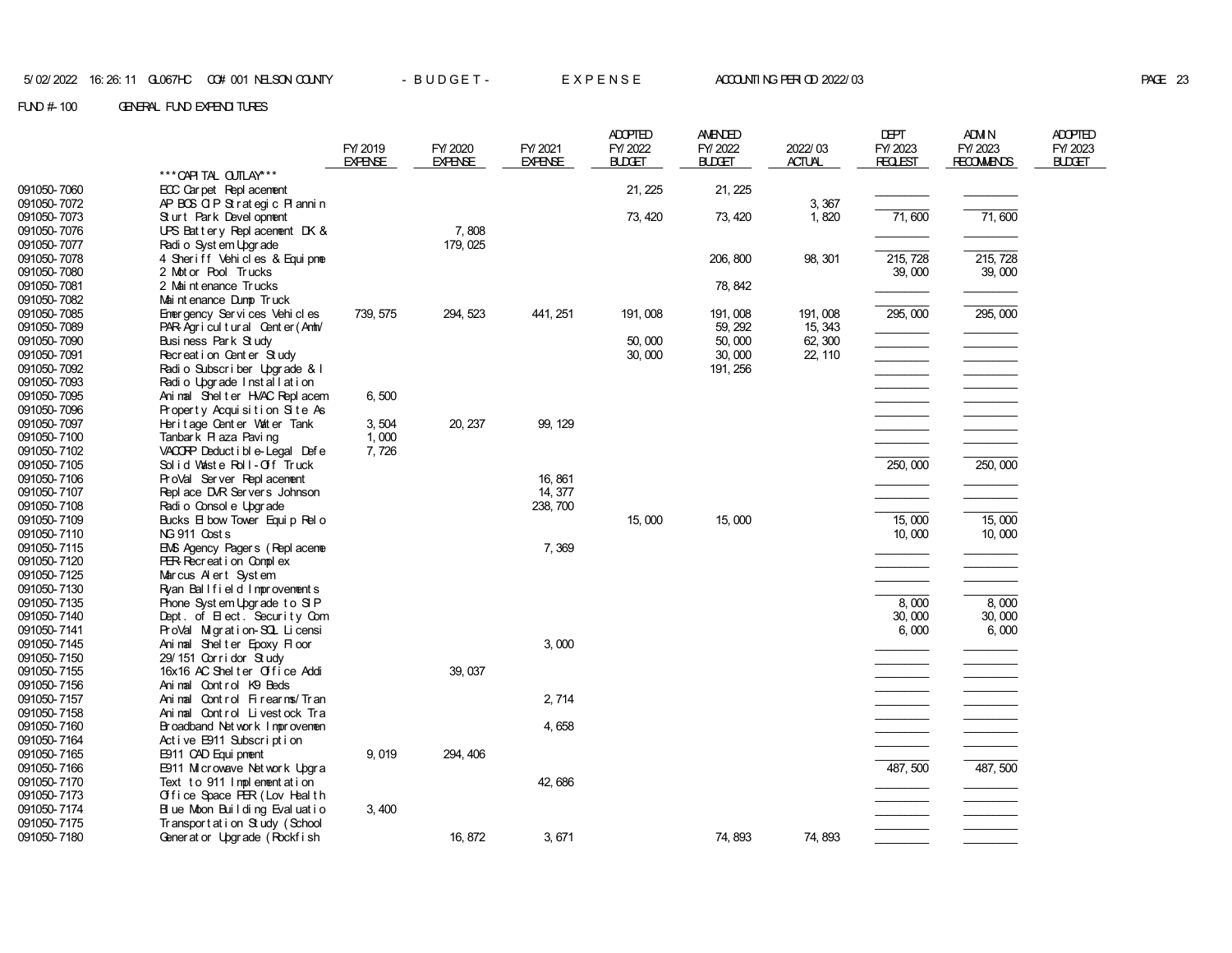|                                                                         |                                                                                                                                                      | FY 2019<br><b>EXPENSE</b>                              | FY/2020<br><b>EXPENSE</b>                              | FY/2021<br><b>EXPENSE</b>                              | <b>ADOPTED</b><br>FY/2022<br><b>BLDGET</b>             | <b>AMENDED</b><br>FY/2022<br><b>BLDGET</b>             | 2022/03<br><b>ACTUAL</b>                               | <b>DEPT</b><br>FY/2023<br><b>REQLEST</b>               | <b>ADM N</b><br>FY/2023<br><b>RECOMMENDS</b>           | <b>ADOPTED</b><br>FY/2023<br><b>BLDGET</b> |
|-------------------------------------------------------------------------|------------------------------------------------------------------------------------------------------------------------------------------------------|--------------------------------------------------------|--------------------------------------------------------|--------------------------------------------------------|--------------------------------------------------------|--------------------------------------------------------|--------------------------------------------------------|--------------------------------------------------------|--------------------------------------------------------|--------------------------------------------|
| 091050-7185<br>091050-9999                                              | *** CAPITAL CUTLAY***<br>Animal Control Truck (2)<br>Public Safety Radio Project                                                                     |                                                        | 34, 519                                                |                                                        |                                                        |                                                        |                                                        | 39,000                                                 | 39,000                                                 |                                            |
|                                                                         | -- TOTAL DEPARTMENT--                                                                                                                                | 806, 741                                               | 1, 116, 500                                            | 923, 016                                               | 789, 386                                               | 1, 400, 469                                            | 532, 784                                               | 1, 689, 335                                            | 1, 689, 335                                            |                                            |
|                                                                         | NON DEPARTMENTAL                                                                                                                                     | 3, 991, 962                                            | 4, 449, 476                                            | 4, 838, 739                                            | 4, 974, 550                                            | 5, 556, 488                                            | 1, 358, 977                                            | 5, 863, 761                                            | 5, 863, 761                                            |                                            |
| 092000<br>092010                                                        | REVENUE REFUNDS SUSPENSE ACC<br>*** GENERAL FUND REFUNDS***                                                                                          |                                                        |                                                        |                                                        |                                                        |                                                        |                                                        |                                                        |                                                        |                                            |
| 092010-9201<br>092010-9204<br>092010-9210<br>092010-9215                | <b>Ref unds</b><br>Refunds (Proration)<br>Refunds (Primary Fees)                                                                                     | 13, 327<br>2,964                                       | 41,080<br>9,813                                        | 79, 070<br>7,258                                       | 45,000<br>5,000                                        | 45,000<br>5,000                                        | 10, 721<br>3,314                                       | 45,000<br>5,000                                        | 45,000<br>5,000                                        |                                            |
|                                                                         | Ref unds (Revenue Recovery)<br>-- TOTAL DEPARTMENT--                                                                                                 | 1,059<br>17, 350                                       | 1,989<br>52, 882                                       | 897<br>87, 225                                         | 2,000<br>52,000                                        | 2,000<br>52,000                                        | 597<br>14, 632                                         | 2,000<br>52,000                                        | 2,000<br>52,000                                        |                                            |
|                                                                         |                                                                                                                                                      |                                                        |                                                        |                                                        |                                                        |                                                        |                                                        |                                                        |                                                        |                                            |
|                                                                         | REVENUE REFUNDS SUSPENSE AC                                                                                                                          | 17, 350                                                | 52, 882                                                | 87, 225                                                | 52,000                                                 | 52,000                                                 | 14, 632                                                | 52,000                                                 | 52,000                                                 |                                            |
| 093100<br>093100-0121<br>093100-9101                                    | ***TRANSFERS***<br>Transfers to Emerg Serv. Loa<br>Transfer to Reassessment Fun                                                                      | 85,000                                                 | 85,000                                                 | 85,000                                                 |                                                        |                                                        |                                                        | 85,000                                                 | 85,000                                                 |                                            |
| 093100-9110<br>093100-9114                                              | Transfer to Capital Fund<br>Transfer to Broadband Fund<br>Transfer to VPA Fund                                                                       | 100, 000                                               |                                                        |                                                        |                                                        |                                                        |                                                        |                                                        |                                                        |                                            |
| 093100-9201<br>093100-9202<br>093100-9203<br>093100-9204                | Transfer to School (Nursing<br>Transfer to School Fund-Ober<br>Transfer to Debt Service Fun                                                          | 1, 557, 520<br>235, 000<br>14, 593, 229<br>3, 154, 531 | 1, 559, 683<br>164, 935<br>14, 929, 887<br>3, 180, 902 | 1, 632, 740<br>164, 935<br>15, 929, 887<br>3, 176, 552 | 2, 143, 322<br>164, 935<br>15, 636, 687<br>3, 143, 087 | 2, 143, 322<br>164, 935<br>15, 636, 687<br>3, 143, 087 | 2, 143, 322<br>164, 935<br>15, 636, 687<br>3, 143, 087 | 2, 234, 515<br>164, 935<br>17, 136, 687<br>7, 741, 318 | 2, 234, 515<br>164, 935<br>17, 136, 687<br>7, 741, 318 |                                            |
| 093100-9205<br>093100-9206<br>093100-9207                               | Transfer to School (Buses)<br>Transfer to School (Capital)<br>Transfer to PIn. Rv. Volter/Se                                                         | 199, 400<br>430, 180                                   | 891, 050                                               | 441, 546<br>39,788                                     |                                                        | 704, 895                                               |                                                        |                                                        |                                                        |                                            |
| 093100-9208<br>093100-9209<br>093100-9210<br>093100-9215<br>093100-9503 | Transfer to Piney River 3 Pr<br>Transfer to Courthouse Proje<br>Transfer To Street Light Fun<br>Transfer to School (Olvil R<br>Transfer to CDBG Fund |                                                        |                                                        |                                                        |                                                        |                                                        |                                                        |                                                        |                                                        |                                            |
|                                                                         | -- TOTAL DEPARTMENT--                                                                                                                                | 20, 354, 860                                           | 20, 811, 457                                           | 21, 470, 448                                           | 21, 088, 031                                           | 21, 792, 926                                           | 21, 088, 031                                           | 27, 362, 455                                           | 27, 362, 455                                           |                                            |
|                                                                         | ***TRANSFERS***                                                                                                                                      | 20, 354, 860                                           | 20, 811, 457                                           | 21, 470, 448                                           | 21, 088, 031                                           | 21, 792, 926                                           | 21, 088, 031                                           | 27, 362, 455                                           | 27, 362, 455                                           |                                            |
| 094000<br>094100                                                        | CAPITAL PROJECTS<br>*** LIBRARY EXPANSION **                                                                                                         |                                                        |                                                        |                                                        |                                                        |                                                        |                                                        |                                                        |                                                        |                                            |
| 094100-3002<br>094100-3003<br>094100-3140                               | Bond I ssuance Expense<br>Test ing and Inspect i on Servi<br>Architectural Services                                                                  | 68, 882<br>122, 591                                    | 6,525<br>61, 404                                       |                                                        |                                                        |                                                        |                                                        |                                                        |                                                        |                                            |